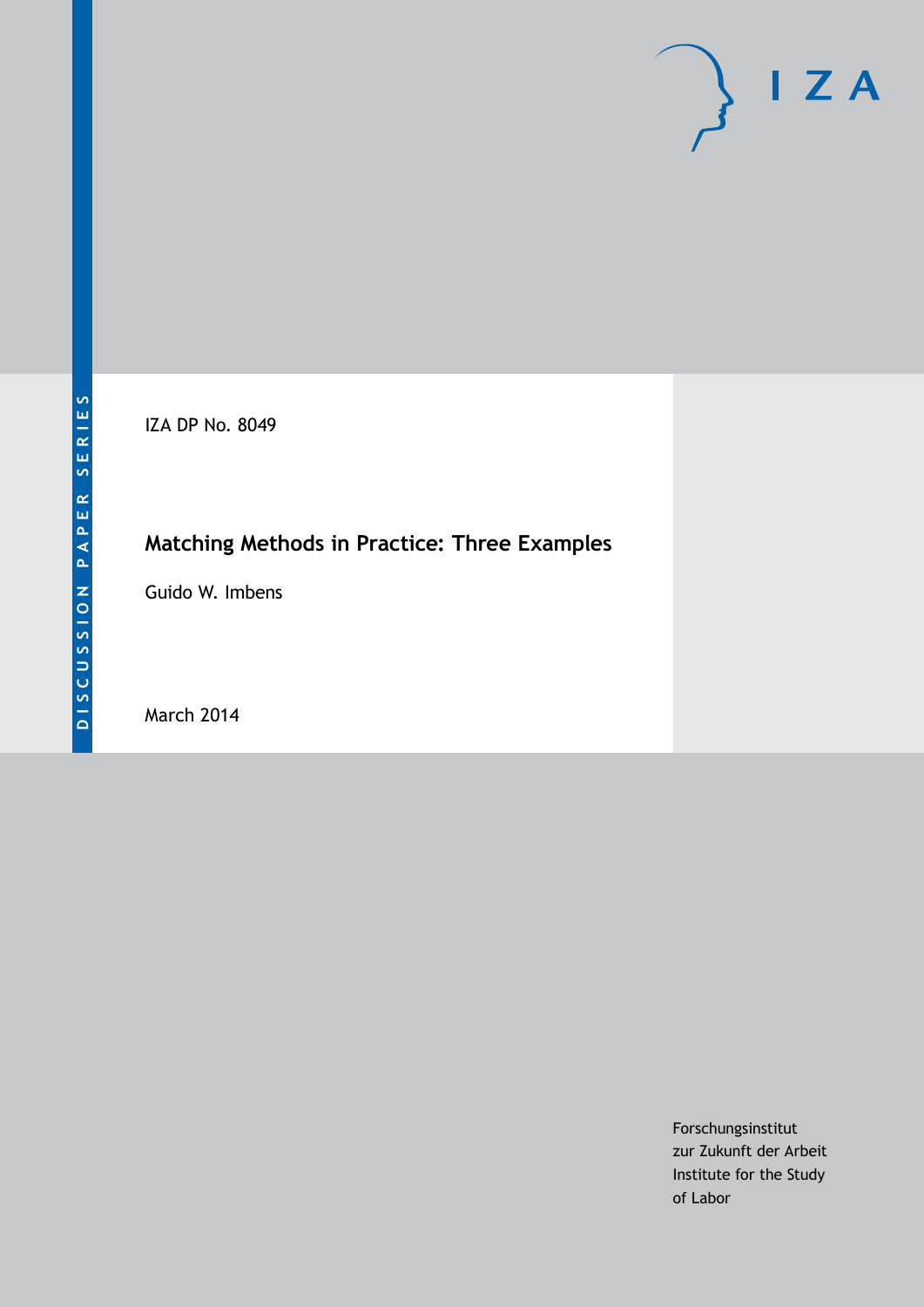# **Matching Methods in Practice: Three Examples**

**Guido W. Imbens**

*Stanford University GSB, NBER and IZA*

## Discussion Paper No. 8049 March 2014

IZA

P.O. Box 7240 53072 Bonn Germany

Phone: +49-228-3894-0 Fax: +49-228-3894-180 E-mail: [iza@iza.org](mailto:iza@iza.org)

Any opinions expressed here are those of the author(s) and not those of IZA. Research published in this series may include views on policy, but the institute itself takes no institutional policy positions. The IZA research network is committed to the IZA Guiding Principles of Research Integrity.

The Institute for the Study of Labor (IZA) in Bonn is a local and virtual international research center and a place of communication between science, politics and business. IZA is an independent nonprofit organization supported by Deutsche Post Foundation. The center is associated with the University of Bonn and offers a stimulating research environment through its international network, workshops and conferences, data service, project support, research visits and doctoral program. IZA engages in (i) original and internationally competitive research in all fields of labor economics, (ii) development of policy concepts, and (iii) dissemination of research results and concepts to the interested public.

<span id="page-1-0"></span>IZA Discussion Papers often represent preliminary work and are circulated to encourage discussion. Citation of such a paper should account for its provisional character. A revised version may be available directly from the author.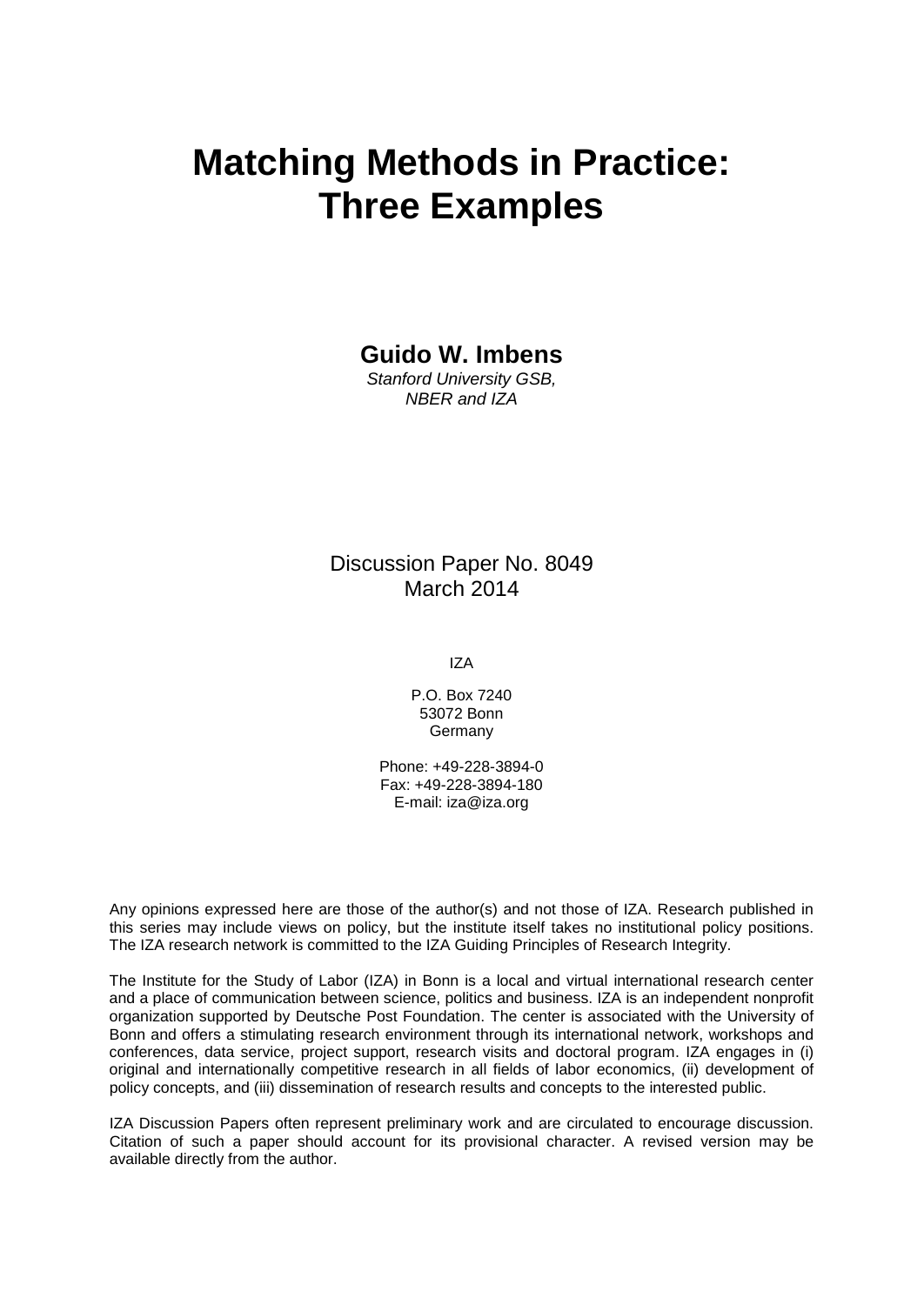IZA Discussion Paper No. 8049 March 2014

## **ABSTRACT**

## **Matching Methods in Practice: Three Examples[\\*](#page-1-0)**

There is a large theoretical literature on methods for estimating causal effects under unconfoundedness, exogeneity, or selection-on-observables type assumptions using matching or propensity score methods. Much of this literature is highly technical and has not made inroads into empirical practice where many researchers continue to use simple methods such as ordinary least squares regression even in settings where those methods do not have attractive properties. In this paper I discuss some of the lessons for practice from the theoretical literature, and provide detailed recommendations on what to do. I illustrate the recommendations with three detailed applications.

JEL Classification: C01, C14, C21, C52

Keywords: matching methods, propensity score methods, causality, unconfoundedness, potential outcomes, selection on observables

Corresponding author:

Guido W. Imbens Stanford Graduate School of Business Knight Management Center Stanford University 655 Knight Way Stanford, CA 94305-7298 USA E-mail: [imbens@stanford.edu](mailto:imbens@stanford.edu)

Financial support for this research was generously provided through NSF grants SES 0452590 and 0820361. This paper was prepared for the Journal of Human Resources. I am grateful for comments by three anonymous referees and the editor Sandra Black which greatly improved the presentation. This work builds on previous work coauthored with Alberto Abadie, Joshua Angrist, Susan Athey, Keisuke Hirano, Geert Ridder, Donald Rubin, and Jeffrey Wooldridge. I have learned much about these issues from them, and their influence is apparent throughout the paper, but they are not responsible for any errors or any of the views expressed here.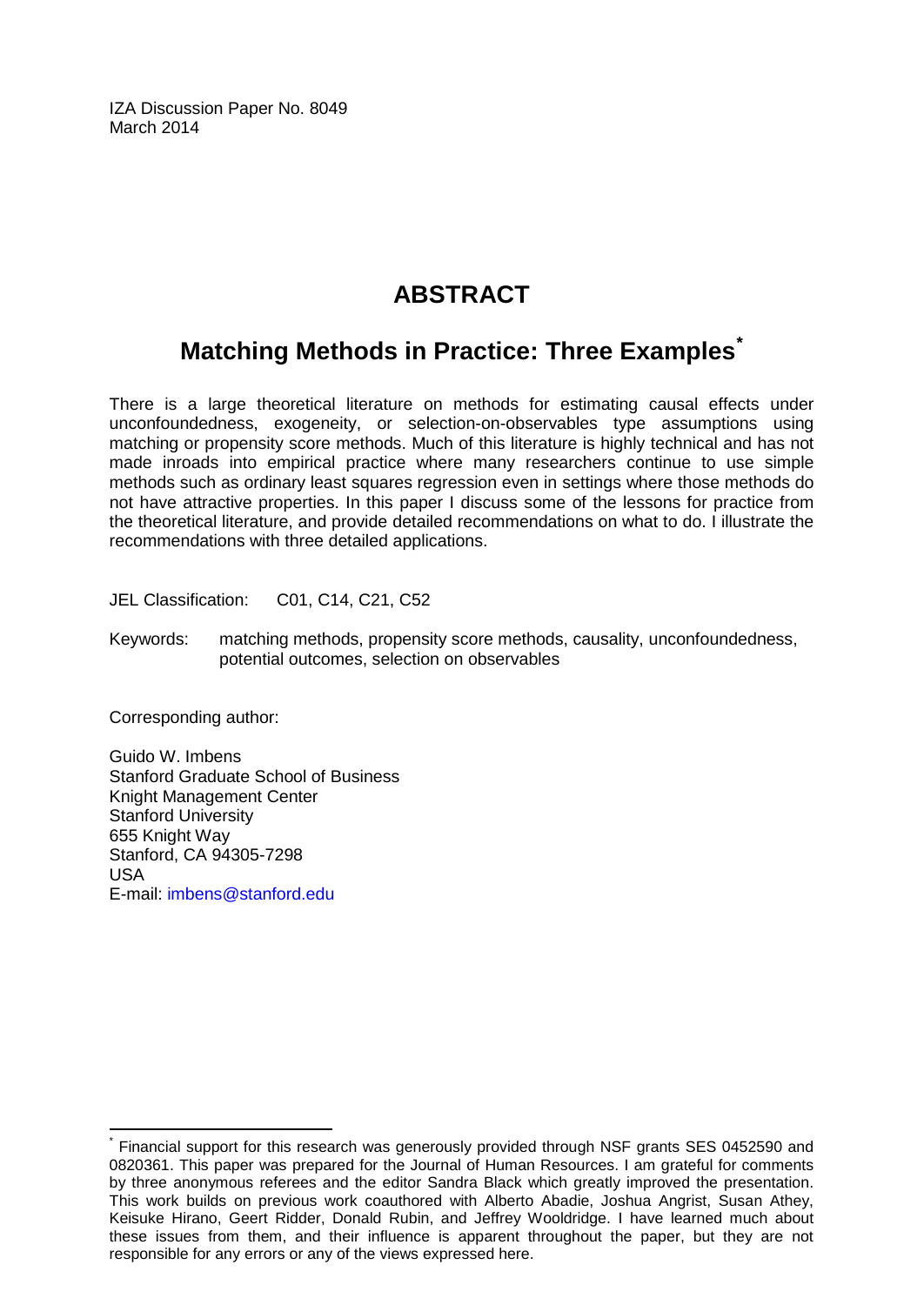## 1 Introduction

There is a large literature on methods for estimating average treatment effects under the assumption of unconfoundedness (also referred to as selection-on-observables, exogeneity, ignorability, or simply the conditional independence assumption). Under this assumption the comparison of units with different treatments but identical pretreatment variables can be given a causal interpretation. Much of the econometric literature has focused on establishing asymptotic properties for a variety of estimators, without a firm conclusion on the relative merits of these estimators. As a result, the theoretical literature leaves the empirical researcher with a bewildering choice of methods, with limited, and often conflicting guidance on what to use in practice. Possibly in response to that, and possibly also because of lack of compelling evidence that simple methods  $(e.g., \text{ ordinary})$ least squares regression) are not adequate, few of the estimators proposed in the recent literature have been widely adopted. Instead researchers continue to use ordinary linear regression methods with an indicator for the treatment and other covariates entering additively and linearly. However, such simple methods do not always work well. If the covariate distributions differ substantially by treatment status, conventional regression methods can be sensitive to minor changes in the specification because of their heavy reliance on extrapolation.

In this paper I provide some advice for researchers estimating average treatment effects in practice, based on my personal view of this literature. The issues raised in this paper build on my earlier reviews (Imbens, 2004; Imbens and Wooldridge, 2009), and on my forthcoming book with Rubin (Imbens and Rubin, 2014). I focus on four specific issues. First, I discuss when and why the simple ordinary least squares estimator, which ultimately relies on the same fundamental unconfoundedness assumption as matching and propensity score estimators, but which combines that assumption with strong functional form restrictions, is likely to be inadequate for estimating average treatment effects. Second, I discuss in detail two specific, fully specified, estimators that in my view are attractive alternatives to least squares estimators because of their robustness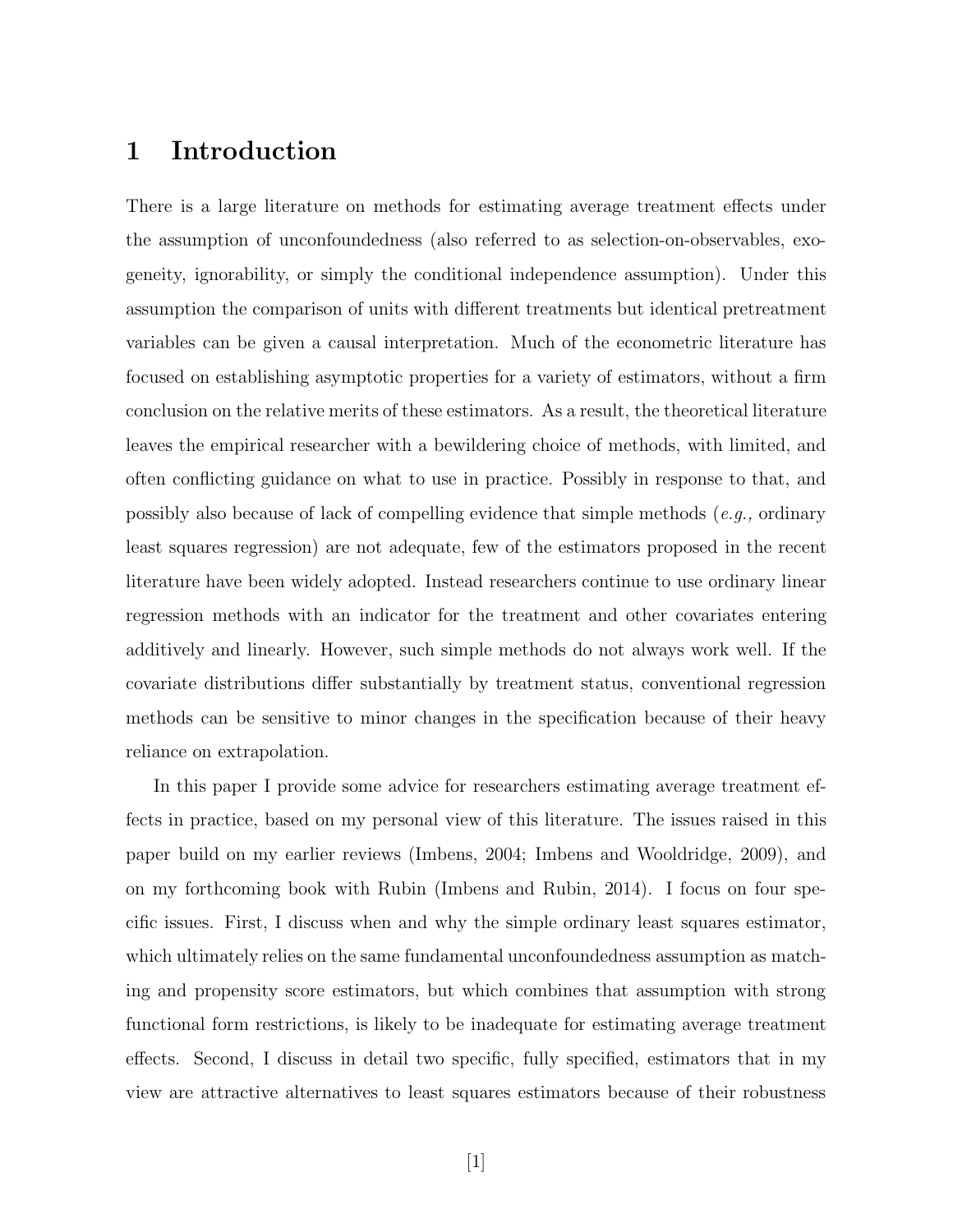properties with respect to a variety of data configurations. Although I describe these two methods in some detail, the message is emphatically not that these are the only two estimators that are reasonably. Rather, the point is that unless a particular estimator is robust to modest changes in the implementation, any results should be viewed with suspicion. Third, I discuss trimming and other preprocessing methods for creating more balanced samples as an important first step in the analysis to ensure that the final results are more robust with any estimators, including least squares, weighting, or matching. Fourth, I discuss some supplementary analyses for assessing the plausibility of the unconfoundedness assumption. Although unconfoundedness is not testable, one should assess, whenever possible, whether unconfoundedness is plausible in specific applications, and in many cases one can in fact do so.

I illustrate the methods discussed in this paper using three different data sets. The first of these is a subset of the lottery data collected by Imbens, Rubin and Sacerdote (2001). The second data set is the experimental part of the Dehejia and Wahba (1999) version of the Lalonde (1986) data set containing information on participants in the Nationally Supported Work (NSW) program and members of the randomized control group. The third data set contains information on participants in the NSW program and one of Lalonde's non-experimental comparison groups. Both subsets of the Dehejia-Wahba version of the Lalonde data are available on Dehejia's website, http://users.nber.org/ rdehejia/. Software for implementing these methods will be available on my website.

## 2 Set Up and Notation

The set up used in the current paper is by now the standard one in this literature, using the potential outcome framework for causal inference that builds on Fisher (1925) and Neyman (1923) and was extended to observational studies by Rubin (1974). See Imbens and Wooldridge (2009) for a recent survey and historical context. Following Holland  $(1986)$ , I will refer to this set up as the Rubin Causal Model, RCM for short.<sup>1</sup>

<sup>&</sup>lt;sup>1</sup>There is some controversy around this terminology. In a personal communication Holland told me that he felt that Rubin's generalizations of the earlier work  $(e.g.,$  Neyman, 1923) and the central role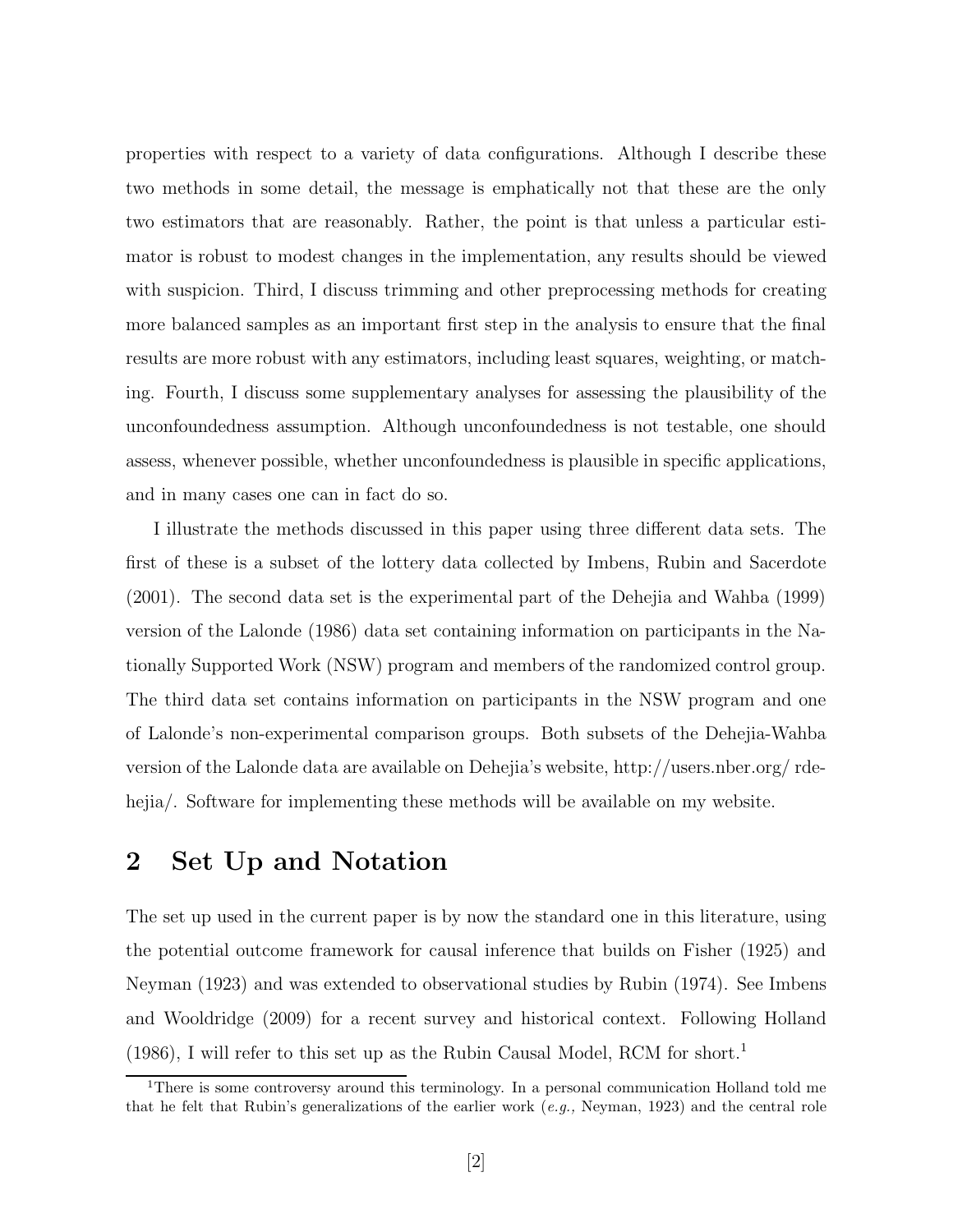The analysis is based on a sample of N units, indexed by  $i = 1, \ldots, N$ , viewed as a random sample from an infinitely large population.<sup>2</sup> For unit i there are two potential outcomes, denoted by  $Y_i(0)$  and  $Y_i(1)$ , the potential outcomes without and given the treatment respectively. Each unit in the sample is observed to receive or not receive a binary treatment, with the treatment indicator denoted by  $W_i$ . If unit i receives the treatment then  $W_i = 1$ , otherwise  $W_i = 0$ . There are  $N_c = \sum_{i=1}^{N} (1 - W_i)$  control units and  $N_t = \sum_{i=1}^{N} W_i$  treated units, so that  $N = N_c + N_t$  is the total number of units. The realized (and observed) outcome for unit  $i$  is

$$
Y_i^{\text{obs}} = Y_i(W_i) = \begin{cases} Y_i(0) & \text{if } W_i = 0, \\ Y_i(1) & \text{if } W_i = 1. \end{cases}
$$

I use the superscript "obs" here to distinguish between the potential outcomes which are not always observed, and the observed outcome. In addition there is for each unit  $i$  a  $K$ component covariate  $X_i$ , with  $X_i \in \mathbb{X} \subset \mathbb{R}^K$ . The key characteristic of these covariates is that they are known not to be affected by the treatment. We observe, for all units in the sample, the triple  $(Y_i^{\text{obs}}, W_i, X_i)$ . We use **Y**, **W**, and **X** to denote the vectors with tyical elements  $Y_i^{\text{obs}}$  and  $W_i$ , and the matrix with *i*-th row equal to  $X_i'$ .

Define the population average treatment effect conditional on the covariates,

$$
\tau(x) = \mathbb{E}[Y_i(1) - Y_i(0)|X_i = x],
$$

and the average effect in the population, and in the subpopulation of treated units,

$$
\tau = \mathbb{E}\left[Y_i(1) - Y_i(0)\right], \quad \text{and} \quad \tau_{\text{treat}} = \mathbb{E}\left[Y_i(1) - Y_i(0)\right| W_i = 1]. \tag{2.1}
$$

There is a somewhat subtle issue that we can also focus on the average treatment effects conditional on the covariates in the sample,

$$
\tau_{\text{sample}} = \frac{1}{N} \sum_{i=1}^{N} \tau(X_i), \quad \text{and } \tau_{\text{treat,sample}} = \frac{1}{N_t} \sum_{i: W_i = 1} \tau(X_i). \tag{2.2}
$$

the potential outcomes play in his (Rubin's) approach merited the label.

<sup>&</sup>lt;sup>2</sup>The assumption that the sample can be viewed as a random sample from a large population is largely for convenience. Abadie, Athey, Imbens and Wooldridge (2014) discuss the implications of this assumption, as well as alternatives.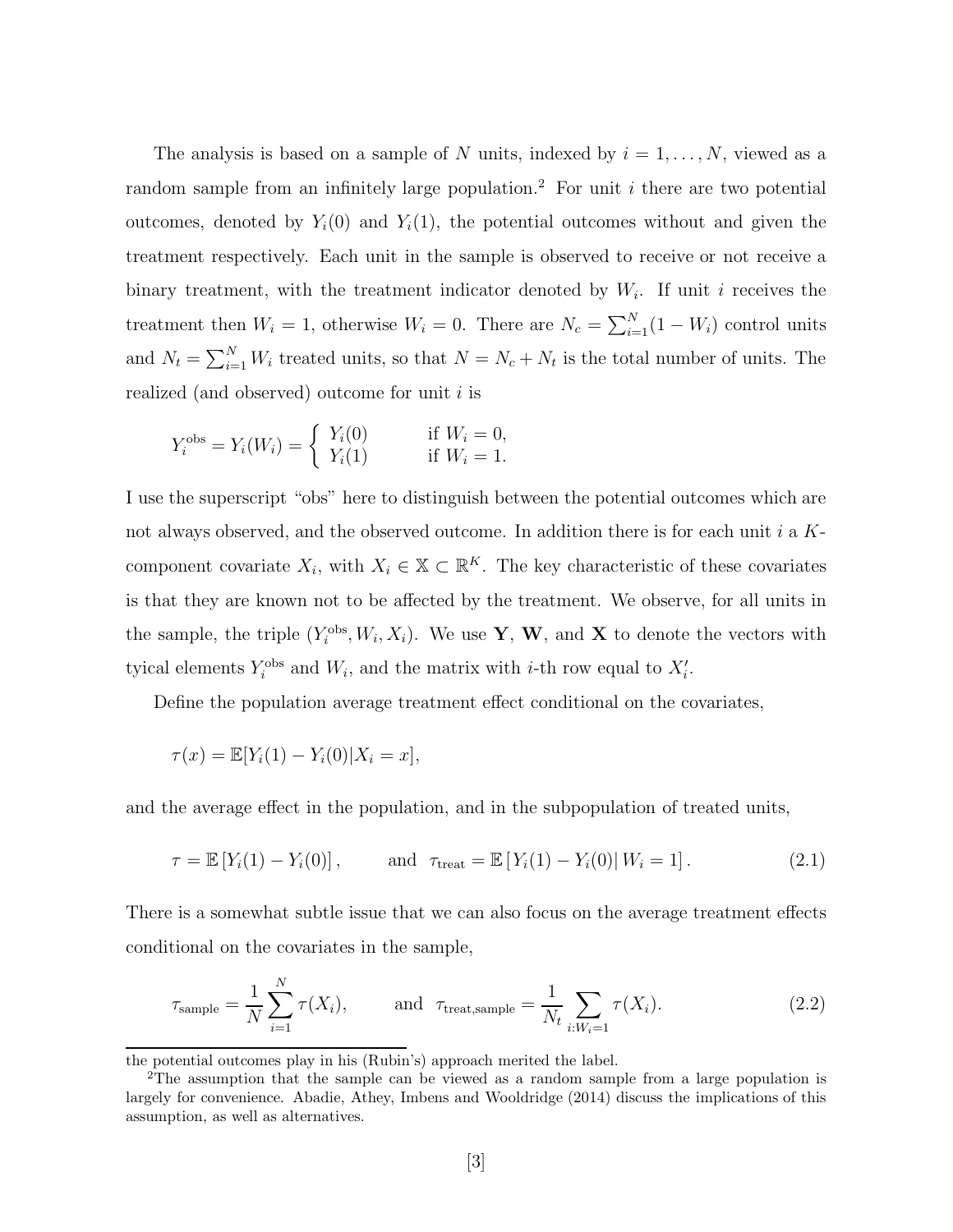This matters for inference, although not for estimation. The asymptotic variances for the same estimators, viewed as estimators of  $\tau_{\rm sample}$  and  $\tau_{\rm treat, sample}$  are generally smaller than when we view  $\tau$  and  $\tau_{\text{treat}}$  as the target, unless there is no variation in  $\tau(x)$  over the population distribution of  $X_i$ . See Imbens and Wooldridge (2009) for more details on this distinction.

The first key assumptions we make is *unconfoundedness* (Rubin, 1990),

$$
W_i \perp \left( Y_i(0), Y_i(1) \right) \mid X_i,
$$
\n
$$
(2.3)
$$

where, using the Dawid (1979) conditional independence notation,  $A \perp B|C$  denotes that A and B are independent conditional on C. The second key assumption is *overlap*,

$$
0 < e(x) < 1,\tag{2.4}
$$

for all  $x$  in the support of the covariates, where

$$
e(x) = \mathbb{E}[W_i | X_i = x] = \Pr(W_i = 1 | X_i = x), \tag{2.5}
$$

is the propensity score (Rosenbaum and Rubin, 1983). The combination of these two assumptions is referred to as strong ignorability by Rosenbaum and Rubin (1983). The combination implies that we can estimate the average effects by adjusting for difference in covariates between treated and control units. For example, given unconfoundedness, the population average treatment effect  $\tau$  can be expressed in terms of the joint distribution of  $(Y_i^{\text{obs}}, W_i, X_i)$  as

$$
\tau = \mathbb{E}\Big[\mathbb{E}\left[Y_i^{\text{obs}}\right|W_i = 1, X_i\right] - \mathbb{E}\left[Y_i^{\text{obs}}\right|W_i = 0, X_i\Big]\Big].\tag{2.6}
$$

To see that (2.6) holds, note that by definition,

$$
\mathbb{E}\Big[\mathbb{E}\left[Y_i^{\text{obs}}\middle| W_i=1, X_i\right] - \mathbb{E}\left[Y_i^{\text{obs}}\middle| W_i=0, X_i\right]\Big]
$$
  
= 
$$
\mathbb{E}\Big[\mathbb{E}\left[Y_i(1)\middle| W_i=1, X_i\right] - \mathbb{E}\left[Y_i(0)\middle| W_i=0, X_i\right]\Big].
$$

By unconfoundedness we can drop the conditioning on  $W_i$  in these two terms, and

$$
\mathbb{E}\Big[\mathbb{E}\left[Y_i(1)\right|W_i=1,X_i\right]-\mathbb{E}\left[Y_i(0)\right|W_i=0,X_i\Big]
$$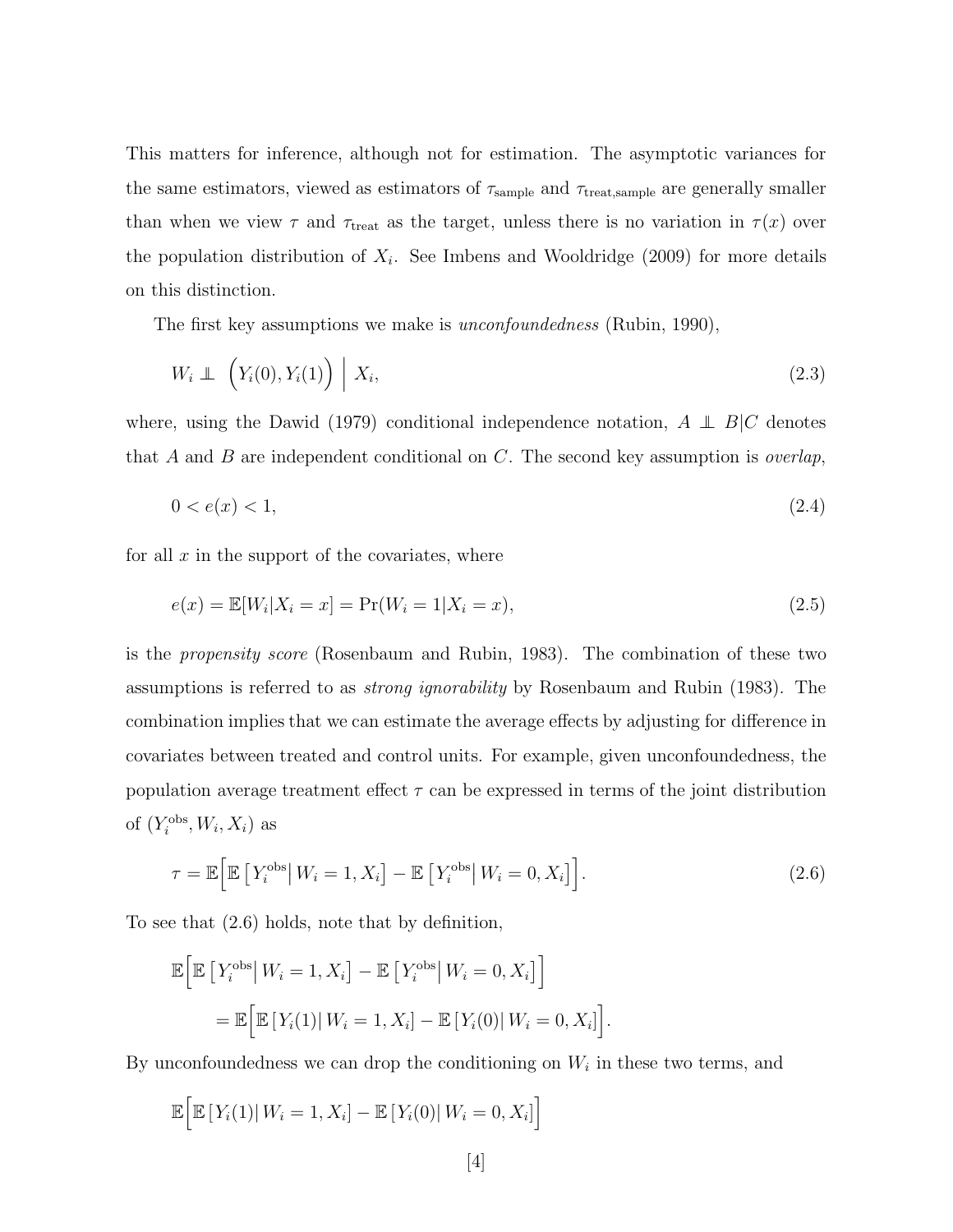$$
= \mathbb{E}\Big[\mathbb{E}\left[Y_i(1) \mid X_i\right] - \mathbb{E}\left[Y_i(0) \mid X_i\right]\Big]
$$

$$
= \mathbb{E}\Big[\mathbb{E}\left[Y_i(1) - Y_i(0) \mid X_i\right]\Big] = \tau,
$$

thus proving (2.6).

To implement estimators based on this equality we also require that the conditional expectations  $\mathbb{E}[Y_i(0)|X_i = x]$ ,  $\mathbb{E}[Y_i(1)|X_i = x]$  and  $e(x)$  are sufficiently smooth, that is, sufficiently many times differentiable. See the technical papers in this literature, referenced in Imbens and Wooldridge (2009) for details on the smoothness requirements.

The statistical challenge is now how to estimate objects such as

$$
\mathbb{E}\left[\mathbb{E}\left[Y_i^{\text{obs}}\right|W_i=1, X_i\right] - \mathbb{E}\left[Y_i^{\text{obs}}\right|W_i=0, X_i\right].\tag{2.7}
$$

We would like to estimate (2.7) without relying on strong functional form assumptions on the conditional distributions or conditional expectations. We would also like the estimators to be robust to minor changes in the implementation of the estimator.

Whether these two assumptions are reasonable is often controversial. Violations of the overlap assumptions are often easily detected. They motivate some of the design issues, and often imply that the researcher should change the estimand from the overall average treatment effect to an average for some subpopulation. See Crump, Hotz, Imbens and Mitnik (2009) for more discussion. Potential violations of the unconfoundedness assumption are more difficult to address. First, there are some methods for assessing the plausibility of the assumption, see the discussion in Section 4.2. To make the assumption plausible, it is important to have detailed information about the units on characteristics that are associated both with the potential outcomes and the treatment indicator. It is often particularly helpful to have lagged measures of the outcome, e.g., detailed labor market histories in evaluations of labor market programs. At the same time, having detailed information on the background of the units makes the statistical challenge of adjusting for all these differences more challenging.

This set up has been studied extensively in the statistics and econometric literatures. For reviews and general discussions in the econometrics literature see Angrist and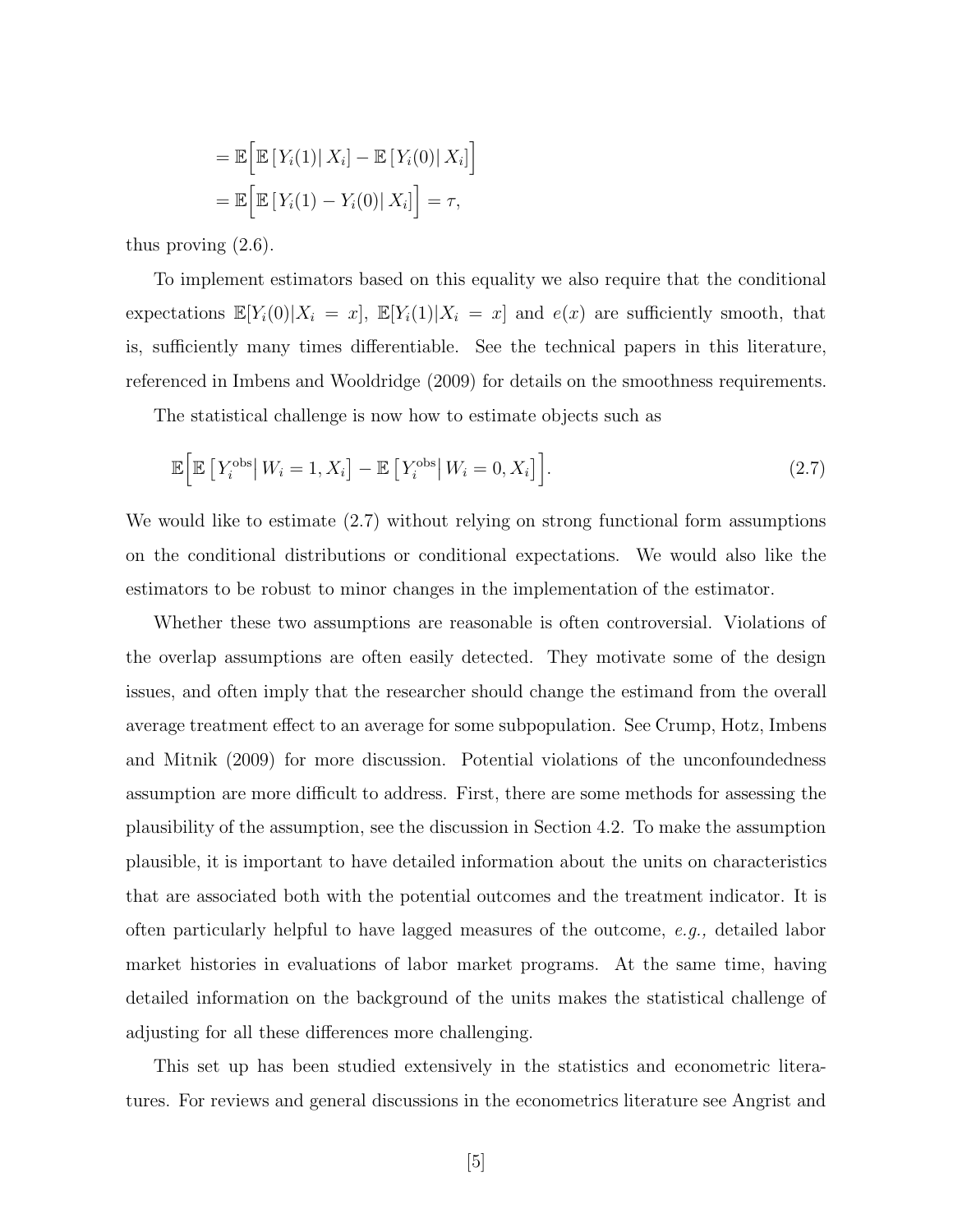Krueger (2000), Angrist and Pischke (2009), Caliendo (2006), Heckman and Vytlacil (2007), Imbens (2004), Imbens and Wooldridge (2009), Caliendo and Kopeinig (2011), Frölich (2004), Wooldridge (2002), and Lee (2005). For reviews in other areas in applied statistics see Rosenbaum (1995, 2010), Morgan and Winship (2007), Guo and Fraser (2010), and Murnane and Willett (2010). Much of the econometric literature is technical in nature and has primarily focused on establishing first order large sample properties of point and interval estimators using matching (Abadie and Imbens, 2006), non-parametric regression methods (Frolich, 2000; Chen, Hong and Tarozzi, 2008; Hahn, 1998; Hahn and Ridder, 2013), or weighting (Hirano, Imbens, and Ridder, 2003; Frölich, 2002). These first order asymptotic properties are identical for a number of proposed methods, limiting the usefulness of these results for choosing between these methods. In addition, comparisons between the various methods based on Monte Carlo evidence (e.g., Frölich, 2004; Busso, DiNardo and McCrary, 2008; Lechner, 2012) are hampered by the dependence of many of the proposed methods on tuning parameters  $(e.g.,\)$  the bandwidth choices in kernel regression, or on the number of terms or basis functions in sieve or series methods) for which rarely specific, data-dependent values are recommended, as well as by the difficulty in agreeing on realistic designs in simulation studies.

In this paper I will discuss my recommendations for empirical practice based on my reading of this literature. These recommendations are somewhat personal. In places they are also somewhat vague. I will emphatically not argue that one particular estimator should always be used. Part of the message is that there are no, and will not be, general results implying that in general some estimators are superior to all others. The recommendations are more specific in other places, for example suggesting supplementary analyses that indicate for some data sets that particular estimators will be sensitive to minor changes in implementation, thus making them unattractive in those settings. The hope is that these comments will be useful for empirical researchers. The recommendations will consist of a combination of particular estimators, supplementary analyses, and changes in estimands when (2.7) is particularly difficult to estimate.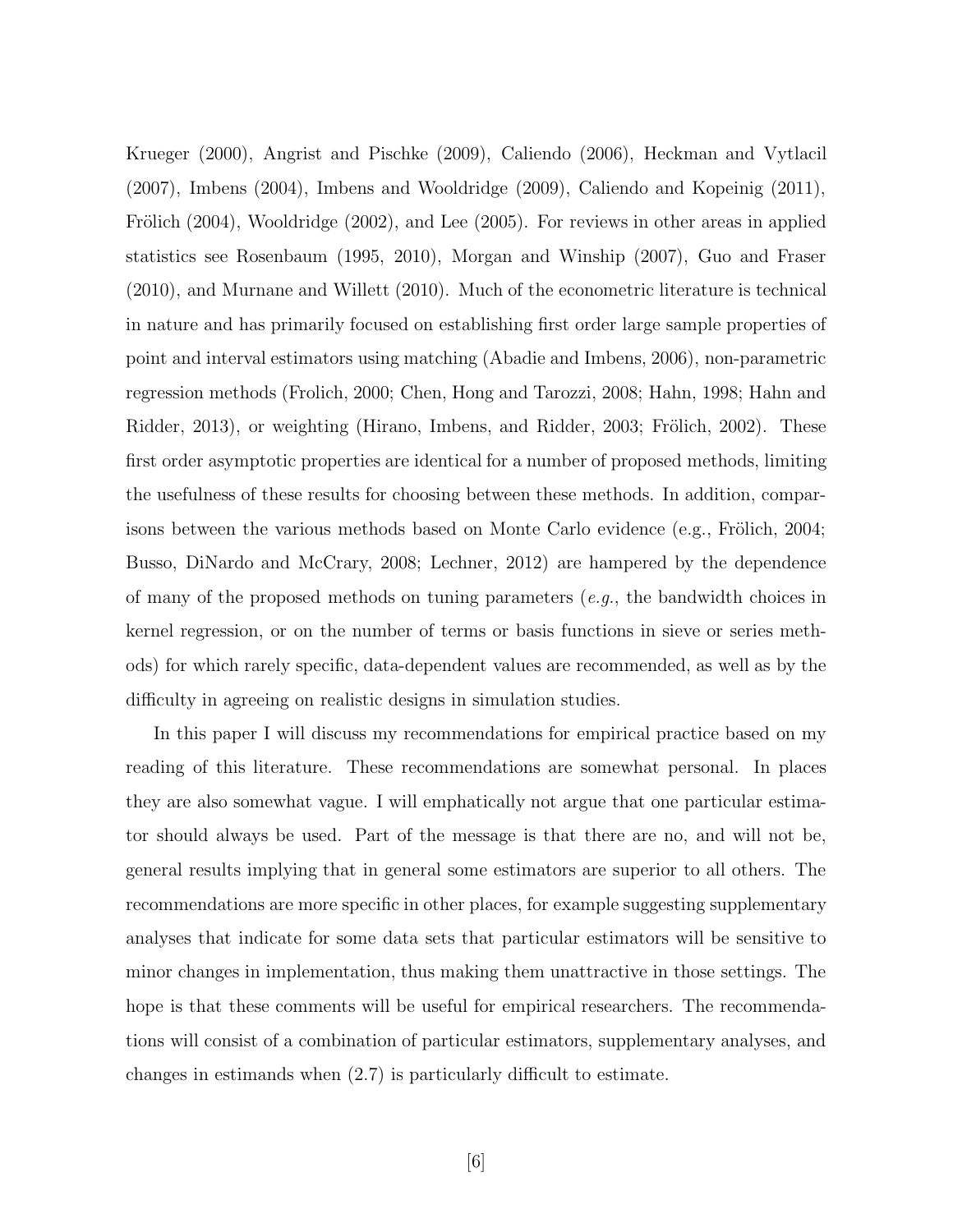## 3 Least Squares Estimation: When and Why Does it Not Work?

The most widely used method for estimating causal effects remains ordinary least squares (ols) estimation. Ordinary least squares estimation relies on unconfoundedness in combination with functional form assumptions. Typically researchers make these functional form assumptions for convenience, viewing them at best as approximations to the underlying functions. In this section I discuss merits and concerns with this method for estimating causal effects as opposed to using it for prediction. The main point is that the least squares functional form assumptions matter, and sometimes matter substantially. Moreover, one can assess from the data whether this will be the case.

To illustrate these ideas I will use a subset of the data collected by Lalonde. The treatment is participation in a labor market training program the National Supported Work (NSW) program. Later I will look at other parts of the data set, but here I focus on the non-experimental comparison between the trainees and a non-experimental comparison group from the Panel Study of Income Dynamics (PSID). The outcome of interest is an earnings variable, earn'78. I focus on a subset of the data with a single covariate, earn'75. There are  $N_t = 185$  men in the treatment group, and  $N_c = 2490$ men in the control group. From the experimental data it can be inferred that the average causal effect is approximately \$2000. Figures 1 and 2 present histograms of earn'75 in the control and treatment group respectively. The average values of this variable in the two groups are 19.1 and 1.5, with standard deviations 13.6 and 3.2 respectively. Clearly the two distributions of earn'75 in the trainee and comparison groups are far apart.

### 3.1 Ordinary Least Squares Estimation

Initially I focus on the average effect for the treated,  $\tau_{\text{treat}}$ , defined in (2.1), although the same issues arise for the average effect  $\tau$ . Focusing on  $\tau_{\text{treat}}$  simplifies some of the analytic calculations. Under unconfoundedness  $\tau_{\text{treat}}$  can be written as a function of the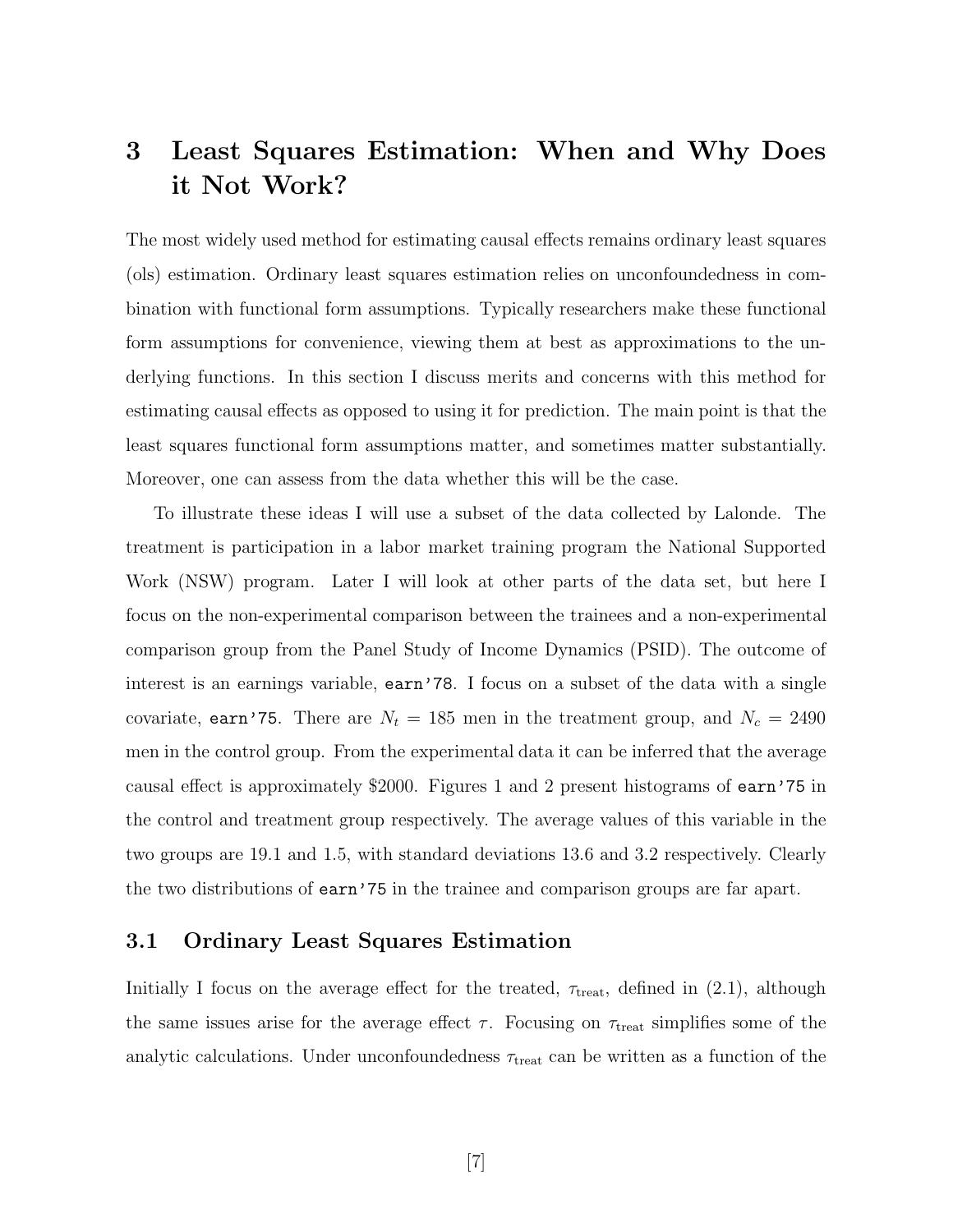joint distribution of  $(Y_i^{\text{obs}}, W_i, X_i)$  as

$$
\tau_{\text{treat}} = \mathbb{E}\left[Y_i^{\text{obs}}|W_i = 1\right] - \mathbb{E}\left[\mathbb{E}\left[Y_i^{\text{obs}}|W_i = 0, X_i\right]|W_i = 1\right].\tag{3.8}
$$

Define

$$
\overline{Y}_c^{\text{obs}} = \frac{1}{N_c} \sum_{i:W_i=0} Y_i^{\text{obs}}, \qquad \overline{Y}_t^{\text{obs}} = \frac{1}{N_t} \sum_{i:W_i=1} Y_i^{\text{obs}}
$$

$$
\overline{X}_c = \frac{1}{N_c} \sum_{i:W_i=0} X_i, \qquad \text{and } \overline{X}_t = \frac{1}{N_t} \sum_{i:W_i=1} X_i.
$$

The first term in (3.8),  $\mathbb{E}[Y_i^{\text{obs}}|W_i=1]$ , is directly estimable from the data as  $\overline{Y}_t$ . It is the second term,  $\mathbb{E}\left[\mathbb{E}\left[Y_i^{\text{obs}}\right|W_i=0, X_i\right]\Big|W_i=1\right]$ , that is more difficult to estimate. Suppose we specify a linear model for  $Y_i(0)$  given  $X_i$ :

$$
\mathbb{E}[Y_i(0)|X_i = x] = \alpha_c + \beta_c \cdot x.
$$

The ols estimator for  $\beta_c$  equal to

$$
\hat{\beta}_c = \frac{\sum_{i:W_i=0} (X_i - \overline{X}_c) \cdot (Y_i^{\text{obs}} - \overline{Y}_c^{\text{obs}})}{\sum_{i:W_i=0} (X_i - \overline{X}_c)^2}, \quad \text{and} \quad \hat{\alpha}_c = \overline{Y}_c^{\text{obs}} - \hat{\beta}_c \cdot \overline{X}_c.
$$

For the Lalonde data we have

$$
\hat{\beta}_c = 0.84
$$
 (s.e. 0.03),  $\hat{\alpha}_c = 5.60$  (s.e. 0.51).

Then we can write the ols estimator of the average of the potential control outcomes for the treated,  $\mathbb{E}[Y_i(0)| W_i = 1]$ , as

$$
\mathbb{E}\left[Y_i\widehat{(0)}|W_i=1\right]=\overline{Y}_c+\hat{\beta}_c\cdot\left(\overline{X}_t-\overline{X}_c\right),\tag{3.9}
$$

which for the Lalonde data leads to

$$
\mathbb{E}\left[Y_i(0)|W_i=1\right] = 6.88 \text{ (s.e. 0.48)}.
$$

The question is how credible this is as an estimate of  $\mathbb{E}[Y_i(0)| W_i = 1]$ . We focus on two aspects of this credibility.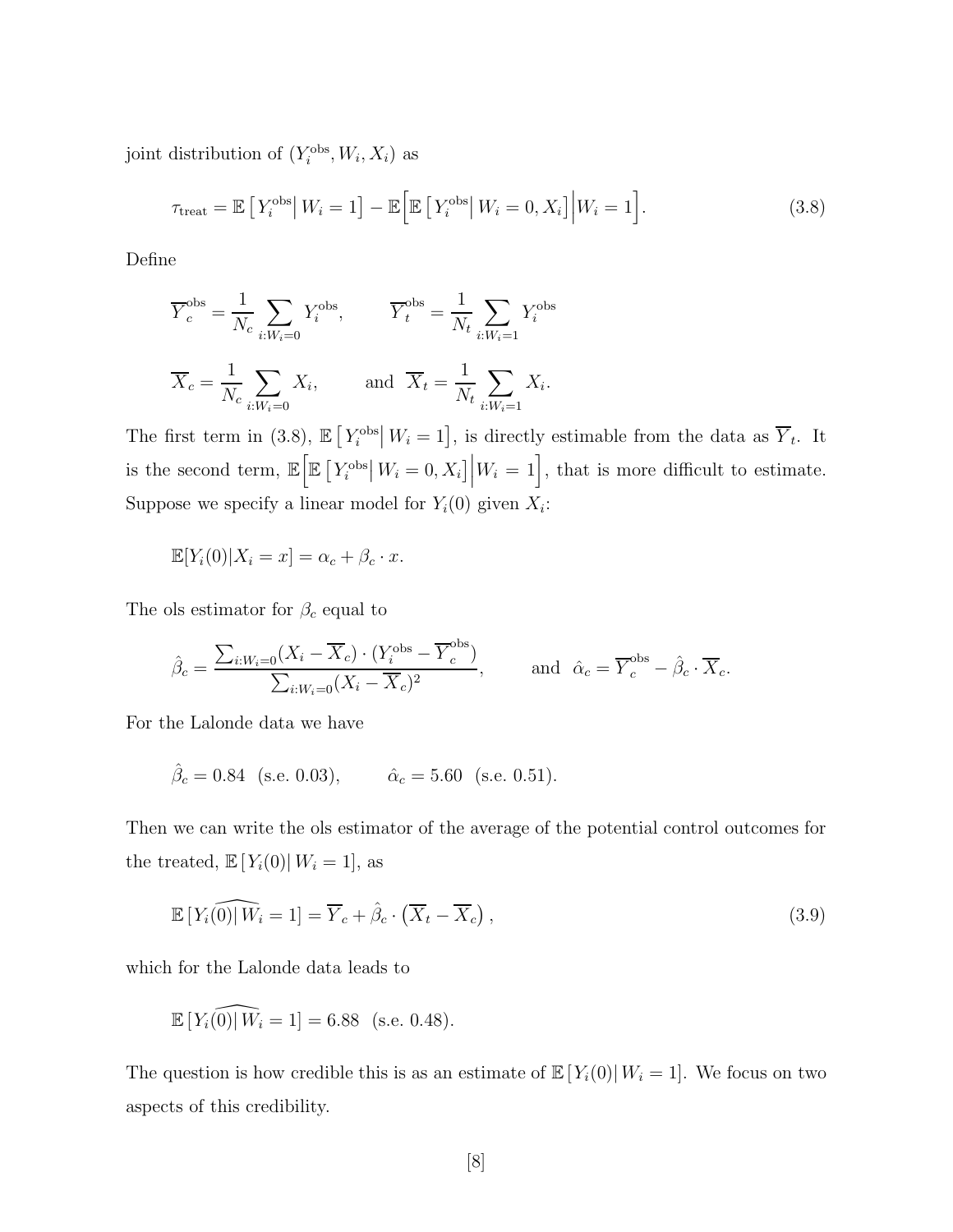### 3.2 Extrapolation and Misspecification

First we need some additional notation. Let us denote the true conditional expectation and variance of  $Y_i(w)$  given  $X_i = x$  by

$$
\mu_w(x) = \mathbb{E}[Y_i(w)|X_i = x], \quad \text{and} \quad \sigma_w^2(x) = \mathbb{V}(Y_i(w)|X_i = x).
$$

Given the true conditional expectation the pseudo-true values for  $\beta_c$ , the probability limit of the ols estimator, is

$$
\beta_c^* = \text{plim}(\hat{\beta}_c) = \frac{\mathbb{E}[\mu_c(X_i) \cdot (X_i - \mathbb{E}[X_i])|W_i = 0]}{\mathbb{E}[(X_i - \mathbb{E}[X_i])^2|W_i = 0]},
$$

and the estimator for the predicted value for  $\mathbb{E}[Y_i(0)|W_i = 1]$  will converge to

$$
\text{plim}(\mathbb{E}\left[Y_i\widehat{(0)}|W_i=1\right]) = \mathbb{E}[Y_i(0)|W_i=0] + \beta_c^* \cdot (\mathbb{E}[X_i|W_i=1] - \mathbb{E}[X_i|W_i=0]).
$$
\n
$$
= \mathbb{E}[Y_i(0)|W_i=1] - \left(\mathbb{E}[\mu_t(X_i)|W_i=1] - \mathbb{E}[\mu_t(X_i)|W_i=0]\right)
$$
\n
$$
+ \beta_c^* \cdot \left(\mathbb{E}[X_i|W_i=1] - \mathbb{E}[X_i|W_i=0]\right).
$$

The difference between the plim( $\mathbb{E}[Y_i(0)| W_i = 1]$ ) and the true average  $\mathbb{E}[Y_i(0)| W_i = 1]$ depends on the difference between the average value of the regression function for the treated and the controls and the approximation of this difference of the average conditional expectations by the difference in the average values of the best linear predictors,

$$
\begin{aligned} &\text{plim}(\mathbb{E}\left[Y_i\widehat{(0)}|W_i=1\right]) - \mathbb{E}\left[Y_i(0)|W_i=1\right] \\ &= \beta_c^* \cdot \Big(\mathbb{E}[X_i|W_i=1] - \mathbb{E}[X_i|W_i=0]\Big) - \Big(\mathbb{E}[\mu_t(X_i)|W_i=1] - \mathbb{E}[\mu_t(X_i)|W_i=0]\Big). \end{aligned}
$$

If the conditional expectations are truly linear, the difference is zero. In addition, if the average covariate values in the two subpopulations have the same distribution,  $f_X(x|W_i =$ 0) =  $f_X(x|W_i = 1)$  for all x, the difference is zero. However, if both the conditional expectations are nonlinear, and the covariate distributions differ, there will in general be a bias. Establishing whether the conditional expectations are nonlinear can be difficult to do. However, it is straightforward to assess whether the distributions of the covariates in the two treatment arms are similar or not.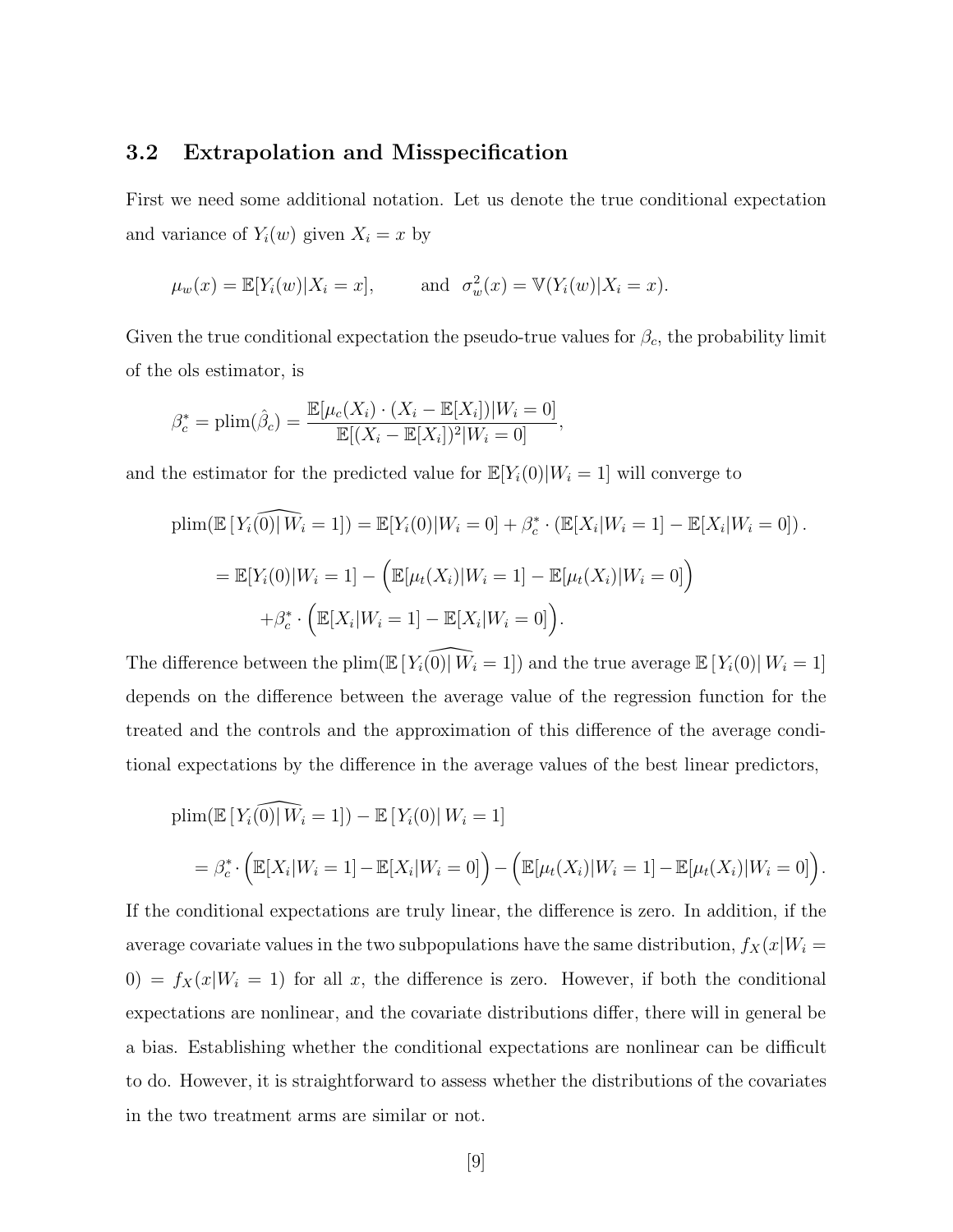Now let us look at the sensitivity to different specifications. I consider two specification for the regression function. First, a simple linear regression:

$$
earn'78 = \alpha_c + \beta_c \cdot earn'75 + \varepsilon_i
$$
 (linear).

Second, a linear regression after transforming the regressor by adding one unit (one thousand dollars) followed by taking logarithms:

$$
earn'78 = \alpha_c + \beta_c \cdot \ln\left(1 + earn'75\right) + \varepsilon_i \tag{log linear}.
$$

The predictions for  $\mathbb{E}[Y_i(0)|W_i=1]$  based on the two models are quite different, given that the average causal effect is on the order of two (thousand) dollars:

$$
\mathbb{E}\left[Y_i(0)|W_i = 1\right]_{\text{linear}} = 6.88 \quad \text{(s.e. 0.48)}
$$
\n
$$
\mathbb{E}\left[Y_i(0)|W_i = 1\right]_{\text{log linear}} = 2.81 \quad \text{(s.e. 0.66)}
$$

The reason for the big difference (4.07) between the two predicted values can be seen in Figure 3 where I plot the two estimated regression functions. The dashed vertical lines present the  $0.25$  and  $0.75$  quartile of the distribution of earn't properties for the PSID sample (9.84 and 24.50 respectively). This indicates the range of values where the regression function is most likely to approximate the conditional expectation accurately. The solid vertical lines present the  $0.25$  and  $0.75$  quantiles for the distribution of earn $\overline{75}$  for the trainees (0 and 1.82 respectively). One can see in this figure that for the range where the trainees are and where we therefore need to predict  $Y_i(0)$ , with earn'75 between 0 and 1.82, the predictions of the linear and the log-linear model are quite different.

The estimates here were based on regression outcomes on earnings in 1975 for the control units only. In practice an even more common approach is to simply estimate the regression

$$
earn'78 = \alpha + \tau \cdot W_i + \beta \cdot earn'75 + \varepsilon_i
$$
 (linear),

or

$$
earn'78 = \alpha + \tau \cdot W_i + \beta_c \cdot \ln(1 + earn'75) + \varepsilon_i \qquad (log linear),
$$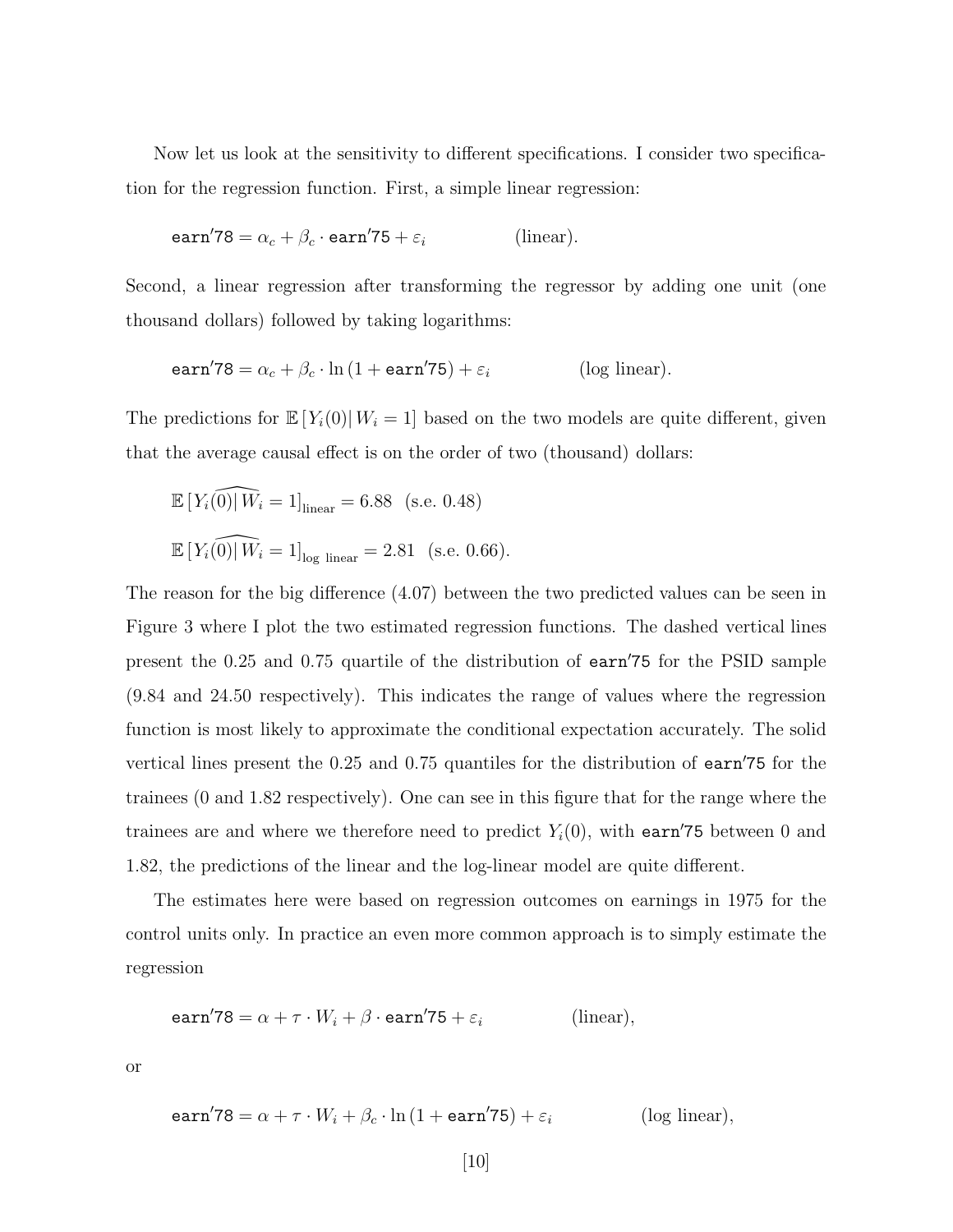on the full sample, including both treated and control units. The reason for focusing on the regression in the control sample here is mainly expositional: it simplifies the expressions for the estimated average of the potential outcomes. In practice it makes relatively little difference if we do the regressions with both treated and control units included. For these data, with many more control units (2490) than treated units (1985), the estimates for the average of the potential outcome  $Y_i(0)$  for the treated are, under the linear and log linear model, largely driving by the values for the control units. Estimating the regression function as a single regression on all units leads to:

$$
\mathbb{E}\left[Y_i(\widehat{0})|W_i=1\right]_{\text{linear, full sample}} = 6.93 \quad \text{(s.e. 0.47)}
$$
\n
$$
\mathbb{E}\left[Y_i(\widehat{0})|W_i=1\right]_{\text{log linear, full sample}} = 3.47 \quad \text{(s.e. 0.38)}
$$

with the difference in the average predicted value for  $Y_i(0)$  for the treated units between the linear and the log linear specification much bigger than between the regression on the control sample versus the regression on the full sample.

### 3.3 Weights

Here I present a different way of looking at the sensitivity of the least squares estimator in settings with substantial differences in the covariates distributions. One can write the ols estimator of  $\mathbb{E}[Y_i(0)| W_i = 1]$  in a different way, as

$$
\mathbb{E}\left[Y_i\widehat{(0)}\middle|\overline{W}_i=1\right] = \frac{1}{N_c} \sum_{i:W_i=0} \omega_i \cdot Y_i^{\text{obs}},\tag{3.10}
$$

where, for control unit *i* the weight  $\omega_i$  is

$$
\omega_i = 1 - \left(X_i - \overline{X}_c\right) \cdot \frac{\overline{X}_c - \overline{X}_t}{\overline{X^2} - \overline{X} \cdot \overline{X}}.
$$
\n(3.11)

It is interesting to explore the properties of these weights  $\omega_i$ . First, the weights average to one over the control sample, irrespective of the data. Thus,  $\mathbb{E}[Y_i(0)|\overline{W}_i = 1]$  is a weighted average of the outcomes for the control units, with the weights adding up to one. Second, the normalized weights  $\omega_i$  are all equal to 1 in the special case where the average of the covariates in the two groups are indentical. In that case  $\mathbb{E}[Y_i(0)|W_i = 1] = \overline{Y}_c^{\text{obs}}$  $_c^{\rm obs}$ . In a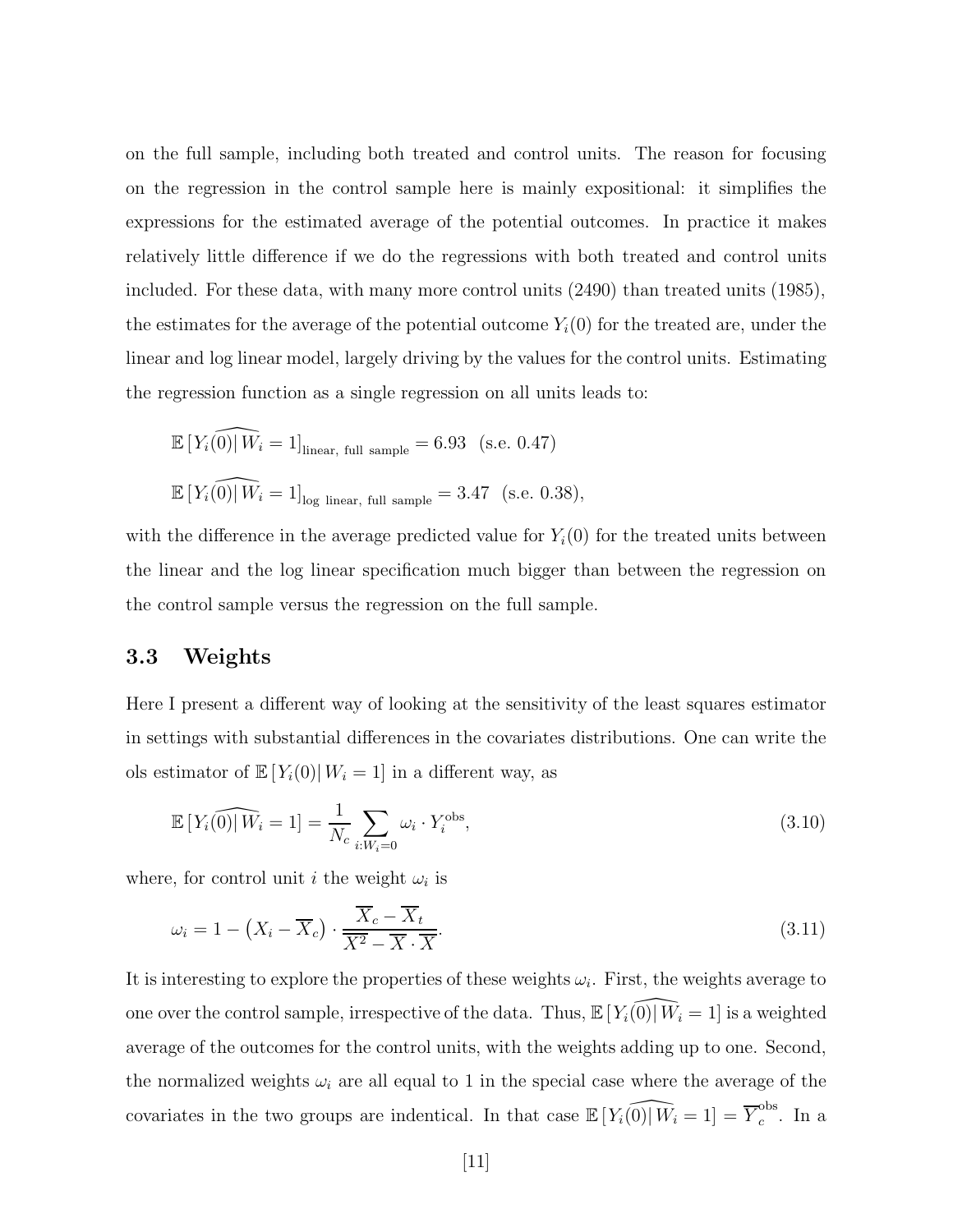randomized experiment  $X_c$  is equal to  $X_t$  in expectation, so the weights should be close to 1 in that case. The variation in the weights, and the possibility of relatively extreme weights, increases with the difference between  $X_c$  and  $X_t$ . Finally, note that given a particular data set, one can inspect these weights directly, and assess if some units have excessively large weights.

Let us first look at the normalized weights  $\omega_i$  for the Lalonde data. For these data the weights take the form

$$
\omega_i = 2.8091 - 0.0949 \cdot X_i.
$$

The average of the weights is, by construction, equal to 1. The standard deviation of the weights is 1.29. The largest weight is 2.08, for control units with  $\epsilon$  equal to zero. It makes sense for control individuals with earn'75 equal to zero to have substantial weights, as there are many individuals in the treatment group with identical or similar values for earn'75. The most negative weight is for the control unit with earn'75 equal to 156.7, with a weight of -12.05. This is where the problem with ordinary least squares regression shows itself most clearly. The range of values of  $\text{earn}'75$  for trainees is  $[0, 25.14]$ . I would argue that whether an individual with earn't sequal to 156.7 thousand dollars makes \$100,000 or \$300,000 in 1978 should make no difference for a prediction for the average value of  $Y_i(0)$  for the trainees in the program,  $\mathbb{E}[Y_i(0)|W_i=1]$ , given that the maximum value for  $\text{earn}'75$  for trainees is 25.14. Conditional on the specification of the linear model, however, that difference between \$100,000 and \$300,000 is very important for the prediction of earnings in 1978 for trainees. Given the weight of −12.05 for the control individual with earn'75 equal to 156.7, the prediction for  $\mathbb{E}[Y_i(0)| W_i = 1]$  would be 6.829 if earn'78 = 100 for this individual, and 5.861 if earn'78 = 300 for this individual, with the difference equal to \$968, a substantial amount. The problem is that the least squares estimates take the linearity in the linear regression model very seriously, and given linearity, observations on units with extreme values for earn'75 are in fact very informative. Note that one can carry out these calculations without even using the outcome data. It does not matter what the actual value is for earn'78 for this unit, because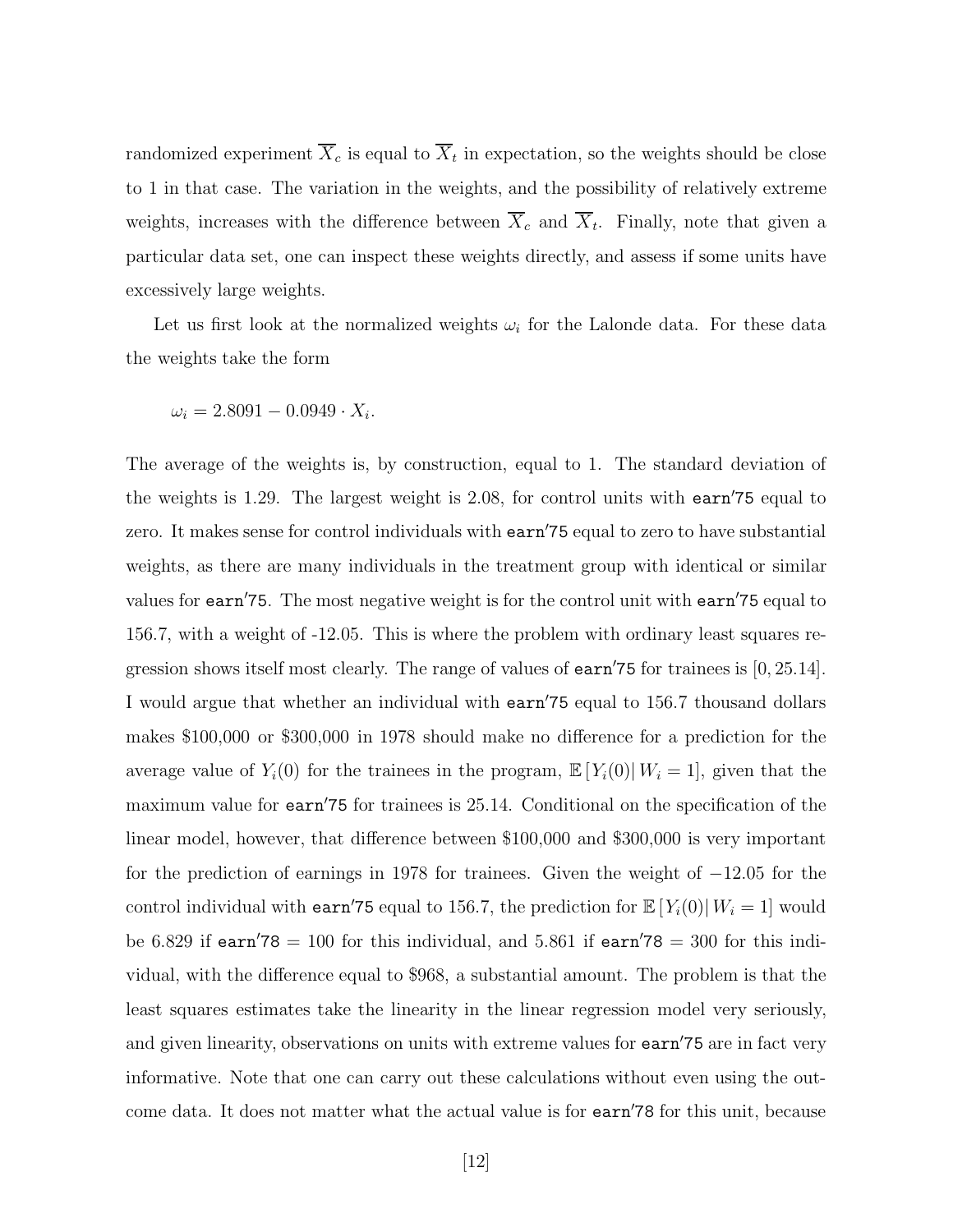the weights is so large, the value of earn'78 matters substantially for our prediction for  $\mathbb{E}[Y_i(0)| W_i = 1]$  where arguably it should have close to zero weight.

### 3.4 How to Think about Regression Adjustment

Of course the example in the previous subsection is fairly extreme. The two distributions are very different, with, for example, the fraction of the PSID control sample with earn't exceeding the maximum value found in the trainee sample (which is  $25.14$ ) equal to 0.27. It would appear obvious that units with  $\text{earn}'75$  as large as 156.7 should be given little or no weight in the analyses. An obvious remedy would be to discard all PSID units with earn<sup> $75$ </sup> exceeding 25.14, and this would go a considerable way towards making the estimators more robust. However, it is partly because there is only a single covariate in this overly simplistic example that there are such simple remedies.<sup>3</sup> With multiple covariates it is difficult to see what trimming would need to be done. Moreover, a simple trimming rule such as the one describe above is very sensitive to outliers. If there were a single trainee with  $\text{earn}'$ 75 equal to 150, that would change the estimates substantially. The issue is that regression methods are fundamentally not robust to the substantial differences between treatment and control groups. I will be discussing alternatives to the simple regression methods used here that do systematically, and automatically, downweight the influence of such outliers, both in the case with scalar covariates and in the case with multivariate covariates. If, for example, instead of using regression methods, one matched all the treated units, the control units with earn't exceeding 25.07 would receive zero weight in the estimation, and in fact few control units with earn'75 between 18 and 25 would receive positive weights. Matching is therefore by design robust to the presence of such units.

In practice it may be useful to compare the least squares estimates to estimates based on more sophisticated methods, both as a check that calculations were carried out correctly, and to ensure that one understands what is driving any difference between the

<sup>&</sup>lt;sup>3</sup>Note that Lalonde in his original paper does consider trimming the sample by dropping all individuals with earnings in 1975 over some fixed threshold. He considers difference values for this threshold.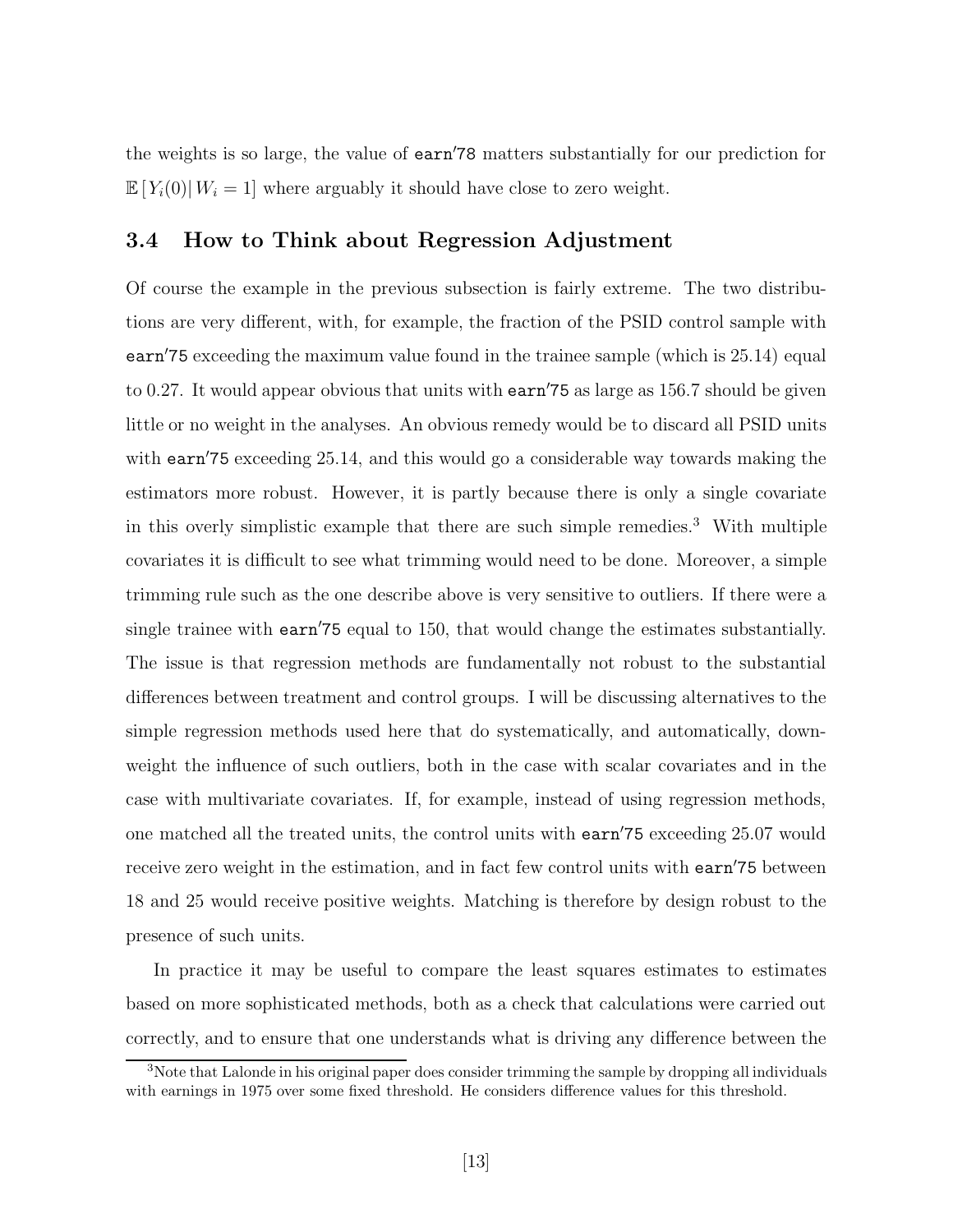estimates.

## 4 The Strategy

In this section I lay out the overall strategy for flexibly and robustly estimating the average effect of the treatment. The strategy will consist of two, sometimes three, distinct stages. In the first stage, which I will refer to, following Rubin (2005), as the design stage, the full sample will be trimmed by discarding some units to improve overlap in covariate distributions. In the second stage, the supplementary analysis stage, the unconfoundedness assumption is assessed. In the third stage, the analysis stage, the estimator for the average effect will be applied to the trimmed data set. Let me briefly discuss the three stages in more detail.

### 4.1 Stage I: Design

In this stage we do not use the outcome data and focus solely on the treatment indicators and covariates,  $(X, W)$ . The first step is to assess overlap in covariate distributions. If this is found to be lacking, a subsample is created with more overlap by discarding some units from the original sample. The assessment of the degree of overlap is based on an inspection of some summary statistics, what I refer to as normalized differences in covariates, denoted by  $\Delta_X$ . These are differences in average covariate values by treatment status, scaled by a measure of the standard deviation of the covariates. These normalized differences contrast with t-statistics for testing the null of no differences in means between treated and controls. The normalized differences provide a scale and sample size free way of assessing overlap.

If the covariates are far apart in terms of this normalized difference metric, one may wish to change the target. Instead of focusing on the overall average treatment effect, one may wish to drop units with values of the covariates such that they have no counterparts in the other treatment group. The reason is that in general no estimation procedure will be give robust estimates of the average treatment effect in that case. To be specific,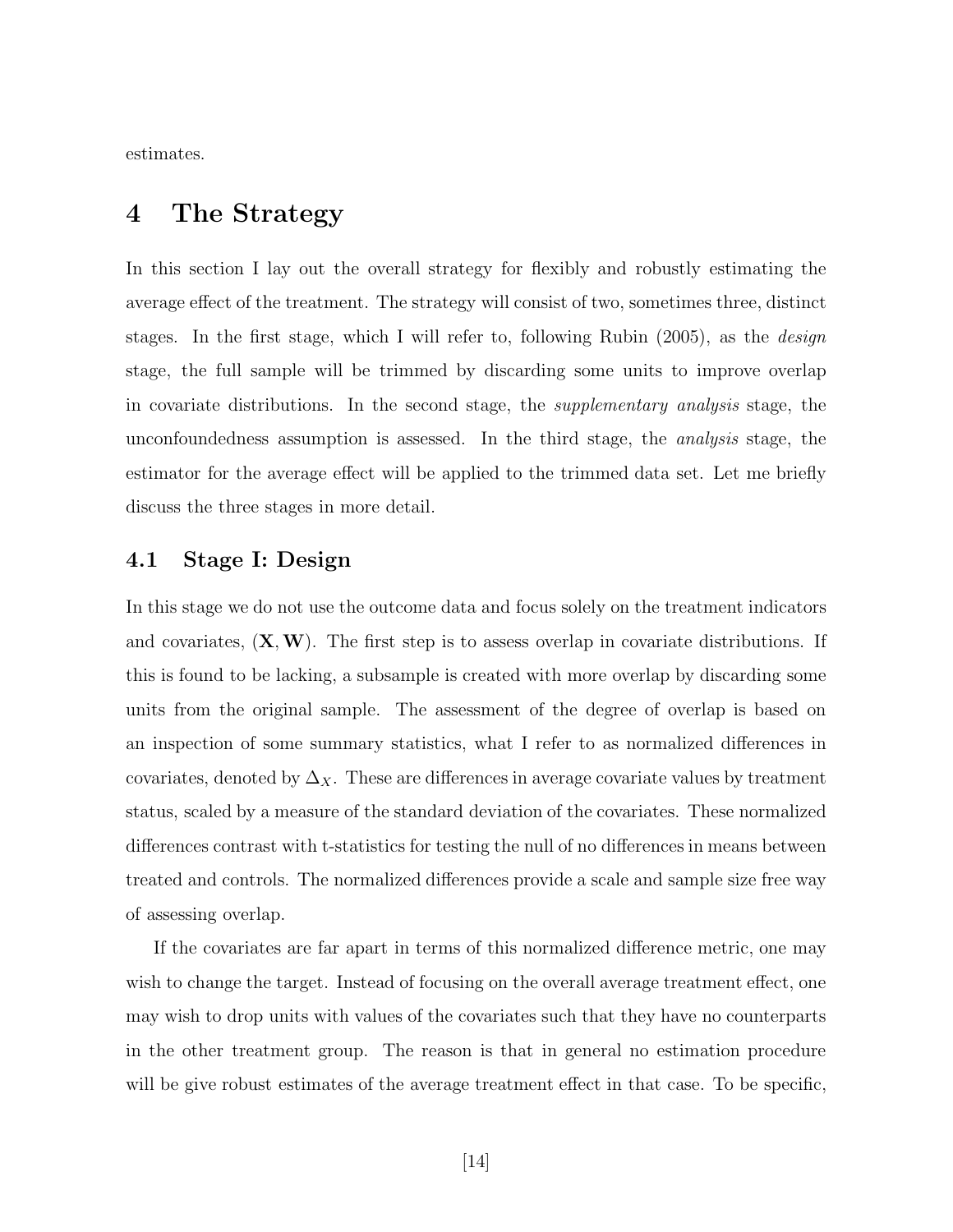following Crump, Hotz, Imbens and Mitnik (2008a, CHIM from hereon), I propose a rule for dropping units with extreme (that is, close to zero or one) values for the estimated propensity score. This step will require estimating the propensity score  $\hat{e}(x : \mathbf{W}, \mathbf{X})$ . One can capture the result of this first stage in terms of a function  $I = I(W, X)$ , that determines which units are dropped as a function of the vector of treatment indicators W and the matrix of pretreatment variables  $X$ . Here I denotes an N vector of binary indicators, with *i*-th element  $I_i$  equal to one if unit *i* is included in the analysis, and  $I_i$ equal to zero if unit i is dropped. Dropping the units with  $I_i = 0$  leads to a trimmed sample  $(\mathbf{Y}^T, \mathbf{W}^T, \mathbf{X}^T)$  with  $N_s = \sum_{i=1}^N I_i$  units.

## 4.2 Stage II: Supplementary Analysis: Assessing Unconfoundedness

In the second stage, analyses are carried out to assess the plausibility of unconfoundedness. Again it should be stressed that these analyses can be carried out without access to the outcome data Y, using solely  $(W, X)$ . Here the set of pretreatment variables or covariates is partitioned into two parts, the first a vector of pseudo outcomes,  $\mathbf{X}_{p}$ , and the second a matrix containing the remaining covariates,  $\mathbf{X}_r$ . We then take the pseudo sample  $(X_p, W, X_r)$  and estimate the average effect of the treatment on this pseudo outcome, adjusting only for differences in the remaining covariates  $X_r$ . This will involve first trimming this pseudo sample using the same procedures to construct a trimmed sample  $(\mathbf{X}_{\text{p}}^T, \mathbf{W}^T, \mathbf{X}_{\text{r}}^T)$ , and then estimating a "pseudo" average treatment effect on the pseudo outcome for this trimmed sample.

Specifically, I calculate

 $\hat{\tau}_X = \tau(\mathbf{X}_{\text{p}}^{T}, \mathbf{W}^{T}, \mathbf{X}_{\text{r}}^{T}),$ 

for specific estimators  $\tau(\cdot)$  described below, where the adjustment is only for the subset of covariates included in  $X_r^T$ . This estimates the "pseudo" causal effect, the causal effect of the treatment on the pretreatment variable  $X_p$ , which is a priori known to be zero. If we find the estimate  $\hat{\tau}_X$  is substantially and statistically close to zero, after adjusting for  $\mathbf{X}_r^T$ ,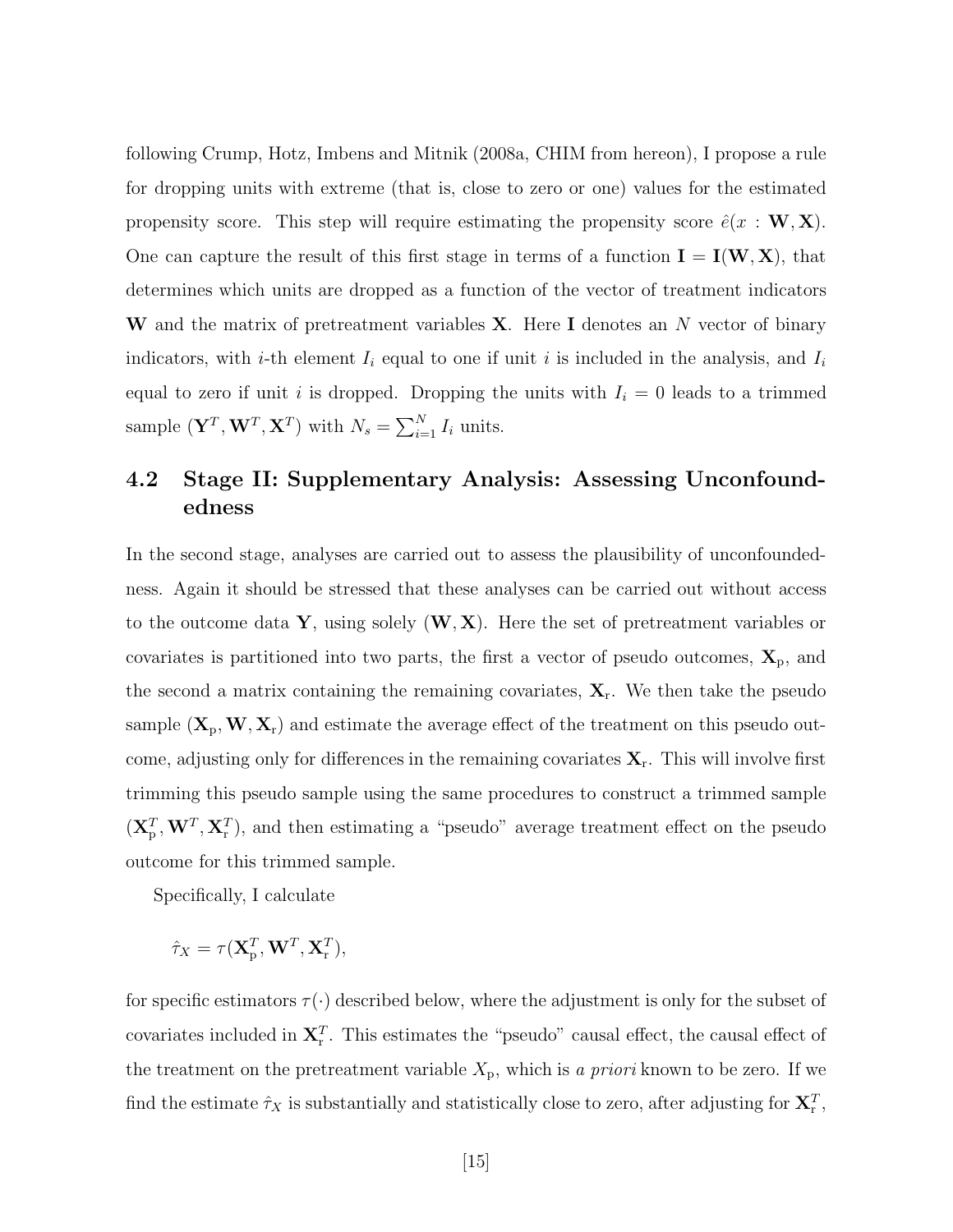this will be interpreted as evidence supportive of the assumption of unconfoundedness. If the estimate  $\hat{\tau}_X$  differs from zero, either substantially or statistically, this will be viewed as casting doubt on the (ultimately untestable) unconfoundedness assumption, with the degree of evidence dependent on the magnitude of the deviations. The result of this stage will therefore be an assessment of the credibility of any estimates of the average effect of the treatment on the outcome of interest, without using the actual outcome data.

### 4.3 Stage III: Analysis

In the third stage the outcome data  $\bf{Y}$  are used and estimates of the average treatment effect of interest are calculated. Using one of the recommended estimators, blocking (subclassification) or matching, applied to the trimmed sample, we obtain a point estimate:

$$
\hat{\tau} = \tau(\mathbf{Y}^T, \mathbf{W}^T, \mathbf{X}^T).
$$

This step is more delicate, with concerns about pre-testing bias, and I therefore propose no specification searches at this stage. The first estimator I discuss in detail is based on blocking or subclassification on the estimated propensity score in combination with regression adjustments within the blocks. The second estimator is based on direct oneto-one (or one-to-k) covariate matching with replacement in combination with regression adjustments within the matched pairs. Both are in my view attractive estimators because of their robustness.

## 5 Tools

In this section I will describe the calculation of the normalized differences  $\Delta_{X,k}$  and the four functions, the propensity score,  $e(x; W, X)$ , the trimming function,  $I(W, X)$ , the blocking estimator,  $\tau_{\text{block}}(Y, W, X)$  and the matching estimator,  $\tau_{\text{match}}(Y, W, X)$ , and the choices that go into these function.

I should note that in specific situations, one may augment the implicit choices made regarding the specification of the regression function and the propensity score in the proposed algorithm with substantive knowledge. Such knowledge is likely to improve the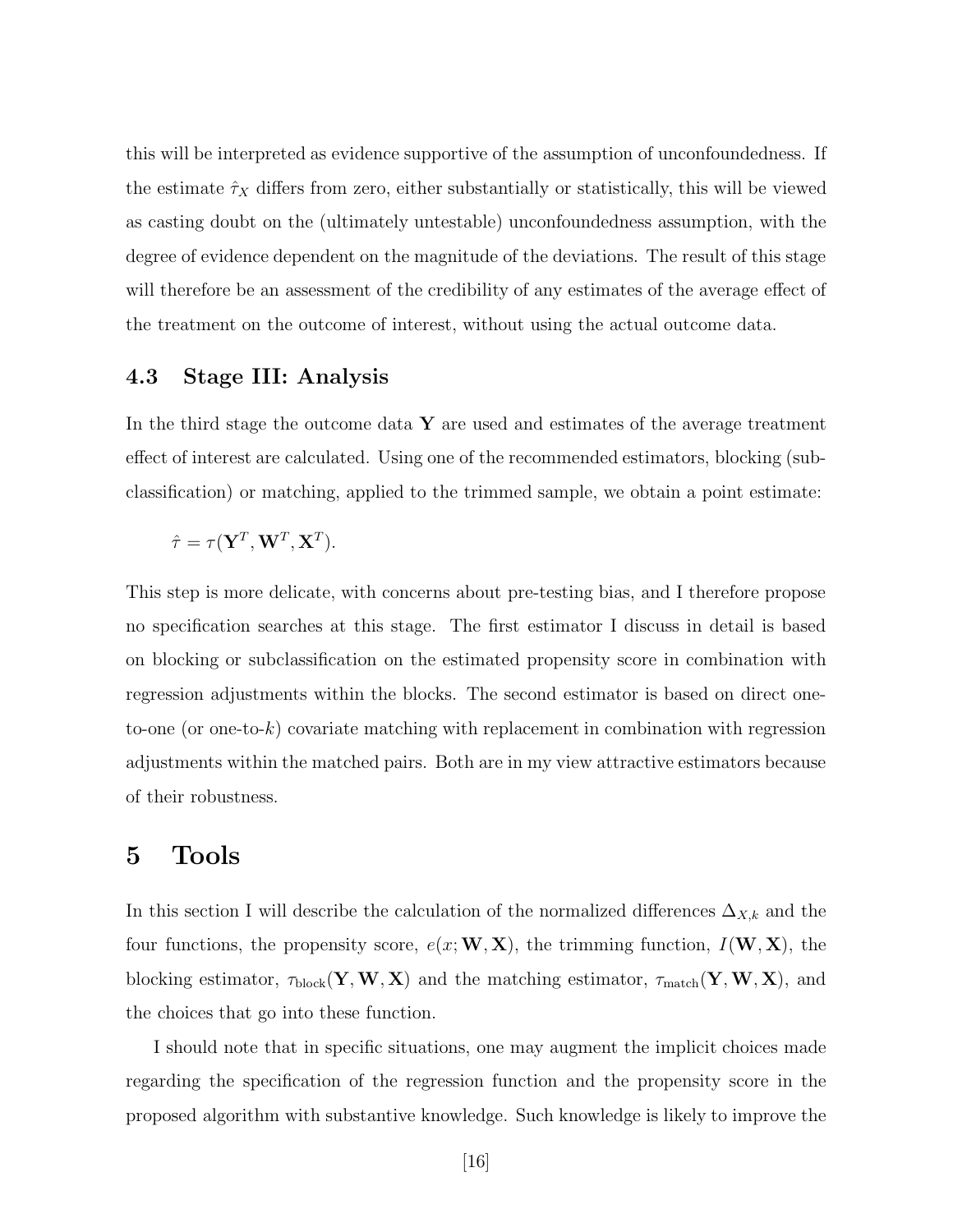performance of the methods. Such knowledge notwitstanding, there is often a part of the specification about which the researcher is agnostic. For example, the researcher may not have strong a priori views on whether a pretreatment variable such as age should enter linearly or quadratically in the propensity score in the context of the evaluation of a labor market program. The methods described here are intended to assist the researcher in such decisions by providing a benchmark estimator for the average effect of interest.

## 5.1 Assessing Overlap: Normalized Differences in Average Covariates

For element  $X_{i,k}$  of the covariate vector  $X_i$  the normalized difference is defined as

$$
\Delta_{X,k} = \frac{\overline{X}_{t,k} - \overline{X}_{c,k}}{\sqrt{(S_{X,t,k}^2 + S_{X,c,k}^2)/2}},\tag{5.12}
$$

where

$$
\overline{X}_{c,k} = \frac{1}{N_c} \sum_{i:W_i=0} X_{i,k}, \qquad \overline{X}_{t,k} = \frac{1}{N_t} \sum_{i:W_i=1} X_{i,k},
$$
\n
$$
S_{X,c,k}^2 = \frac{1}{N_c - 1} \sum_{i:W_i=0} (X_{i,k} - \overline{X}_{c,k})^2, \qquad \text{and} \quad S_{X,t,k}^2 = \frac{1}{N_t - 1} \sum_{i:W_i=1} (X_{i,k} - \overline{X}_{t,k})^2.
$$

A key point is that the normalized difference is more useful for assessing the magnitude of the statistical challenge in adjusting for covariate differences between treated and control units than the t-statistic for testing the null hypothesis that the two differences are zero, or

$$
t_{X,k} = \frac{\overline{X}_{t,k} - \overline{X}_{c,k}}{\sqrt{S_{X,t,k}^2/N_t + S_{X,c,k}^2/N_c}}.
$$
\n(5.13)

The t-statistic  $t_{X,k}$  may be large in absolute value simply because the sample is large and, as a result, small differences between the two sample means are statistically significant even if they are substantively small. Large values for the normalized differences, in contrast, indicate that the average covariate values in the two groups are substantially different. Such differences imply that simple methods such as regression analysis will be sensitive to specification choices and outliers. In that case there may in fact be no estimation method that leads to robust estimates of the average treatment effect.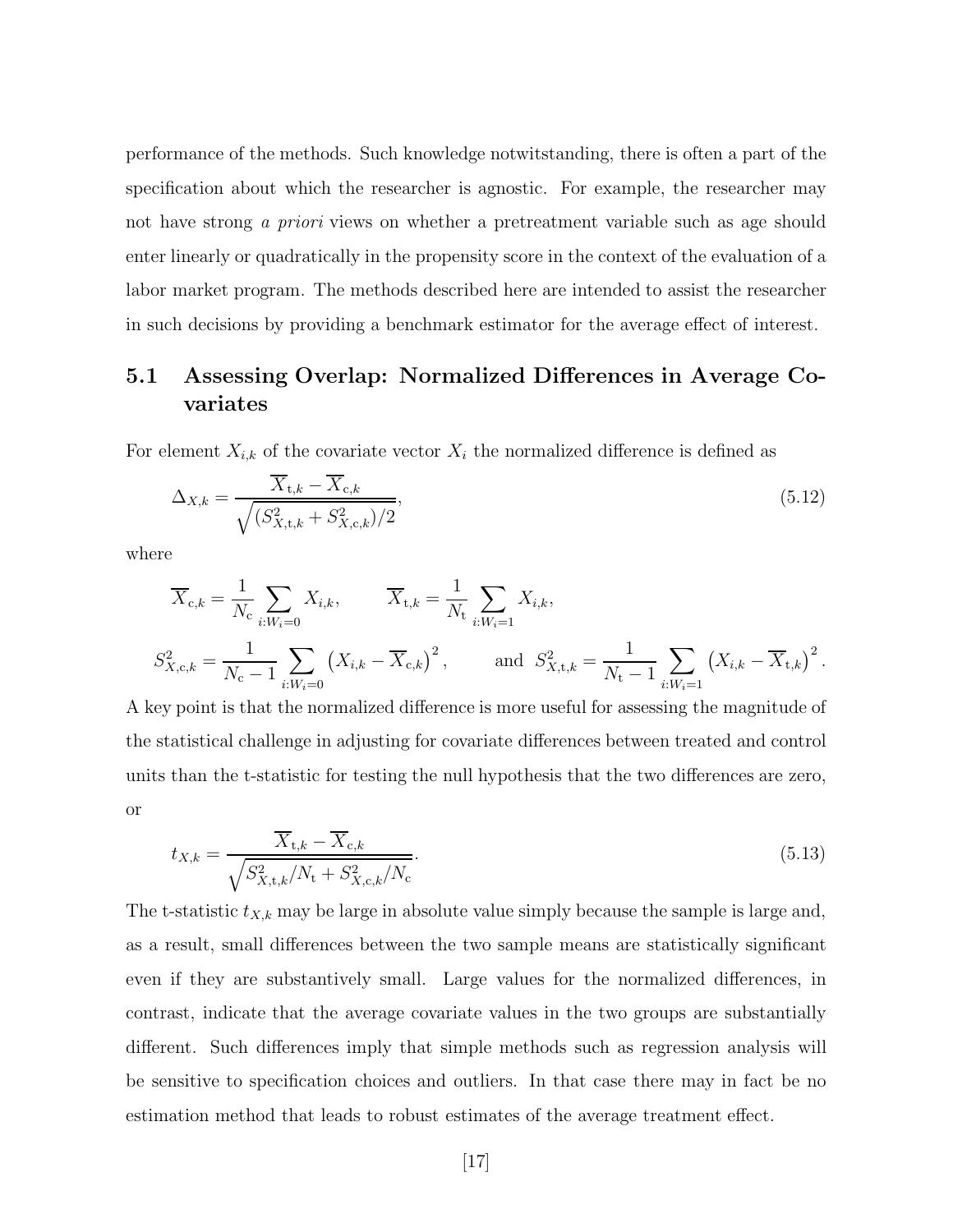### 5.2 Estimating the Propensity Score

In this section I discuss an estimator for the propensity score  $e(x)$ . The estimator is based on a logistic regression model, estimated by maximum likelihood. Given a vector of functions  $h : \mathbb{X} \mapsto \mathbb{R}^M$ , the propensity score is specified as

$$
e(x) = \frac{\exp\left(h(x)'\gamma\right)}{1 + \exp\left(h(x)'\gamma\right)},
$$

with an M-dimensional parameter vector  $\gamma$ . There is no particular reason for the choice of a logistic model, as opposed to, say a probit model where  $e(x) = \Phi(h(x)'\gamma)$ . This is one of the places where it is important that the eventual estimates to be robust to this choice. In particular the trimming of the sample will improve the robustness to this choice, removing units with estimated propensity score values close to zero or one where the choice between logit and probit models may matter.

Given a choice for the function  $h(x)$ , the unknown parameter  $\gamma$  is estimated by maximum likelihood:

$$
\hat{\gamma}_{\text{ml}}(\mathbf{W}, \mathbf{X}) = \arg \max_{\gamma} L(\gamma | \mathbf{W}, \mathbf{X}) = \arg \max_{\lambda} \sum_{i=1}^{N} \Big\{ W_i \cdot h(X_i)' \gamma - \ln \Big( 1 + \exp \big( h(X_i)'\gamma \big) \Big) \Big\}.
$$

The estimated propensity score is then

$$
\hat{e}(x|\mathbf{W}, \mathbf{X}) = \frac{\exp\left(h(x)'\hat{\gamma}_{\mathrm{ml}}(\mathbf{W}, \mathbf{X})\right)}{1 + \exp\left(h(x)'\hat{\gamma}_{\mathrm{ml}}(\mathbf{W}, \mathbf{X})\right)}.
$$

The key issue is the choice of the vector of functions  $h(\cdot)$ . First note that the propensity score plays a mechanical role in balancing the covariates. It is not given a structural or causal interpretation in this analysis. In choosing a specification there is therefore little role for theoretical substantive arguments: we are mainly looking for a specification that leads to an accurate approximation to the conditional expectation. At most theory may help in judging which of the covariate are likely to be important here.

A second point is that there is little harm in specification searches at this stage. The inference for the estimators for the average treatment effect we consider is conditional on covariates, and is not affected by specification searches at this stage which do not involve the data on the outcome variables.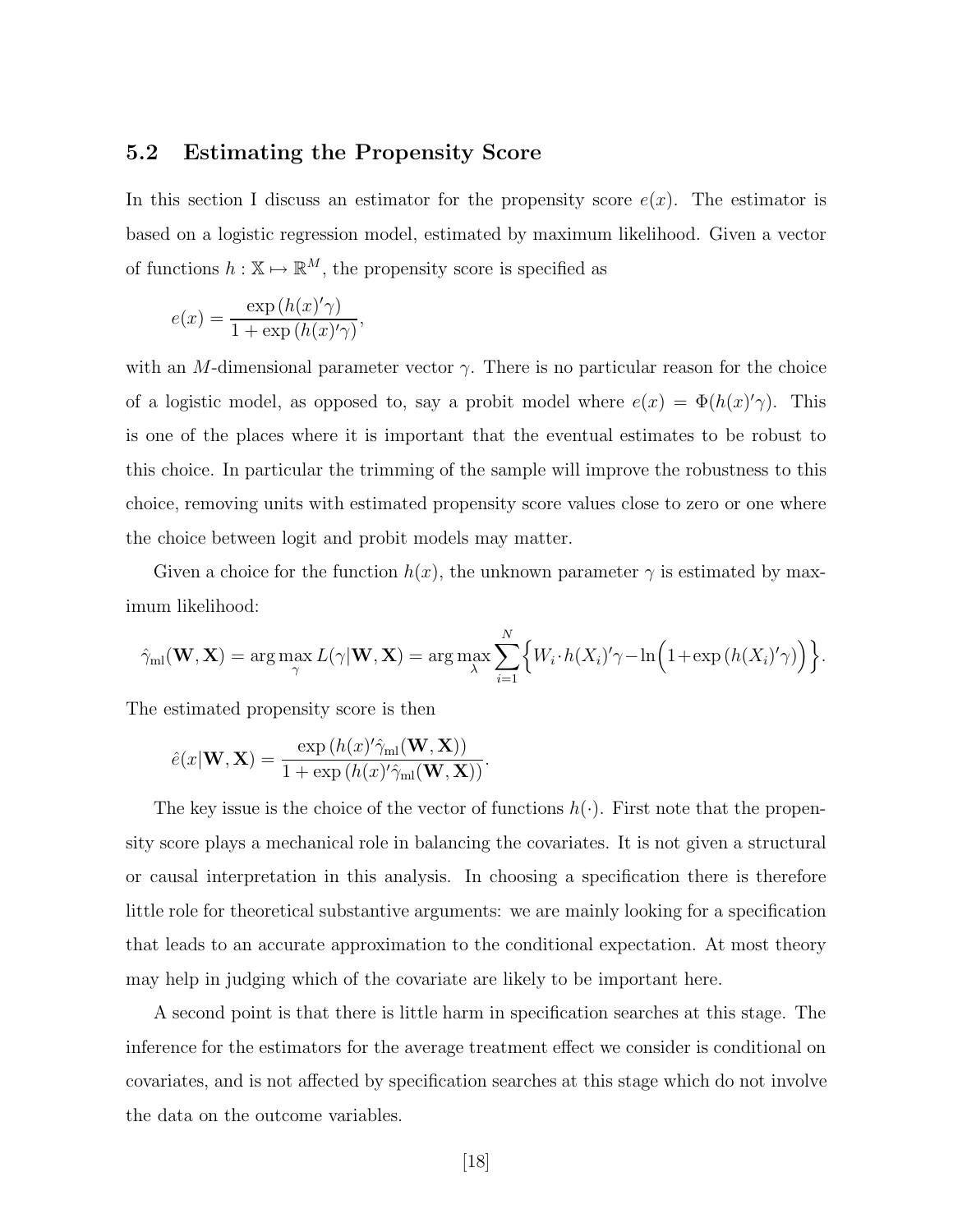A third point is that although the penalty for including irrelevant terms in the propensity score is generally small, eventually the precision will go down if too many terms are included in the specification.

A simple, and the most common choice for the specification of the propensity score is to take the basic covariates themselves,  $h(x) = x$ . This need not be adequate for two reasons. The main reason is that this specification may not be sufficiently flexible. In many cases there are important interactions between the covariates that need to be adjusted for in order to get an adequate approximation to the propensity score. Second, it may be that the linear specification includes pretreatment variables that have very little association with the treatment indicator and therefore need not be included in the specification. Especially in settings with many pretreatment variables this may be wasteful and lead to low precision in the final estimates. I therefore discuss a more flexible specification for the propensity score based on stepwise regression, proposed in Imbens and Rubin (2014). This provides a data driven way to select a subset of all linear and second order terms. Details are provided in the Appendix. There are many, arguably more sophisticated, alternatives to choose a specification for the propensity score, which, however, have not been tried out much in practice. Other discussions include Millimet and Tchernis (2009). Recently lasso methods have been proposed for similar problems (Tibshirani, 1996). See Belloni, Chernozhukov and Hansen (2012) for applications to, and extensions for, the current treatment-effect setting. However, the point is again not to find a single method for estimating the propensity score that will out-perform all others. Rather, the goal is to find a reasonable method for estimating the propensity score that will, in combination with the subsequent adjustment methods, lead to estimates for the treatment effects of interest that are similar to those based on other reasonable strategies for estimating the propensity score. For the estimators here a finding that the final results for say the average treatment effect are sensitive to using the stepwise selection method compared to, say, the lasso or other shrinkage methods, would raise concerns that none of the estimates are credible.

This vector of functions always includes a constant:  $h_1(x) = 1$ . Let us consider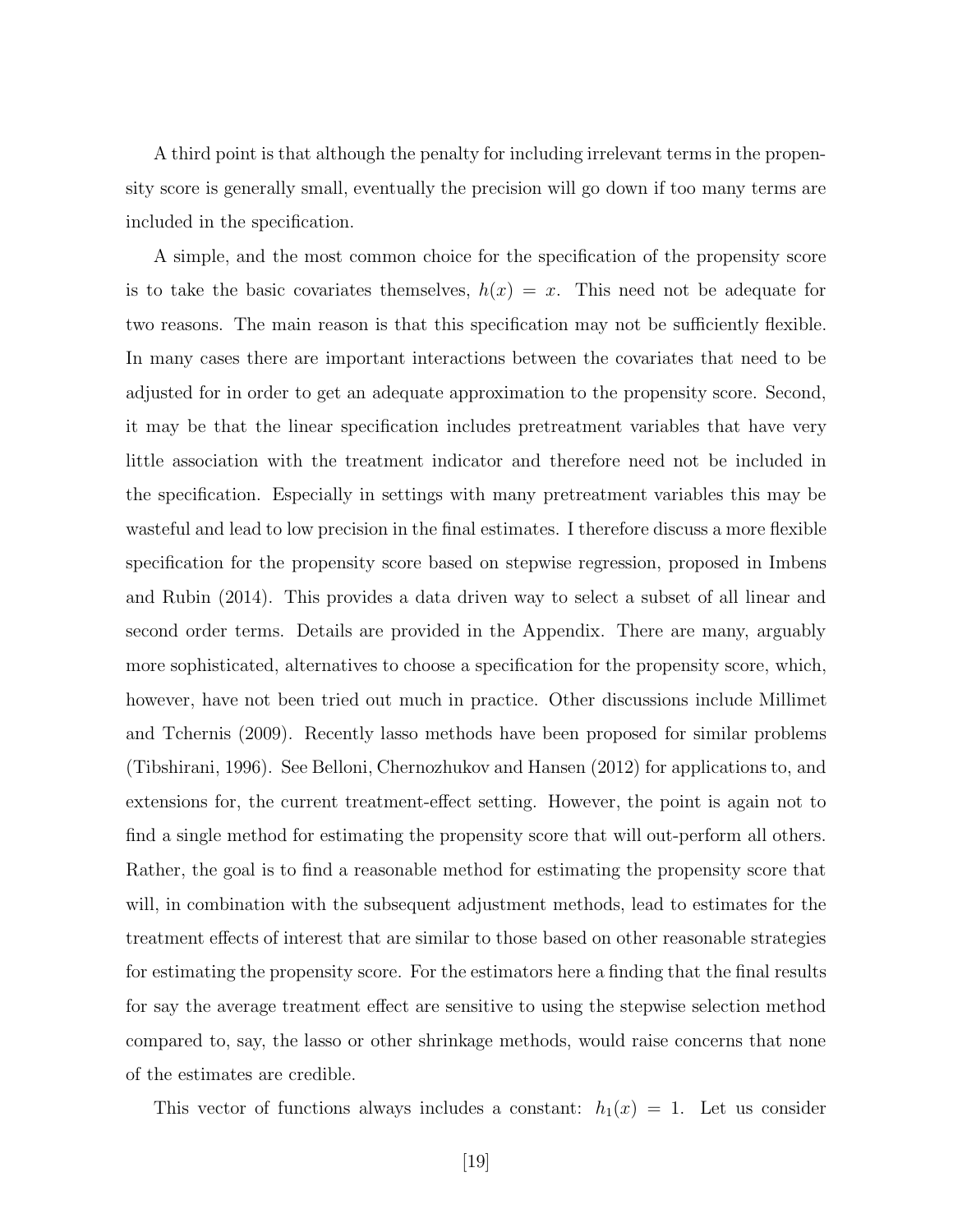the case where x is a a K-component vector of covariates (not counting the intercept), I restrict the remaining elements of  $h(x)$  to be either equal to an component of x, or to be equal to the product of two components of  $x$ . In this sense the estimator is not fully nonparametric: although one can generally approximate any function by a polynomial, here I limit the approximating functions to second order polynomials. In practice, however, for the purposes I will use the estimated propensity score for, this need not be a severe limitation.

The problem now is how to choose among the  $(K+1) \times (K+2)/2-1$  first and second order terms. I select a subset of these terms in a stepwise fashion. Three choices are to be made by the researcher. First, there may be a subset of the covariates that will be included in the linear part of the specification, irrespective of their association with the outcome and the treatment indicator. Note that biases from omitting variables comes from both the correlation between the omitted variables and the treatment indicator and the correlation between the omitted variable and the outcome, just as in the conventional omitted variable formula for regression. In applications to job training programs these might include lagged outcomes, or other covariates that are a priori expected to be substantially correlated with the outcomes of interest. Let us denote this subvector by  $X_B$ , with dimension  $1 \leq K_B \leq K+1$  ( $X_B$  always includes the intercept). This vector need not include any covariates beyond the intercept, if the researcher has no strong views regarding the relative importance of any of the covariates. Second, a threshold value for inclusion of linear terms has to be specified. The decision to include an additional linear term is based on a likelihood ratio test statistic for the null hypothesis that the coefficient on the additional covariate is equal to zero. The threshold value will be denoted by  $C_{lin}$ , with the value used in the applications is  $C_{lin} = 1$ . Finally, a threshold value for inclusion of second order terms has to be specified. Again the decision is based on the likelihood ratio statistic for the test of the null hypothesis that the additional second order term has a coefficient equal to zero. The threshold value will be denoted by  $C_{\text{qua}}$ , and the value used in the applications in the current paper is  $C_{\text{qua}} = 2.71$ . The values for  $C_{\text{lin}}$  and  $C_{\text{qua}}$  have been tried out in simulations, but there are no formal results demonstrating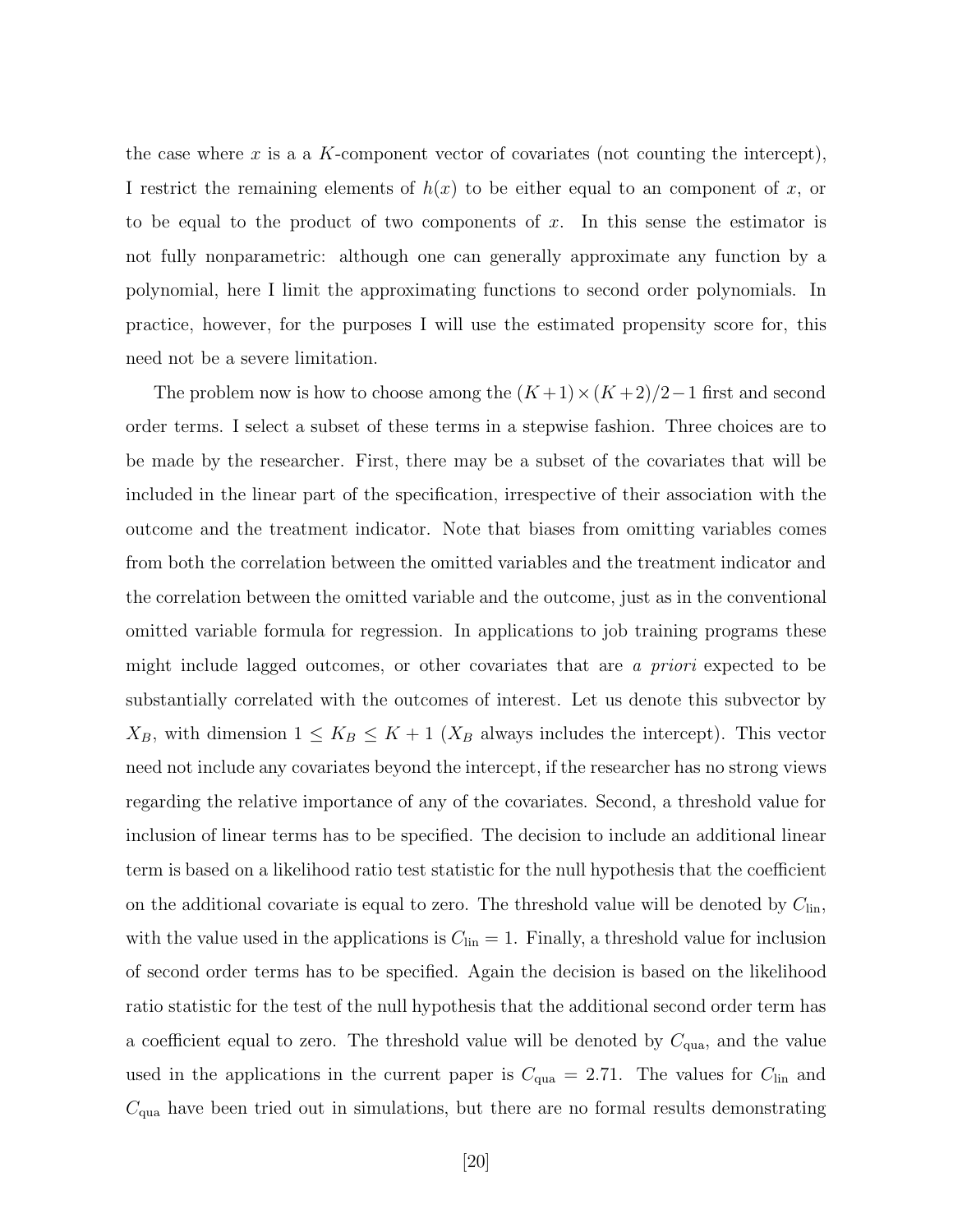that these are superior to other values. More research regarding these choices would be useful.

### 5.3 Blocking with Regression

The first estimator relies on an initial estimate of the propensity score and uses subclassification (Rosenbaum and Rubin, 1983, 1984), combined with regression within the subclasses. Conceptually there are a couple of advantages of this estimator over simple weighting estimators. First, the subclassification approximately averages the propensity score within the subclasses, and so smoothes over the extreme values of the propensity score. Second, the regression within the subclasses adds a lot of flexibility compared to a single weighted regression.

I use the estimator for the propensity score discussed in the previous section. The estimator then requires partitioning of the range of the propensity score, the interval [0, 1] into J intervals of the form  $[b_{j-1}, b_j)$ , for  $j = 1, \ldots, J$ , where  $b_0 = 0$  and  $b_J = 1$ . Let  $B_i(j) \in \{0,1\}$  be a binary indicator for the event that the estimated propensity score for unit i,  $\hat{e}(X_i)$ , satisfies  $b_{j-1} < \hat{e}(X_i) \leq b_j$ . Within each block the average treatment effect is estimated using linear regression with some of the covariates, and including an indicator for the treatment:

$$
\left(\hat{\alpha}_j, \hat{\tau}_j, \hat{\beta}_j\right) = \arg\min_{\alpha, \tau, \beta} \sum_{i=1}^N B_i(j) \cdot \left(Y_i - \alpha - \tau \cdot W_i - \beta' X_i\right)^2.
$$

The covariates included beyond the intercept may consist of all, or a subset of the covariates viewed as most important. Because the covariates are approximately balanced within the blocks, the regression does not rely heavily on extrapolation as it might do if applied to the full sample. This leads to J estimates  $\hat{\tau}_j$ , one for each stratum or block. These J within-block estimates  $\hat{\tau}_j$  are then averaged over the J blocks, using either the proportion of units in each block,  $(N_{cj} + N_{tj})/N$ , or the proportion of treated units in each block,  $N_{tj}/N_t$  as the weights:

$$
\tau_{\text{block}}(\mathbf{Y}, \mathbf{W}, \mathbf{X}) = \sum_{j=1}^{J} \frac{N_{cj} + N_{tj}}{N} \cdot \hat{\tau}_j, \quad \text{and } \tau_{\text{block,treat}}(\mathbf{Y}, \mathbf{W}, \mathbf{X}) = \sum_{j=1}^{J} \frac{N_{tj}}{N_t} \cdot \hat{\tau}_j. \tag{5.14}
$$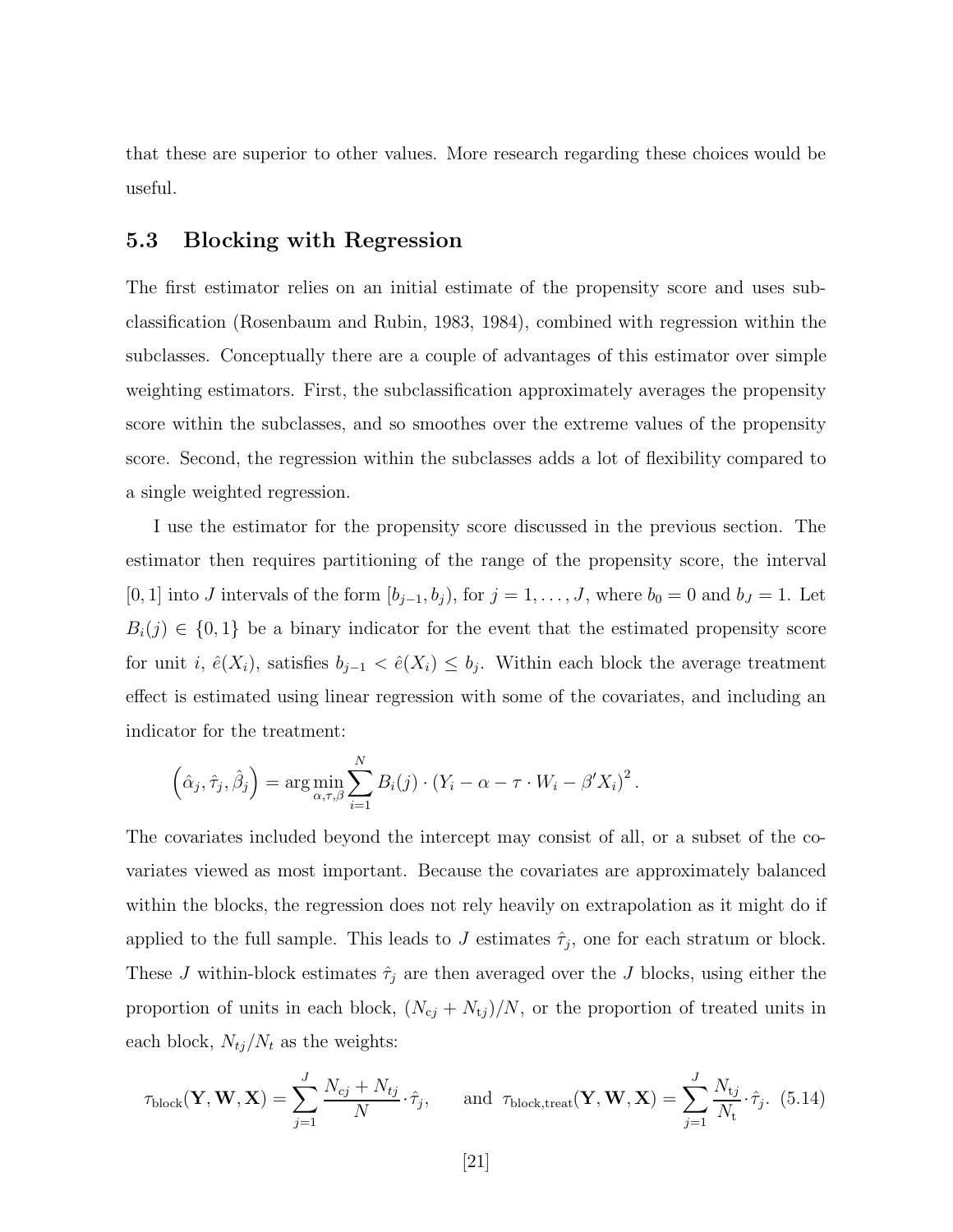The only decision the researcher has to make in order to implement this estimator is the number of blocks, J, and boundary values for the blocks,  $b_j$ , for  $j = 1, \ldots, J - 1$ . Following analytic result by Cochran (1968) for the case with a single normally distributed covariate, researchers have often used five blocks, with an equal number of units in each block. Here I use a data-dependent procedure for selecting both the number of blocks and their boundaries, that leads to a number of blocks that increases with the sample size, developed in Imbens and Rubin (2014).

The algorithm relies on comparing average values of the log odds ratios by treatment status, where the estimated log odds ratio is

$$
\hat{\ell}(x) = \ln\left(\frac{\hat{e}(x)}{1 - \hat{e}(x)}\right).
$$

Start with a single block,  $J = 1$ . Check whether the current stratification or blocking is adequate. This check is based on the comparison of three statistics, one regarding the correlation of the log odds ratio with the treatment indicator within the current blocks, and two concerning the block sizes if one were to split them further. Calculate the t-statistic for the test of the null hypothesis that the average value for the estimated propensity score for the treated units is the same as the average value for the estimated propensity score for the control units in the block. Specifically, if one looks at block  $j$ , with  $B_{ij} = 1$  if unit *i* is in block j (or  $b_{j-1} \leq \hat{e}(X_i) < b_j$ ), the t-statistic is

$$
t = \frac{\overline{\hat{\ell}_{tj}} - \overline{\hat{\ell}_{cj}}}{\sqrt{S_{\ell,j,t}^2/N_{tj} + S_{\ell,j,c}^2/N_{cj}}}
$$

where

$$
\overline{\hat{\ell}_{cj}} = \frac{1}{N_{cj}} \sum_{i=1}^{N} (1 - W_i) \cdot B_i(j) \cdot \hat{\ell}(X_i), \qquad \overline{\hat{\ell}_{tj}} = \frac{1}{N_{tj}} \sum_{i=1}^{N} W_i \cdot B_i(j) \cdot \hat{\ell}(X_i),
$$
  

$$
S_{\ell cj}^2 = \frac{1}{N_{cj} - 1} \sum_{i=1}^{N} (1 - W_i) \cdot B_{ij} \cdot (\hat{\ell}(X_i) - \overline{\hat{\ell}_{cj}})^2,
$$

and

$$
S_{\ell t j}^{2} = \frac{1}{N_{t j} - 1} \sum_{i=1}^{N} W_{i} \cdot B_{i}(j) \cdot (\hat{\ell}(X_{i}) - \overline{\hat{\ell}_{t j}})^{2}.
$$

,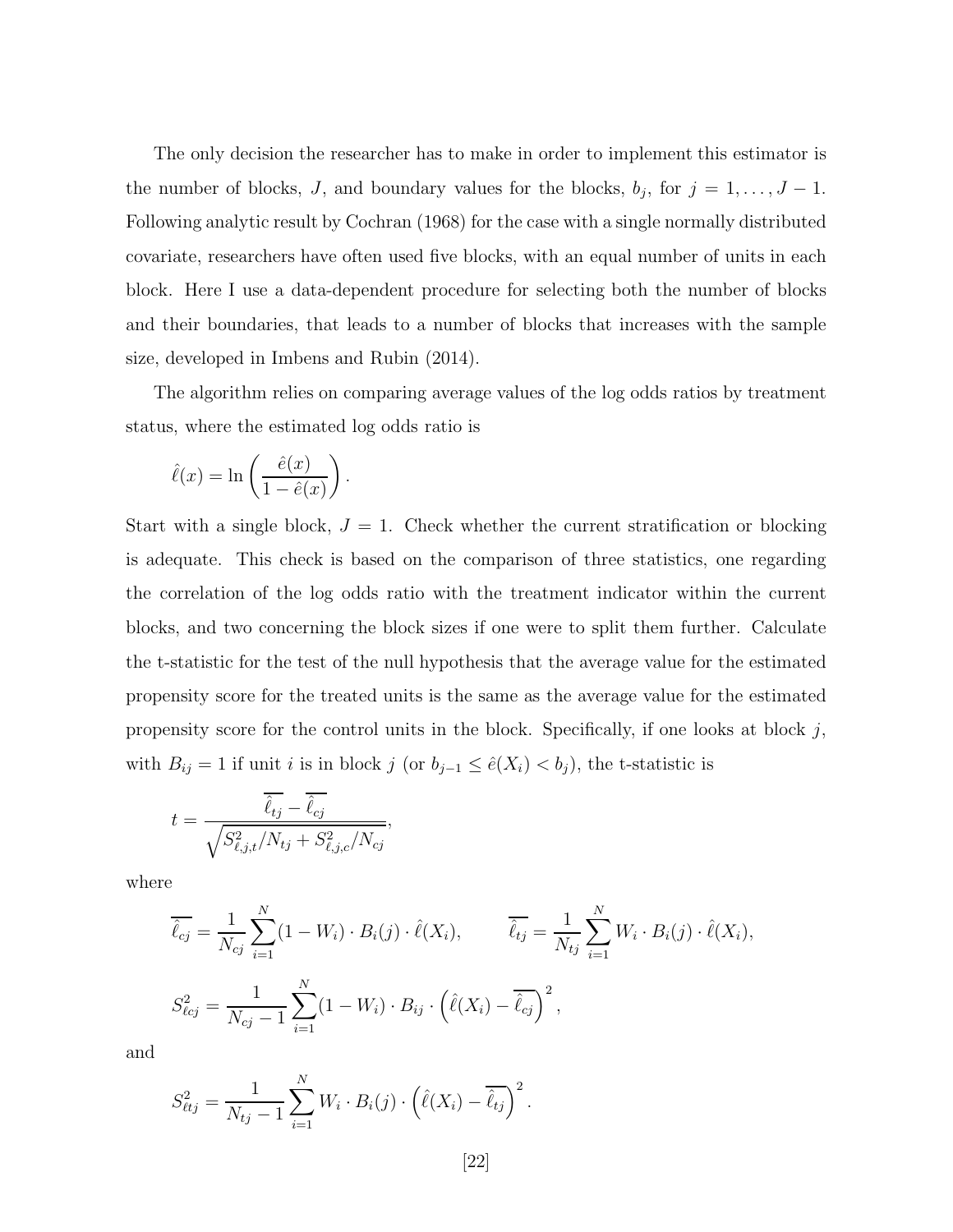If the block were to be split, it would be split at the median of the values of the estimated propensity score within the block (or at the median value of the estimated propensity score among the treated if the focus is on the average value for the treated). For block j, denote this median by  $b_{j-1,j}$ , and define

$$
N_{-,c,j} = \sum_{i:W_i=0} 1_{b_{j-1} \le \hat{e}(X_i) < b_{j-1,j}, \qquad N_{-,t,j} = \sum_{i:W_i=1} 1_{b_{j-1} \le \hat{e}(X_i) < b_{j-1,j},}
$$
\n
$$
N_{+,c,j} = \sum_{i:W_i=0} 1_{b_{j-1,j} \le \hat{e}(X_i) < b_j \qquad \text{and} \quad N_{+,t,j} = \sum_{i:W_i=1} 1_{b_{j-1,j} \le \hat{e}(X_i) < b_j}.
$$

The current block will be viewed as adequate if either the t-statistic is sufficiently small (less than  $t_{\text{block}}^{\text{max}}$ ), or if splitting the block would lead to too small a number of units in one of the treatment arms or in one of the new blocks. Formally, the current block will be viewed as adequate if either,

$$
t \le t_{\text{block}}^{\text{max}} = 1.96,
$$

or

$$
\min\left(N_{-,c,j}, N_{-,t,j}, N_{+,c,j}, N_{+,t,j}\right) \leq 3,
$$

or

$$
\min\left(N_{-,c,j} + N_{-,t,j}, N_{+,c,j} + N_{+,t,j}\right) \le K + 2,
$$

where  $K$  is the number of covariates. If all the current blocks are deemed adequate the blocking algorithm is finished. If at least one of the blocks is viewed as not adequate, it is split by the median (or at the median value of the estimated propensity score among the treated if the focus is on the average value for the treated). For the new set of blocks the adequacy is calculated for each block, and this procedure continues until all blocks are viewed as adequate.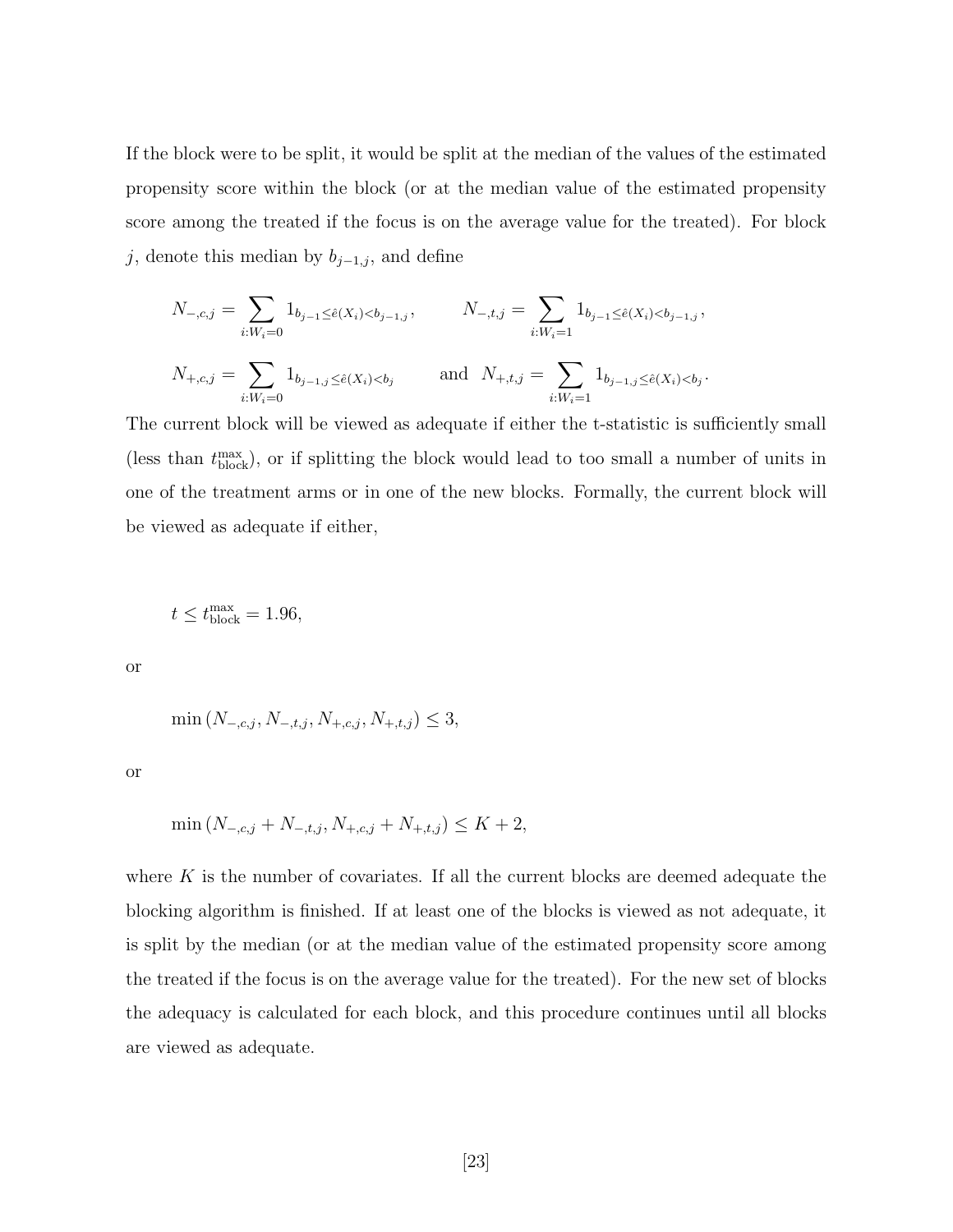### 5.4 Matching with Replacement and Bias-Adjustment

In this section I discuss the second general estimation procedure, matching. For general discussions of matching methods see Rosenbaum (1989), Rubin (1973a, 1979), Rubin and Thomas (1992ab), Sekhon (2009), and Hainmueller (2012). Here I discuss a specific procedure developed by Abadie and Imbens (2006).<sup>4</sup> This estimator consists of two steps. First all units are matched, both treated and controls. The matching is with replacement, so the order in which the units are matched does not matter. After matching all units, or all treated units if the focus is on the average effect for the treated, some of the remaining bias is removed through regression on a subset of the covariates, with the subvector denoted by  $Z_i$ .

For ease of exposition we focus on the case with a single match. The methods generalize in a straightforward manner to the case with multiple matches. See Abadie and Imbens  $(2006)$  for details. Let the distance between two values of the covariate vector x and x' be based on the Mahalanobis metric:  $||x, x'|| = (x - x')'\hat{\Omega}_X^{-1}(x - x')$ , where  $\hat{\Omega}_X$  is the sample covariance matrix of the covariates. Now for each i, for  $i = 1, ..., N$ , let  $\ell(i)$ be the index for the closest match, defined as

$$
\ell(i) = \arg\min_{j: W_j \neq W_i} \|X_i - X_j\|,
$$

where we ignore the possibility of ties. Given the  $\ell(i)$  define

$$
\hat{Y}_i(0) = \begin{cases}\nY_i^{\text{obs}} & \text{if } W_i = 0, \\
Y_{\ell(i)}^{\text{obs}} & \text{if } W_i = 1,\n\end{cases}\n\quad\n\hat{Y}_i(1) = \begin{cases}\nY_{\ell(i)}, & \text{if } W_i = 0, \\
Y_i^{\text{obs}} & \text{if } W_i = 1.\n\end{cases}
$$

Define also the matched values for the covariates:

$$
\hat{X}_i(0) = \begin{cases} X_i & \text{if } W_i = 0, \\ X_{\ell(i)}, & \text{if } W_i = 1, \end{cases} \qquad \hat{X}_i(1) = \begin{cases} X_{\ell(i)}, & \text{if } W_i = 0, \\ X_i & \text{if } W_i = 1. \end{cases}
$$

This leads to a matched sample, with  $N$  pairs. Note that the same units may be used as a match more than once, because we match with replacement. The simple matching estimator discussed in Abadie and Imbens (2006) is  $\hat{\tau}_{\rm sm} = \sum_{i=1}^{N} (\hat{Y}_i(1) - \hat{Y}_i(0))/N$ . Abadie

<sup>4</sup>The estimator has been implemented in the official version of Stata. See also Abadie, Drukker, Herr, and Imbens (2003), and Becker and Ichino (2002).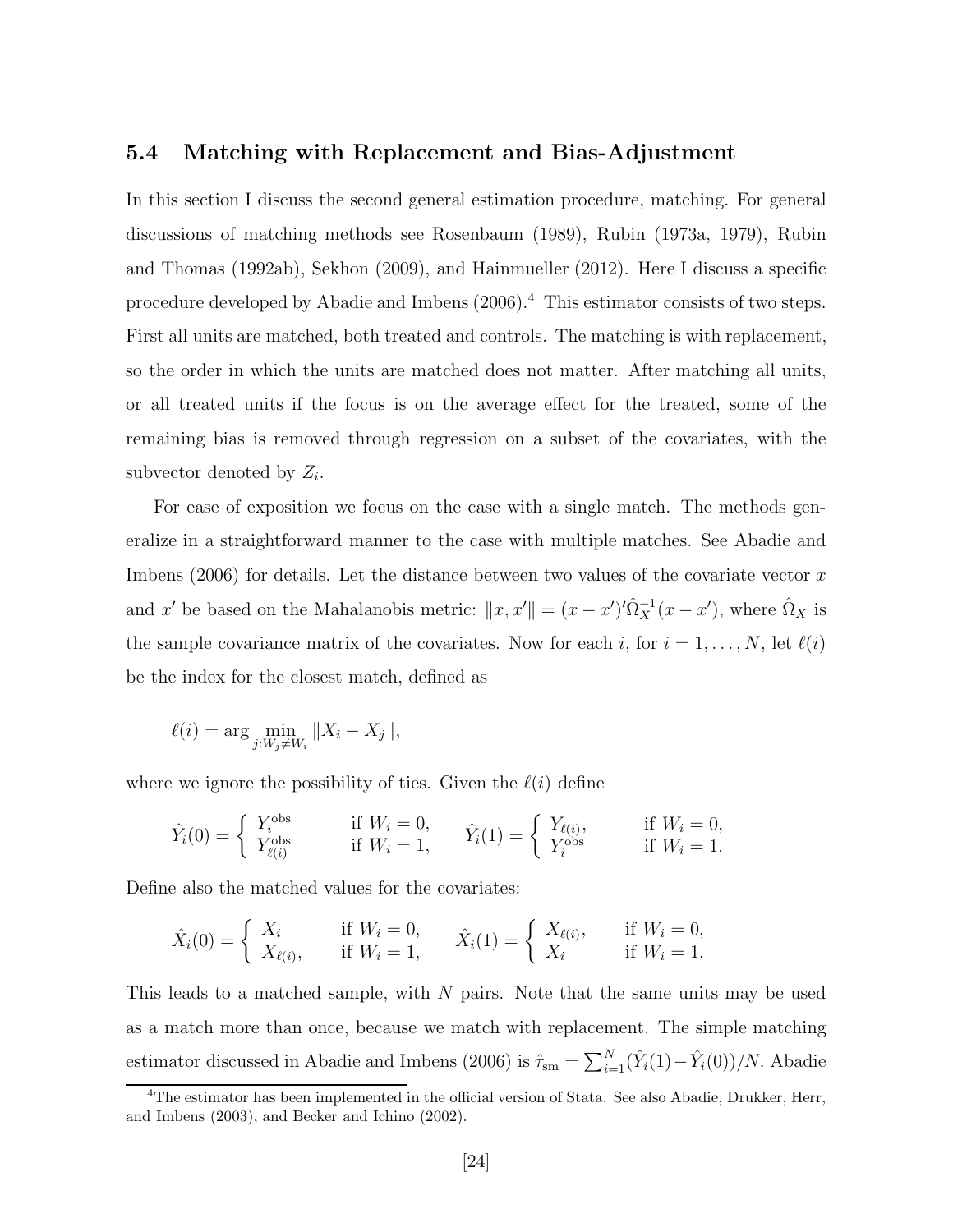and Imbens (2006, 2010) suggest improving the bias properties of this simple matching estimator by using linear regression to remove biases associated with differences between  $\hat{X}_i(0)$  and  $\hat{X}_i(1)$ . See also Quade (1982) and Rubin (1973b). First run the two least squares regressions

$$
\hat{Y}_i(0) = \alpha_c + \beta_c' \hat{X}_i(0) + \varepsilon_{ci},
$$
 and  $\hat{Y}_i(1) = \alpha_t + \beta_t' \hat{X}_i(1) + \varepsilon_{ti},$ 

in both cases on N units, to get the least squares estimates  $\hat{\beta}_c$  and  $\hat{\beta}_t$ . Now adjust the imputed potential outcomes as

$$
\hat{Y}_i^{\text{adj}}(0) = \begin{cases}\nY_i^{\text{obs}} & \text{if } W_i = 0, \\
\hat{Y}_i(0) + \hat{\beta}'_c(\hat{X}_i(1) - \hat{X}_i(0)), & \text{if } W_i = 1,\n\end{cases}
$$

and

$$
\hat{Y}_i^{\text{adj}}(1) = \begin{cases} \hat{Y}_i(1) + \hat{\beta}_t' \left( \hat{X}_i(0) - \hat{X}_i(1) \right), & \text{if } W_i = 0, \\ Y_i^{\text{obs}} & \text{if } W_i = 1, \end{cases}
$$

Now the bias-adjusted matching estimator is

$$
\tau_{\text{match}} = \frac{1}{N} \sum_{i=1}^{N} \left( \hat{Y}_i^{\text{adj}}(1) - \hat{Y}_i^{\text{adj}}(0) \right),\tag{5.15}
$$

and the bias-adjusted matching estimator for the average effect for the treated is

$$
\tau_{\text{match}} = \frac{1}{N_t} \sum_{i:W_i=1} \left( \hat{Y}_i^{\text{adj}}(1) - \hat{Y}_i^{\text{adj}}(0) \right). \tag{5.16}
$$

In practice the linear regression bias-adjustment eliminates a large part of the bias that remains after the simple matching. Note that the linear regression used here is very different from linear regression in the full sample. Because the matching ensures that the covariates are well-balanced in the matched sample, linear regression does not rely much on extrapolation the way it may in the full sample if the covariate distributions are substantially different.

### 5.5 A General Variance Estimator

In this section I will discuss an estimator for the variance of the two estimators for average treatment effects. Note that the bootstrap is not valid in general because matching estimators are not asymptotically linear. See Abadie and Imbens (2008) for detailed discussions.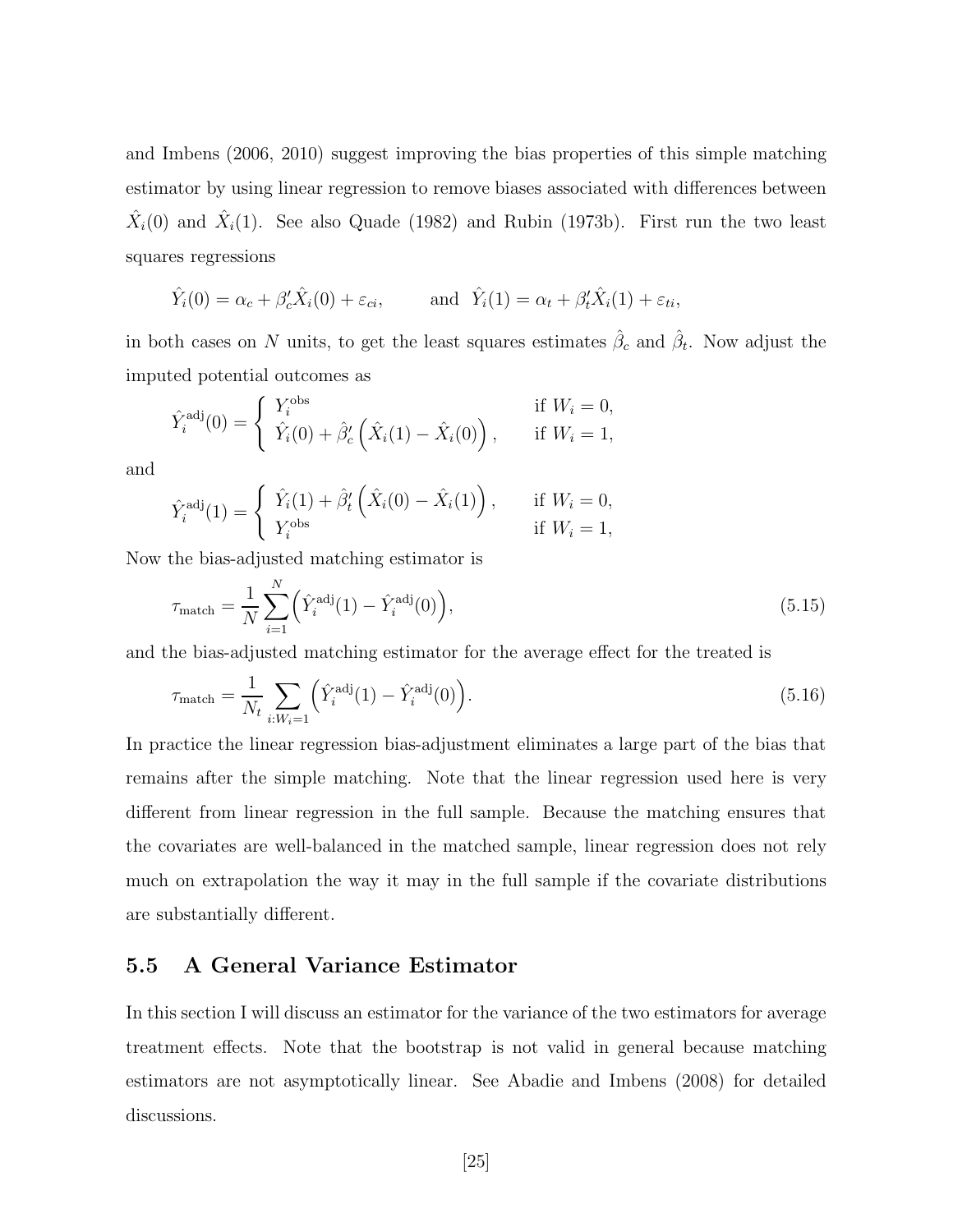### 5.5.1 The Weighted Average Outcome Representation of Estimators, and Asymptotic Linearity

The first key insight is that most estimators for average treatment effects share a common structure. This common structure is useful for understanding some of the commonalities of and differences between the estimators. These estimators, including the blocking and matching estimators discussed in Sections 5.3 and 5.4, can be written as a weighted average of observed outcomes,

$$
\hat{\tau} = \frac{1}{N_t} \sum_{i:W_i=1} \lambda_i \cdot Y_i^{\text{obs}} - \frac{1}{N_c} \sum_{i:W_i=0} \lambda_i \cdot Y_i^{\text{obs}},\tag{5.17}
$$

with

$$
\frac{1}{N_t} \sum_{i:W_i=1} \lambda_i = 1, \quad \text{and} \quad \frac{1}{N_c} \sum_{i:W_i=0} \lambda_i = 1.
$$

Moreover, the weights  $\lambda_i$  do not depend on the outcomes  $\mathbf{Y}^{\text{obs}}$ , only on the covariates X and the treatment indicators W. The specific functional form of the dependence of the weights  $\lambda_i$  on the covariates and treatment indicators depends on the particular estimator, whether linear regression, matching, weighting, blocking, or some combination thereof. Given the choice of the estimator, and given values for  $W$  and  $X$ , the weights can be calculated. See Appendix B for the results for some common estimators.

#### 5.5.2 The Conditional Variance

Here we focus on estimation of the variance of estimators for average treatment effects, conditional on the covariates  $X$  and the treatment indicators  $W$ . We exploit the weighted linear average characterization of the estimators in (5.17) Hence the conditional variance is

$$
\mathbb{V}\left(\hat{\tau}|\mathbf{X},\mathbf{W}\right) = \sum_{i=1}^{N} \left(\frac{W_i}{N_t^2} + \frac{1-W_i}{N_c^2}\right) \cdot \lambda_i^2 \cdot \sigma_{W_i}^2(X_i).
$$

The only unknown components of this variance is  $\sigma_{W_i}^2(X_i)$ . Rather than estimating these conditional variances through nonparametric regression, following Abadie and Imbens  $(2006)$  I suggest using matching. Suppose unit i is a treated unit. Then find closest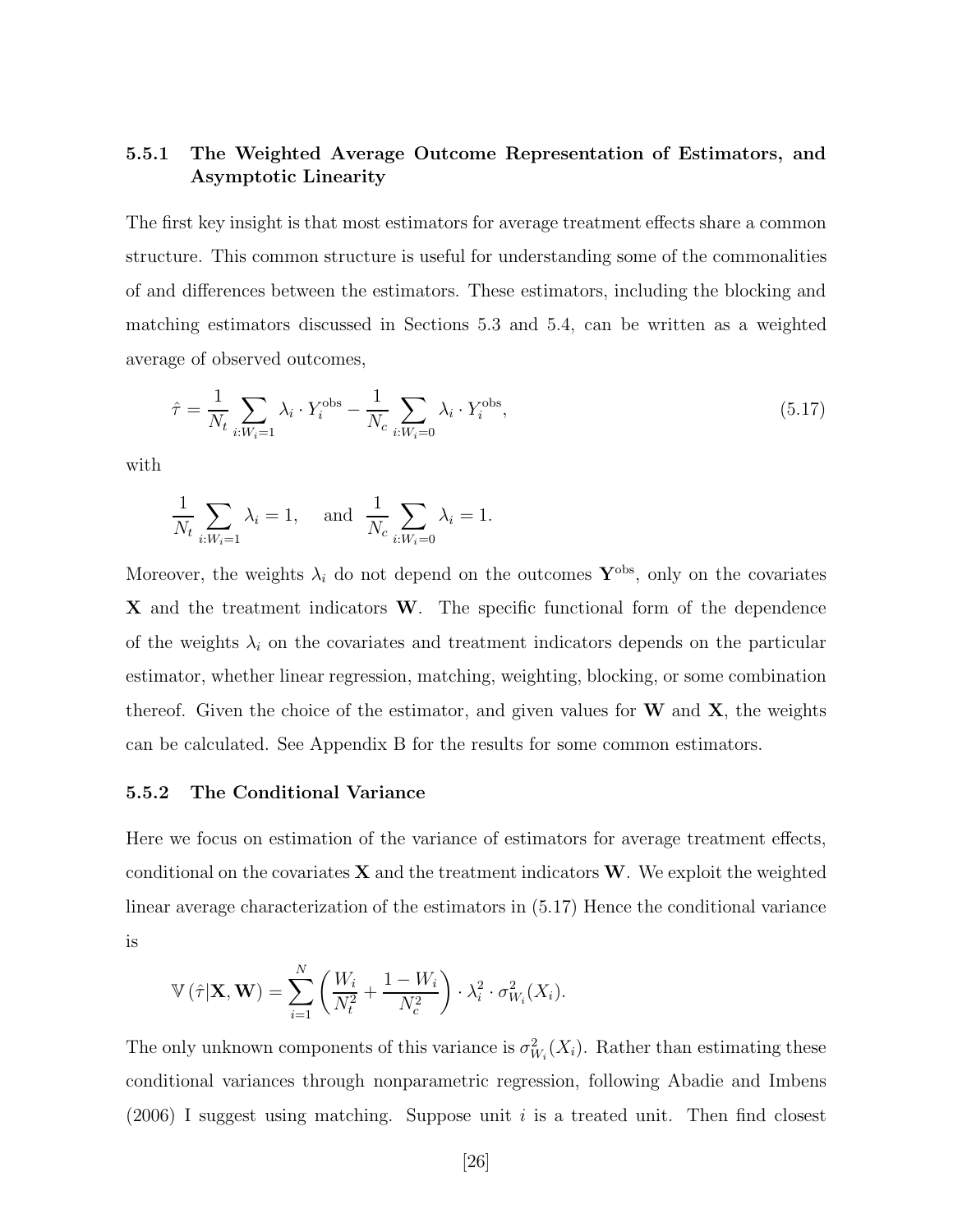match within the set of all other treated units in terms of the covariates. Ignoring ties, let  $h(i)$  be the index of the unit with the same treatment indicator as i, closest to  $X_i$ :

$$
h(i) = \arg \min_{j=1,\dots,N, j \neq i, W_j = W_i} ||X_i - X_j||.
$$

Because  $X_i \approx X_{h(i)}$ , and thus  $\mu_1(X_i) \approx \mu_1(X_{h(i)})$ , it follows that we can approximate the difference  $Y_i - Y_{h(i)}$  by

$$
Y_i - Y_{h(i)} \approx \left(Y_i(1) - \mu_1(X_i)\right) + \left(Y_{h(i)}(1) - \mu_1(X_{h(i)})\right). \tag{5.18}
$$

The right hand side of (5.18) has expectation zero and variance equal to  $\sigma_1^2(X_i)$  +  $\sigma_1^2(X_{h(i)}) \approx 2\sigma_1^2(X_i)$ . This motivates estimating  $\sigma_{W_i}^2(X_i)$  by

$$
\hat{\sigma}_{W_i}^2(X_i) = \frac{1}{2} \left( Y_i^{\text{obs}} - Y_{h(i)}^{\text{obs}} \right)^2.
$$

Note that this estimator  $\hat{\sigma}_{W_i}^2(X_i)$  is not a consistent estimator for  $\sigma_{W_i}^2(X_i)$ . However, this is not important, because we are interested not in the variances at specific points in the covariates distribution, but rather in the variance of the average treatment effect. Following the procedure introduce above, this variance is estimated as:

$$
\hat{\mathbb{V}}\left(\hat{\tau}|\mathbf{X},\mathbf{W}\right)=\sum_{i=1}^{N}\left(\frac{W_i}{N_t^2}+\frac{1-W_i}{N_c^2}\right)\cdot\lambda_i^2\cdot\hat{\sigma}_{W_i}^2(X_i).
$$

In principle one can generalize this variance estimator using the nearest L matches rather than just using a single match. In practice there is little evidence that this would make much of a difference. Hanson and Sunderam (2012) discuss extensions to clustered sampling.

### 5.6 Design: Ensuring Overlap

In this section I discuss two methods for constructing a subsample of the original data set that is more balanced in the covariates. Both take as input the vector of assignments W and the matrix of covariates  $X$ , and select a set of units, a subset of the set of indices  $\{1, 2, \ldots, N\}$ , with  $N^T$  elements, leading to a trimmed sample with assignment vector  $W^T$ , covariates  $X^T$ , and outcomes  $Y^T$ . The units corresponding to these indices will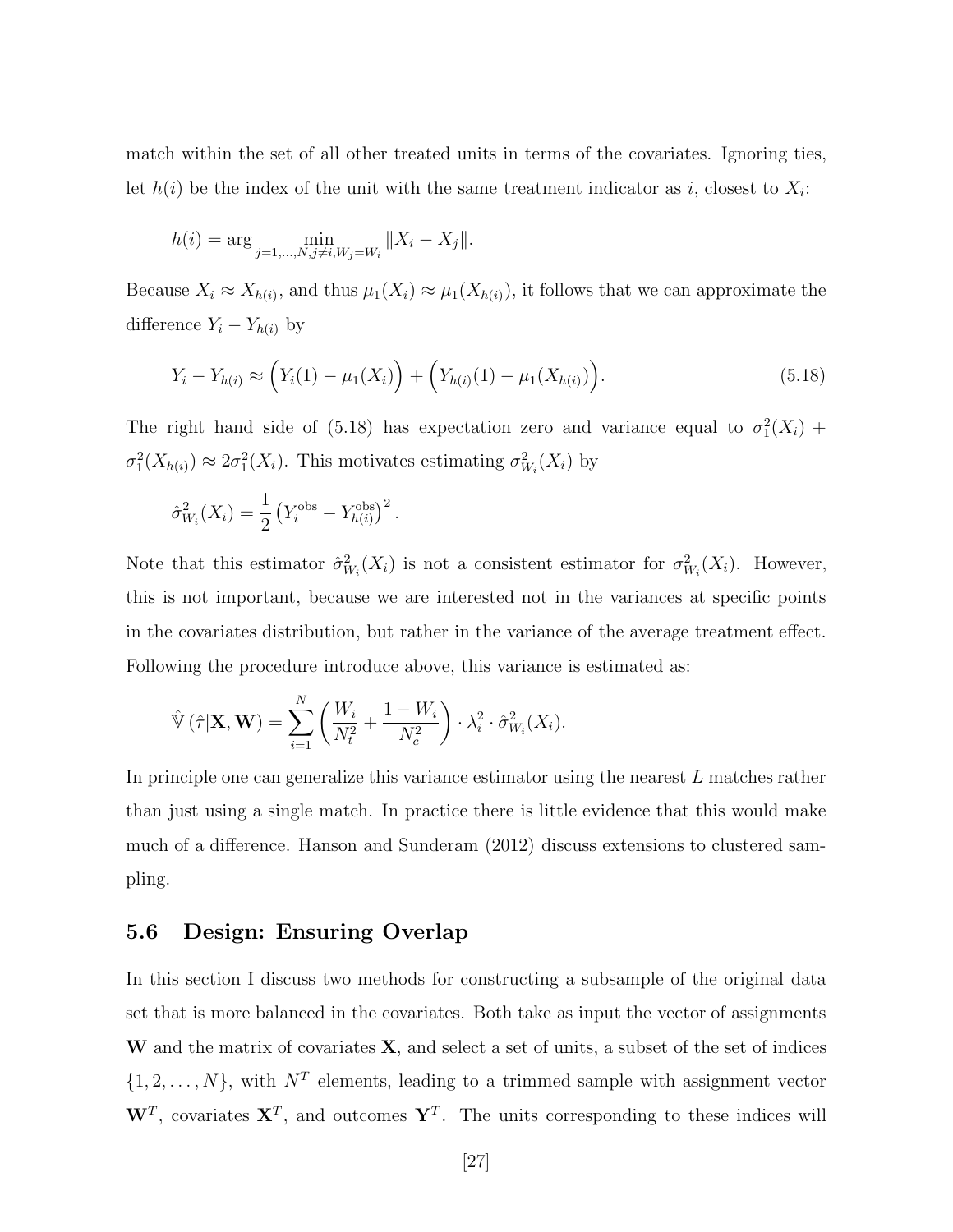then be used to apply the estimators for average treatment effects discussed in Sections 5.3 and 5.4.

The first method is aimed at settings with a large number of controls relative to the number of treated units, and the focus is on the average effect of the treated. This method constructs a matched sample where each treated unit is matched to a distinct control unit. This creates a sample of size  $2 \cdot N_t$  distinct units, half of them treated and half of them control units. This sample can then be used in the analyses of Sections 5.3 and 5.4.

The second method for creating a sample with overlap drops units with extreme values of the propensity score. For such units it is difficult to find comparable units with the opposite treatment. Their presence makes analyses sensitive to minor changes in the specification to the presence of outliers in terms of outcome values. In addition their presence increases the variance of many of the estimators. The threshold at which units are dropped is based on a variance criterion, following CHIM.

### 5.6.1 Matching Without Replacement On the Propensity Score to Create a Balanced Sample

The first methods creates balance by matching on the propensity score. Here we match without replacement. Starting with the full sample with N units,  $N_t$  treated and  $N_c > N_t$ controls, the first step is to estimate the propensity score using the methods from Section 5.2. We then transform this to the log odds ratio,

$$
\hat{\ell}(x; \mathbf{W}, \mathbf{X}) = \ln\left(\frac{\hat{e}(x; \mathbf{W}, \mathbf{X})}{1 - \hat{e}(x; \mathbf{W}, \mathbf{X})}\right).
$$

To simplify notation I will drop the dependence of the estimated log odds ratio on  $X$  and W and simply write  $\hat{\ell}(x)$ . Given the estimated log odds ratio, the  $N_t$  treated observations are ordered, with the treated unit with the highest value of the estimated log odds ratio score first. Then, the first treated unit (the one with the highest value of the estimated log odds ratio), is matched with the control unit with the closest value of the estimated log odds ratio.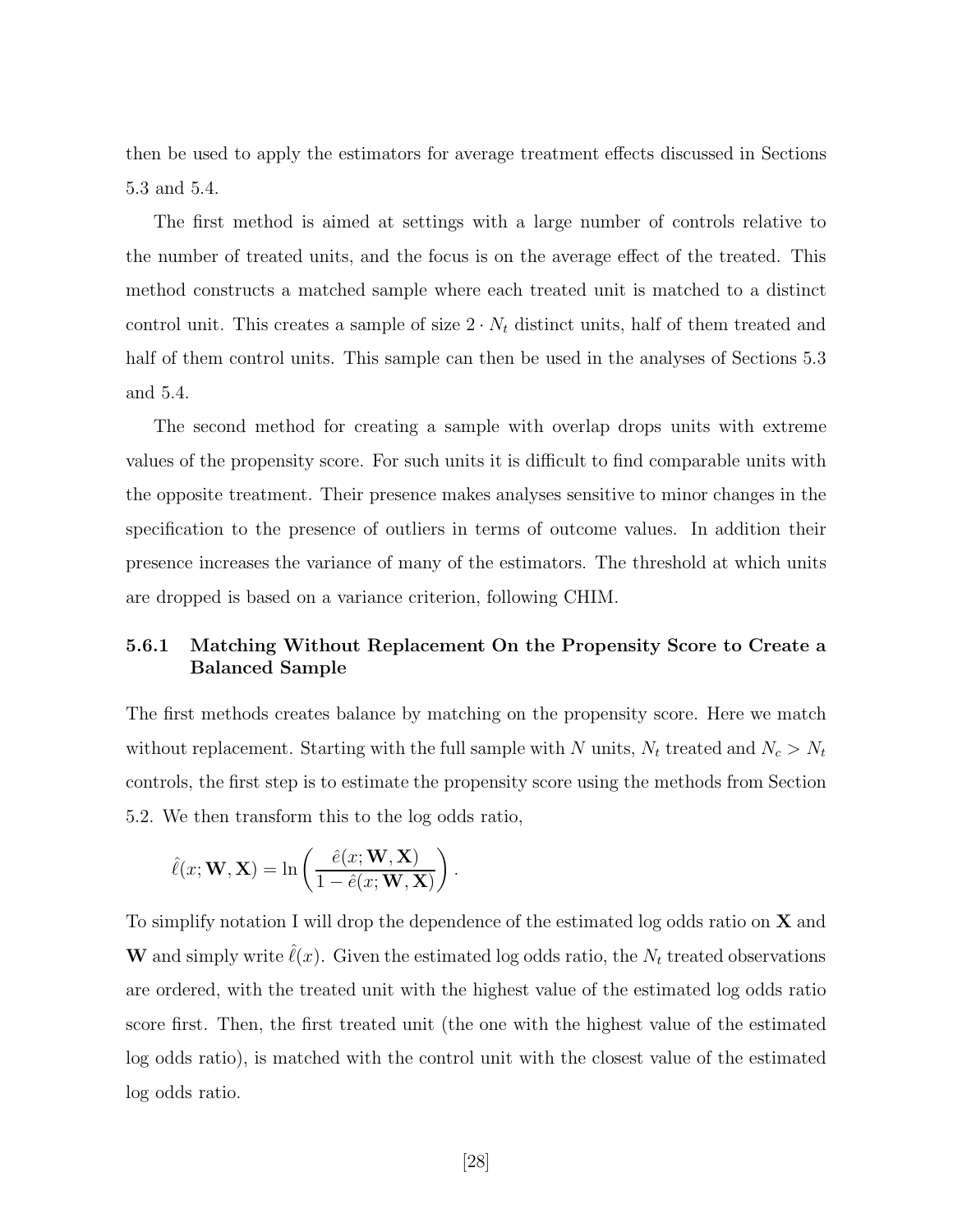Formally, if the treated units are indexed by  $i = 1, \ldots, N_t$ , with  $\hat{\ell}(X_i) \geq \hat{\ell}(X_{i+1})$ , the index of the matched control  $j(1)$  satisfies  $W_{j(1)} = 0$ , and

$$
j(1) = \arg \min_{i: W_i = 0} \left| \hat{\ell}(X_i) - \hat{\ell}(X_1) \right|.
$$

Next, the second treated unit is matched to unit  $j(2)$ , where  $W_{j(2)} = 0$ , and

$$
j(2) = \arg \min_{i: W_i = 0, i \neq j(1)} \left| \hat{\ell}(X_i) - \hat{\ell}(X_2) \right|.
$$

Continuing this for all  $N_t$  treated units leads to a sample of  $2 \cdot N_t$  distinct units, half of them treated and half of them controls. Although before the matching the average value of the propensity score among the treated units must be at least as large as the average value of the propensity score among the control units, this need not be the case for the matched samples.

I do not recommend simply estimating the average treatment effect for the treated by differencing average outcomes in the two treatment groups in this sample. Rather, this sample is used as a trimmed sample, with possibly still a fair amount of bias remaining, but one that is more balanced in the covariates than the original full sample, and as a result more likely to lead to credible and robust estimates. One may augment this procedure by dropping units for whom the match quality is particularly poor, say dropping units where the absolute value of the difference in the log odds ratio between the unit and its match is larger than some threshold.

#### 5.6.2 Dropping Observations with Extreme Values of the Propensity Score

The second method for addressing lack of overlap we discuss is based on the work by CHIM. Their starting point is the definition of average treatment effects for subsets of the covariate space. Let X be the covariate space, and  $A \subset X$  be some subset of the covariate space. Then define  $\tau(A) = \mathbb{E}[Y_i(1) - Y_i(0)|X_i \in A]$ . The idea in CHIM is to choose a set A such that there is substantial overlap between the covariate distributions for treated and control units within this subset of the covariate space. That is, we wish to exclude from the set A, values for the covariates for which there are few treated units compared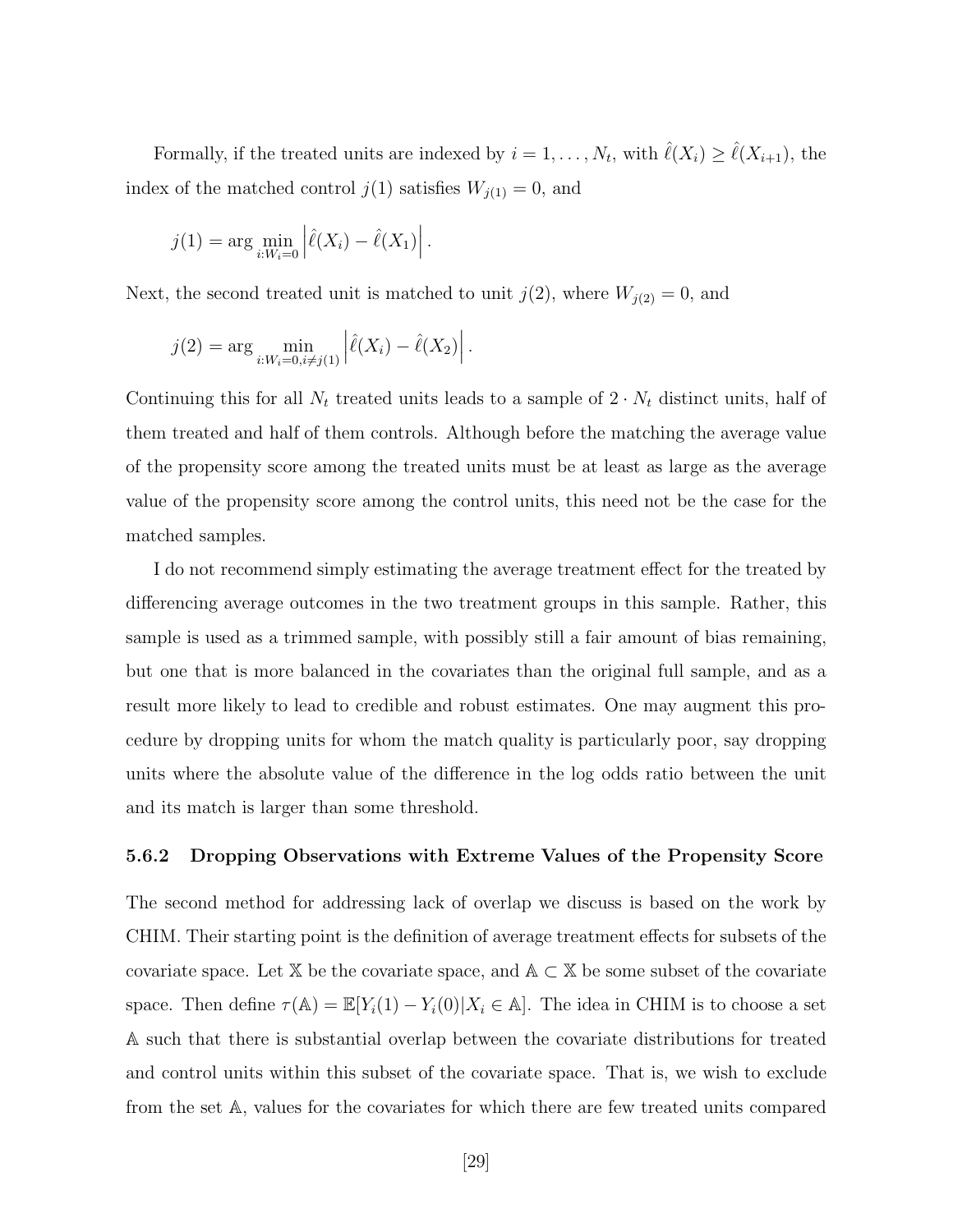the number of control units or vice versa. The question is how to operationalize this. CHIM suggest looking at the asymptotic efficiency bound for the efficient estimator for  $\tau(A)$ . The motivation for that criterion is as follows. If there is a value for the covariate such that there are few treated units relative to the number of control units, then for this value of the covariates the variance for an estimator for the average treatment effect will be large. Excluding units with such covariate values should therefore improve the asymptotic variance of the efficient estimator. It turns out that this is a feasible criterion that leads to a relatively simple rule for trimming the sample. The trimming also improves the robustness properties of the estimators. The trimmed units tend to be units with high leverage whose presence makes estimators sensitive to outliers in terms of outcome values.

CHIM calculate the efficiency bound for  $\tau(A)$ , building on the work by Hahn (1998), assuming homoskedasticity so that  $\sigma^2 = \sigma_0^2(x) = \sigma_1^2(x)$  for all x, and a constant treatment effect, as

$$
\frac{\sigma^2}{q(\mathbb{A})} \cdot \mathbb{E}\left[\frac{1}{e(X)} + \frac{1}{1 - e(X)} \middle| X \in \mathbb{A}\right],
$$

where  $q(\mathbb{A}) = \Pr(X \in \mathbb{A})$ . They derive the characterization for the set A that minimizes the asymptotic variance and show that it has the simple form

$$
\mathbb{A}^* = \{ x \in \mathbb{X} | \alpha \le e(X) \le 1 - \alpha \},\tag{5.19}
$$

.

where  $\alpha$  satisfies

$$
\frac{1}{\alpha \cdot (1-\alpha)} = 2 \cdot \mathbb{E}\left[\left.\frac{1}{e(X) \cdot (1-e(X))}\right| \frac{1}{e(X) \cdot (1-e(X))} \le \frac{1}{\alpha \cdot (1-\alpha)}\right]
$$

Crump et al then suggest dropping units with  $X_i \notin A^*$ . Note that this subsample is selected solely on the basis of the joint distribution of the treatment indicators and the covariates, and therefore does not introduce biases associated with selection based on the outcomes.

Implementing the CHIM suggestion is straightforward once one has estimated the propensity score. Define the function  $g : \mathbb{X} \mapsto \mathbb{R}$ , with

$$
g(x) = \frac{1}{\hat{e}(x) \cdot (1 - \hat{e}(x))},
$$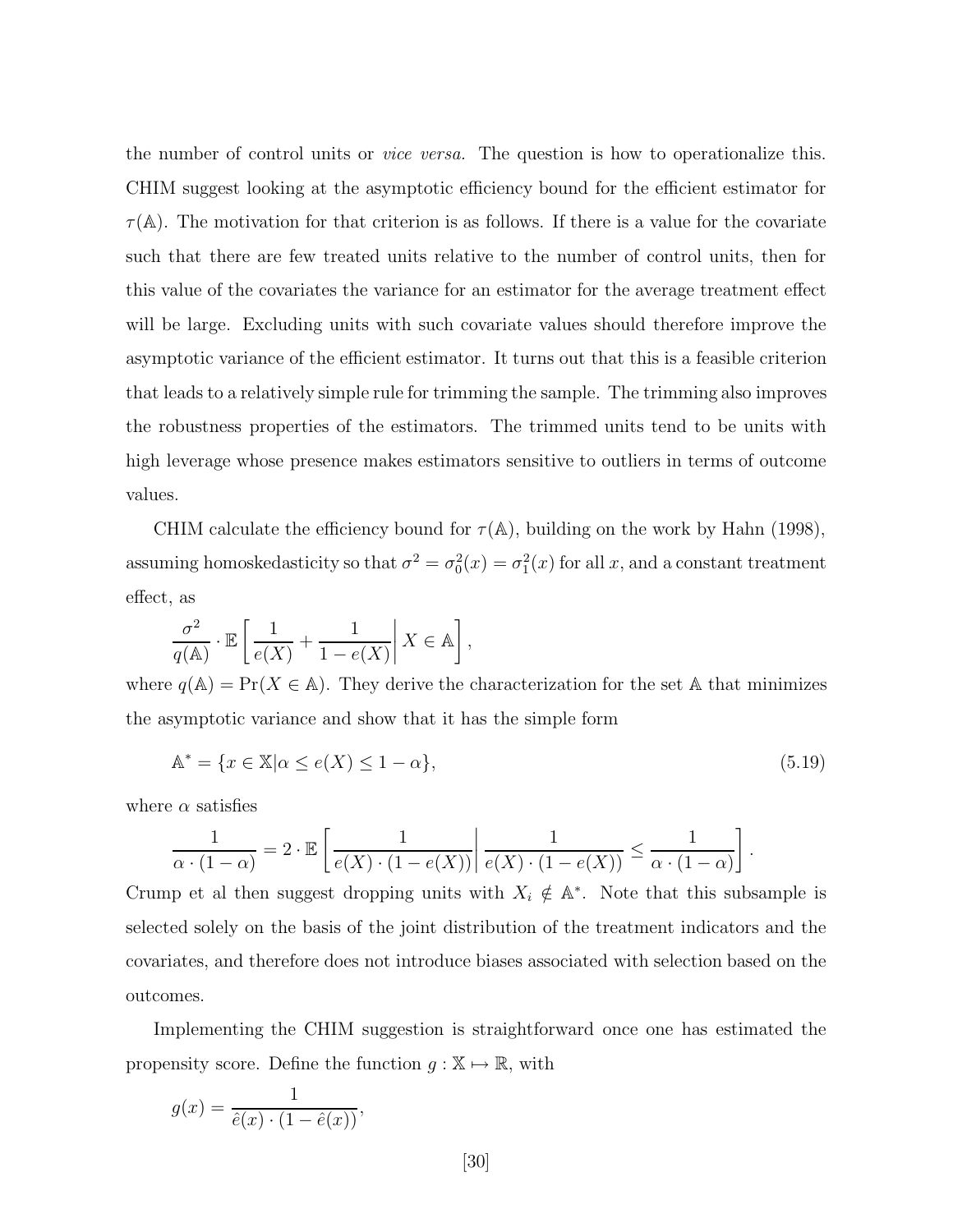and the function  $h : \mathbb{R} \mapsto \mathbb{R}$ , with

$$
h(\lambda) = \frac{1}{\left(\sum_{i=1}^N \mathbf{1}_{\{g(X_i) \leq \lambda\}}\right)^2} \sum_{i=1}^N \mathbf{1}_{\{g(X_i) \leq \lambda\}} \cdot g(X_i),
$$

and let  $\hat{\lambda} = \arg \min_{\lambda} h(\lambda)$ . The value of  $\alpha$  in (5.19) that defines  $\mathbb{A}^*$  is  $\hat{\alpha} = 1/2$  –  $\sqrt{1/4 - \hat{\lambda}/2}$ . Finding  $\hat{\lambda}$  is straightforward. The function  $h(\lambda)$  is a step function so one can simply evaluate the function at  $\lambda = g(X_i)$  for  $i = 1, ..., N$  and select the one that minimizes  $h(\lambda)$ .

The simulations reported in CHIM suggest that in many settings in practice the choice  $\alpha = 0.1$ , leading to

$$
\tilde{\mathbb{A}} = \{ x \in \mathbb{X} | 0.1 \le e(X) \le 0.9 \},
$$

provides a good approximation to the optimal  $\mathbb{A}^*$ .

### 5.7 Assessing Unconfoundedness

Although the unconfoundedness assumption is not testable, the researcher can often do calculations to assess the plausibility of this critical assumption. These calculations focus on estimating the causal effect of the treatment on a pseudo outcome, a variable known to be unaffected by it, typically because its value is determined prior to the treatment itself. Such a variable can be time-invariant, but the most interesting case is in considering the treatment effect on a lagged outcome, commonly observed in evaluations of labor market programs. If the estimated effect differs from zero, it is less plausible that the unconfoundedness assumption holds, and if the treatment effect on the pseudo outcome is estimated to be close to zero, it is more plausible that the unconfoundedness assumption holds. Of course this does not directly test this assumption; in this setting, being able to reject the null of no effect does not directly reflect on the hypothesis of interest, unconfoundedness. Nevertheless, if the variables used in this proxy test are closely related to the outcome of interest, the test arguably has more power. For these tests it is clearly helpful to have a number of lagged outcomes.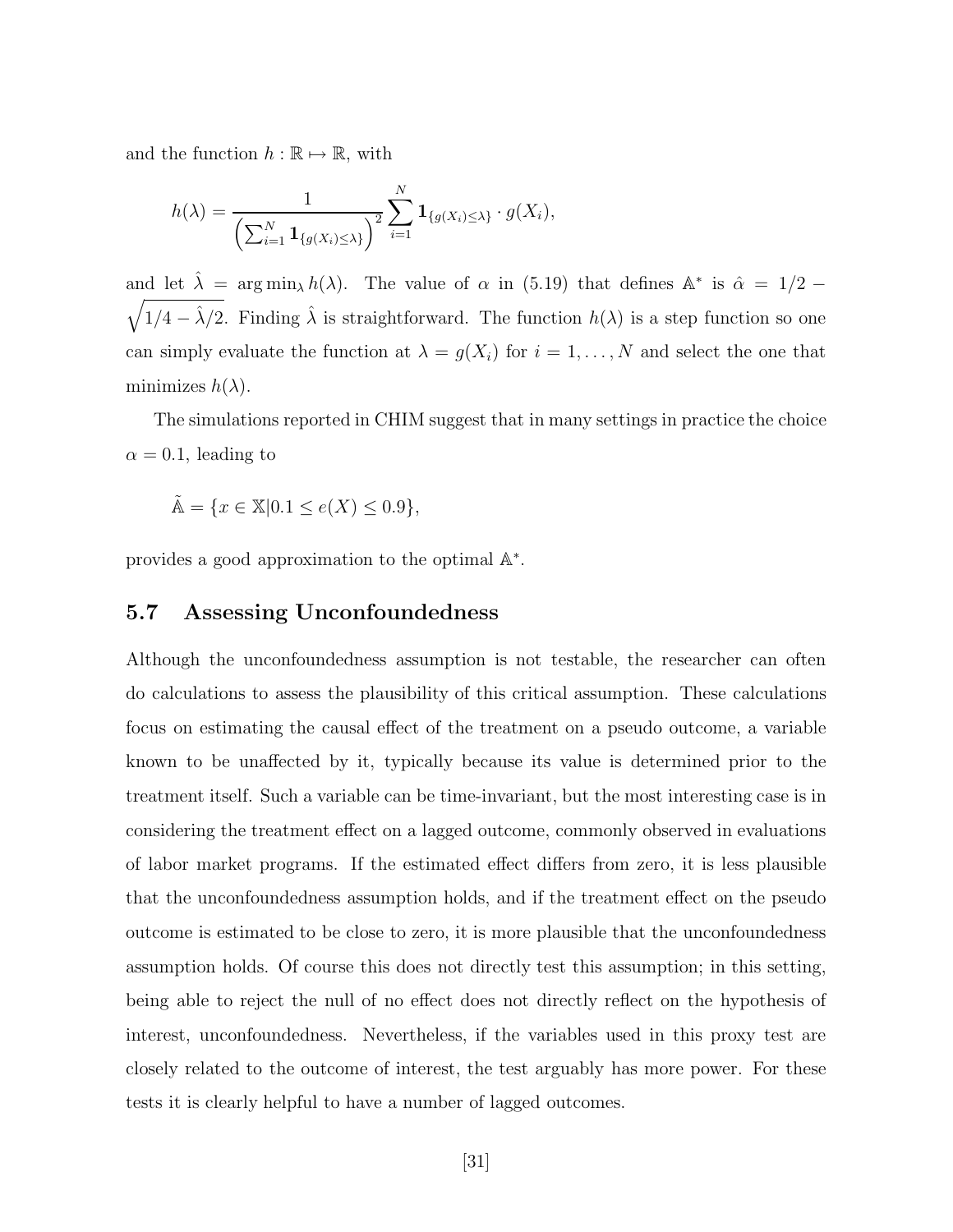To formalize this, let us suppose the covariates consist of a number of lagged outcomes  $Y_{i,-1},\ldots,Y_{i,-T}$  as well as time-invariant individual characteristics  $Z_i$ , so that the full set of covariates is  $X_i = (Y_{i,-1}, \ldots, Y_{i,-T}, Z_i)$ . By construction only units in the treatment group after period −1 receive the treatment; all other observed outcomes are control outcomes. Also suppose that the two potential outcomes  $Y_i(0)$  and  $Y_i(1)$  correspond to outcomes in period zero. Now consider the following two assumptions. The first is unconfoundedness given only  $T - 1$  lags of the outcome:

$$
Y_i(1), Y_i(0) \perp W_i \mid Y_{i,-1}, \ldots, Y_{i,-(T-1)}, Z_i,
$$

and the second assumes stationarity and exchangeability:

$$
f_{Y_{i,s}(0)|Y_{i,s-1}(0),...,Y_{i,s-(T-1)}(0),Z_i,W_i}(y_s|y_{s-1},...,y_{s-(T-1)},z,w)
$$
, does not depend on i and s.

Then it follows that

$$
Y_{i,-1} \perp W_i \mid Y_{i,-2}, \ldots, Y_{i,-T}, Z_i,
$$

which is testable. This hypothesis is what the procedure described above assesses, by analyzing the data with  $X_p = Y_{-1}$  and  $X_r = (Y_{-2}, \ldots, Y_{-T}, Z)$ . Whether this test has much bearing on unconfoundedness depends on the link between the two assumptions and the original unconfoundedness assumption. With a sufficient number of lags unconfoundedness given all lags except the very last one would appear to be a plausible assumption if unconfoundedness given all lags holds. Therefore the relevance of the test depends largely on the plausibility of the second assumption, stationarity and exchangeability.

## 6 Three Applications

In this section I will apply the methods discussed in the previous sections to three data sets. The first data set, the "lottery data", collected by Imbens, Rubin and Sacerdote (2001), contains information on individuals who won large prizes in the Massachusetts lottery, as well as on individuals who won small one-time prizes. They study the effect of lottery winnings on labor market outcomes. Here I look at the effect of winning a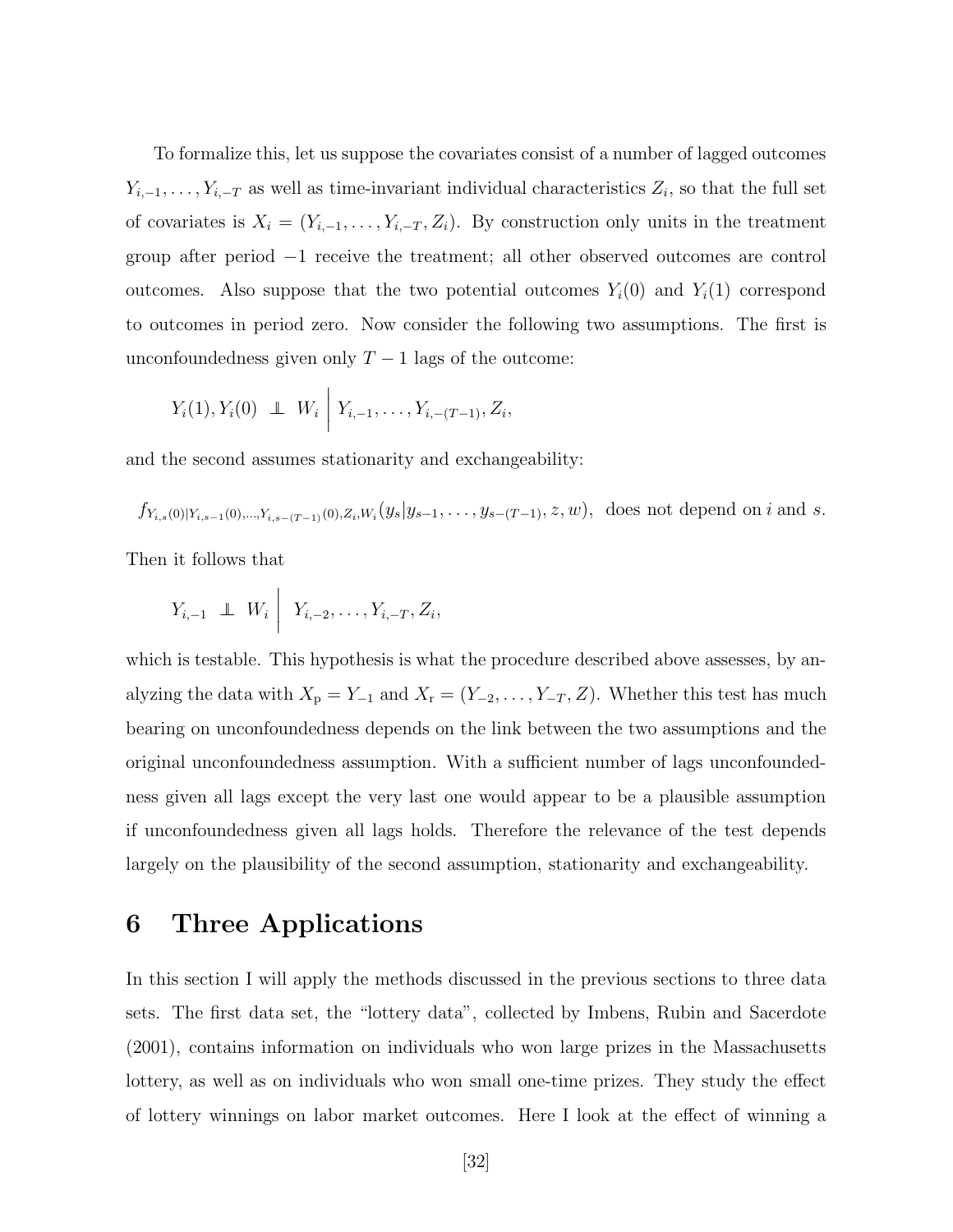large prize on average difference in labor earnings for the first six years after winning the lottery. The second illustration is based a widely used data set, the "experimental Lalonde data", originally collected and analyzed by Lalonde (1986). Labor market programs are a major area of application for the evaluation methods discussed here in this manuscript, with important applications in Ashenfelter and Card (1985), Lalonde (1986), and Card and Sullivan (1988). Here I use the version of the data put together by Dehejia and Wahba (1999), and which is available from Dehejia's website.<sup>5</sup> The data set contains information on men participating in an experimental job training program. The focus is on estimating the average effect of the program on subsequent earnings. The third data set, the "non-experimental Lalonde data", replaces the individuals in the control group of the experimental Lalonde data set with observations on men from the Current Population Survey (CPS). It is also available on Dehejia's website. The individuals in the CPS are substantially different from those in the experiment, which creates severe challenges for comparisons between the two groups.

### 6.1 The Imbens-Rubin-Sacerdote Lottery Data

We use a subset of 496 lottery players with complete information on key variables. Of these 496 individuals 237 won big prizes (on average approximately \$50,000 per year, for twenty years), and 259 did not. For clarity we refer to the former group as the "winners" and the latter as the "losers," although the latter did win small one-time prizes. We have information on them concerning their characteristics and economic circumstances at the time of playing the lottery, and social security earnings for six years before and after playing the lottery. Although obviously lottery numbers are drawn randomly to determine the winners, within the subset of individuals who responded to our survey (approximately 50%) there may be systematic differences between individuals who won big prizes and individuals who did not. Moreover, even if there was no non-response, differential ticket buying behavior implies that simple comparisons between winners and non-winners do not necessarily have a causal interpretation.

<sup>5</sup>The webpage is http://www.nber.org/˜rdehejia/nswdata.html.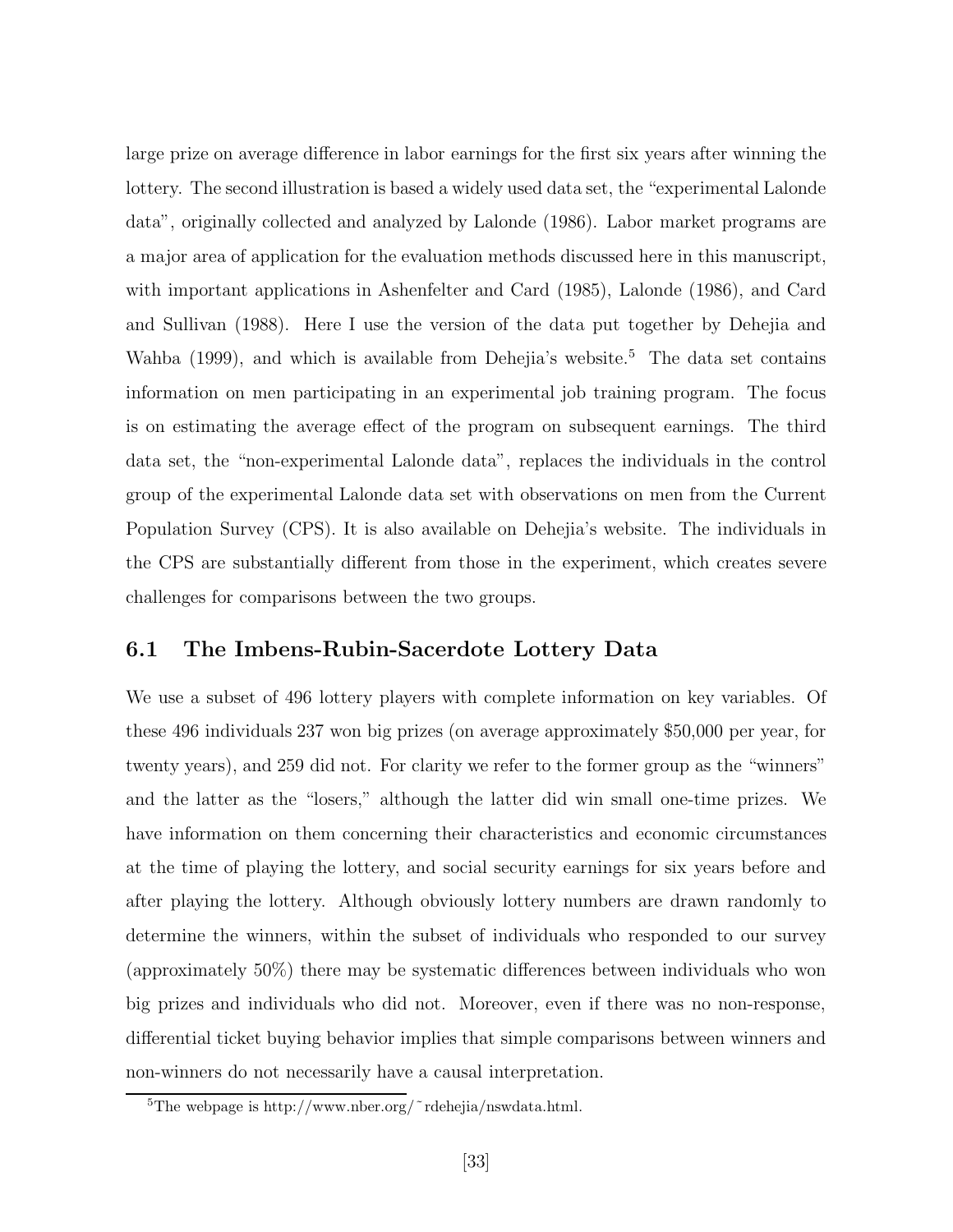#### 6.1.1 Summary Statistics for the Imbens-Rubin-Sacerdote Data

Table 1 presents summary statistics for the covariates, including the normalized difference. The normalized differences are generally modest, with only three out of eighteen normalized differences larger than 0.30 in absolute value. These three are Tickets Bought (the number of tickets bought per week), Age, and Years of Schooling. The latter two may be related to the willingness to respond to the survey. Note that the overall response rate in the survey was approximately 50%.

#### 6.1.2 Estimating the Propensity Score for the Imbens-Rubin-Sacerdote Data

Four covariates are selected for automatic inclusion in the propensity score, Tickets Bought, Years of Schooling, Working Then, and Earnings Year -1. The reason for including Tickets Bought is that by the nature of the lottery, individuals buying more tickets are more likely to be in the big winner sample, and therefore it is a priori known that this variable should affect the propensity score. The other three covariates are included because on a *priori* grounds they are viewed as likely to be associated with the primary outcome, average yearly earnings for the six years after playing the lottery.

The algorithm discussed in detail in the Appendix leads to the inclusion of four additional linear terms, and ten second order terms. The parameter estimates for the final specification of the propensity score are presented in Table 2. The covariates are listed in the order they were selected for inclusion in the specification. Note that only one of the earnings measures was included beyond the (automatically selected) earnings in the year immediately prior to playing the lottery.

To assess the sensitivity of the propensity score estimates to the selection procedure, I consider three alternative specifications. In the second specification, I do not select any covariates for automatic inclusion. In the third specification I include all linear terms, but no second order terms. In the fourth specification I use lasso (Tibshirani, 1996) to select among all first and second order terms for inclusion in the propensity score. In Table 3 I report the correlations between the log odds ratios (the logarithm of the ratio of the propensity score and one minus the propensity score) based on these three specifications,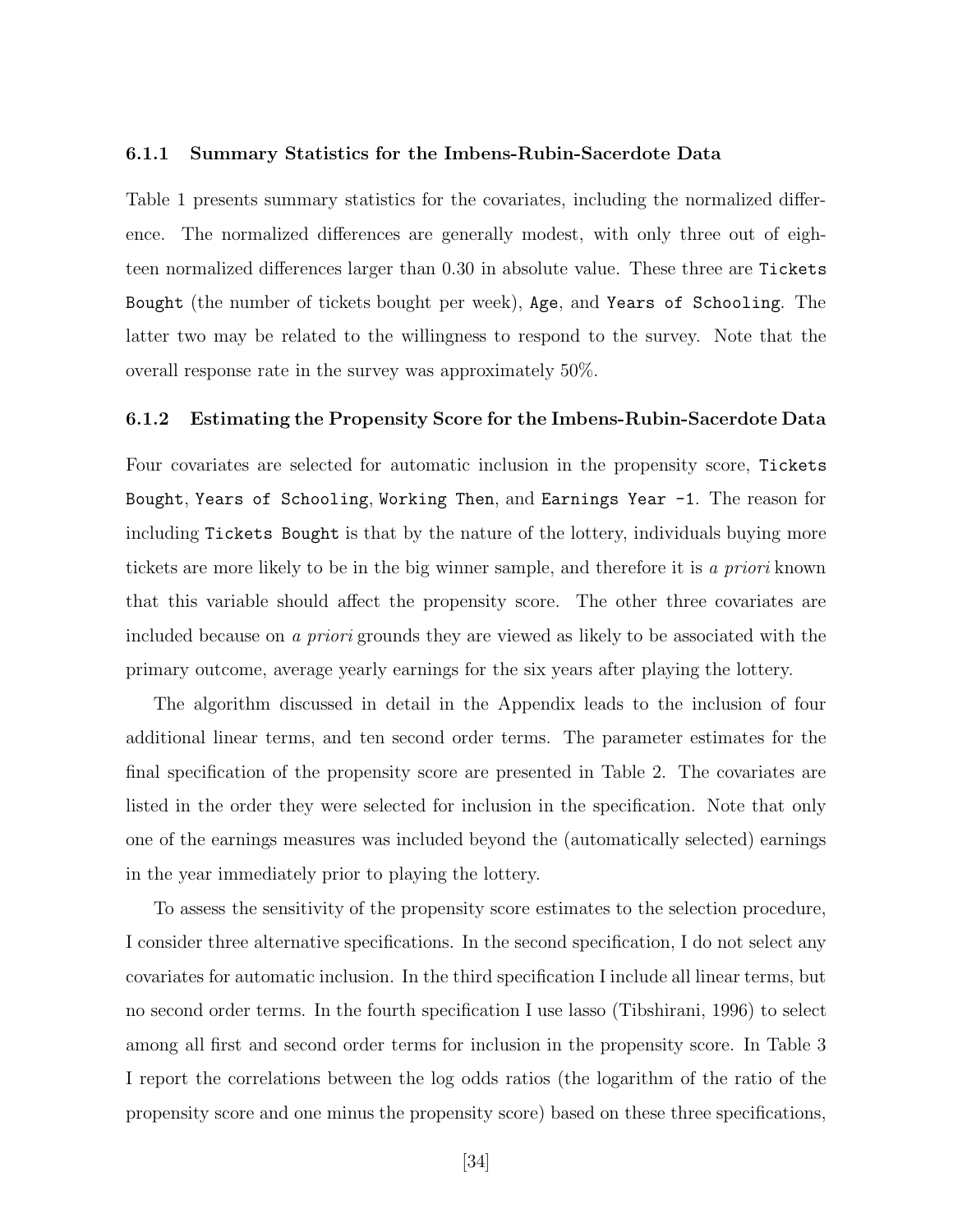and the number of parameters estimated and the value of the log likelihood function. It turns out in this particular data set, the automatic inclusion of the four covariates does not affect the final specification of the propensity score. All four covariates are included by the algorithm for choosing the specification of the propensity score even if they had not be pre-selected. The fit of the propensity score model selected by the algorithm is substantially better than that based on the specification with all eighteen covariates included linearly with no second order terms or the lasso. Even though the linear specification has the same degrees of freedom, it las a value of the log likelihood function that is lower by 30.2. The lasso selects fewer terms, twelve in total, and also has a substantially lower value for the log likelihood function.

#### 6.1.3 Trimming the Imbens-Rubin-Sacerdote Data

In the lottery application the focus is on the overall average effect. I therefore use the CHIM procedure discussed in Section 5.6.2 for trimming. The threshold for the propensity score coming out of this procedure is 0.0891. This leads to dropping 86 individuals with an estimated propensity score less than 0.0891, and 87 individuals with an estimated propensity score in excess of 0.9109. Table 4 presents details on the number of units dropped by treatment status and value of the propensity score.

The trimming leaves us with a sample consisting of 323 individuals, 151 big winners and 172 small winners. Table 5 presents summary statistics for this trimmed sample. One can see that the normalized differences between the two treatment groups are substantially smaller. For example, in the full sample, the normalized difference in the number of tickets bought was 0.90, and in the trimmed sample it is 0.51. I then re-estimate the propensity score on the trimmed sample. The same four variables as before were selected for automatic inclusion. Again four additional covariates were selected by the algorithm for inclusion in the propensity score. These were the same four as in the full sample, with the exception of male, which was replaced by pos earn year  $-5$ . For the trimmed sample only four second order terms were selected by the algorithm. The parameter estimates for the propensity score estimated on the trimmed sample are presented in Table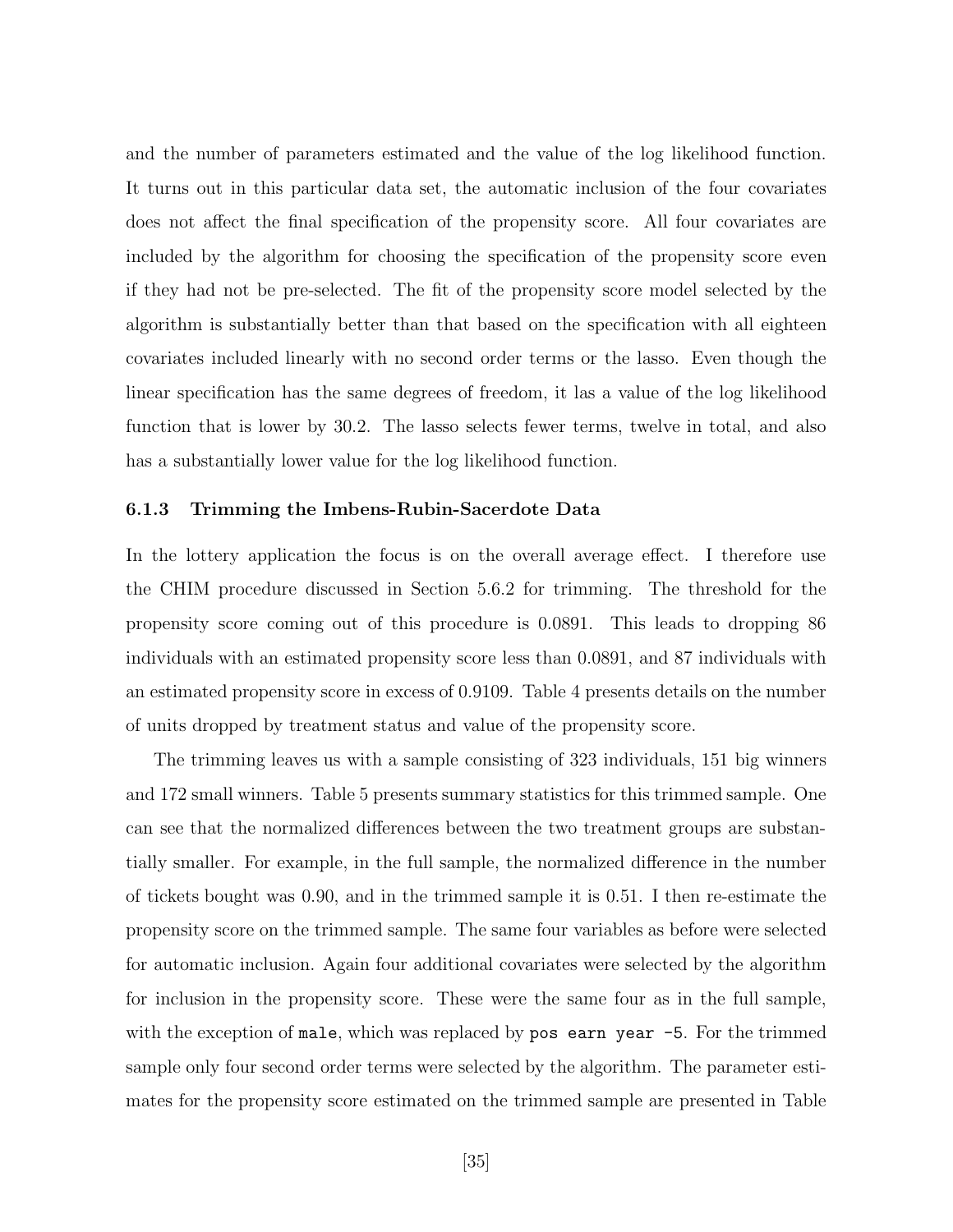### 6.1.4 Assessing Unconfoundedness for the Imbens-Rubin-Sacerdote Data

Next I do some analyses to assess the plausibility of the unconfoundedness analyses. There are eighteen covariates, six characteristics from the time of playing the lottery, six annual earnings measures, and six indicators for positive earnings for those six years. I use three different pseudo-outcomes. First I analyze the data using earnings from the the last pre-winning year as the pseudo outcome, and second I use average earnings for the last two pre-winning years as the pseudo outcome, and in the third case I use average earnings for the last three pre-winning years as the pseudo outcome. In all three cases I pre-select four covariates for automatic inclusion in the propensity score, the same three characteristics as before with in each case the last pre-winning year of earnings given the new outcome. I re-do the entire analyses, including estimating the propensity score, trimming the sample and re-estimating the propensity score. Table 7 presents the results for the blocking and matching estimators. In all three cases the both blocking and matching estimates are substantively and statistically close to zero. The estimated effects for the three pseudo outcomes range from -\$1,160 to -\$390, with none of the three statistically significantly different from zero at the 10% level. This suggests that unconfoundedness may be a reasonable assumption in this setting.

### 6.1.5 Estimating Average Treatment Effects for the Imbens-Rubin-Sacerdote Data

Now we turn to the primary outcome, average earnings in the six years after playing the lottery, the effect of winning a big prize. Note that up to now we had not used data on the outcome in any of the analyses. I report eighteen estimates. One set of six uses no covariates in the regression part, one set uses the four pre-selected covariates in the regression part, and the final set of six uses all eighteen covariates in the regression part. In each set of six estimates there are two based on the full sample (one blocking estimator with a single block, and one matching estimator), and four based on the trimmed sample: one with no blocking, one with two blocks, one with the optimal number of blocks, and one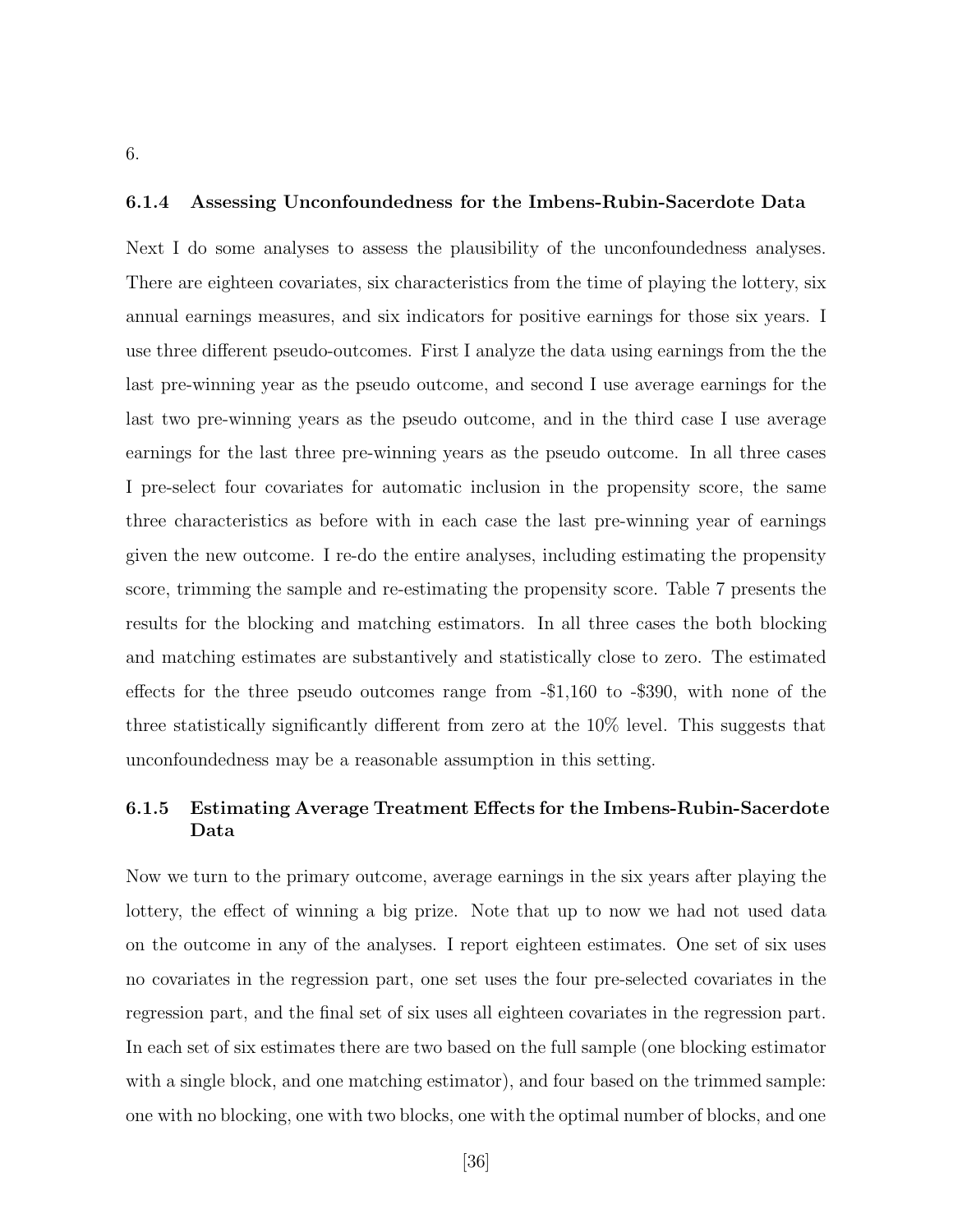matching estimator. The results are reported in Table 8. With five blocks the estimates range from -\$5,070 to -\$5,740, with the standard errors between \$1,400 to \$2,000. With two blocks the estimates are similar, with a little more variation. With no blocking the estimates vary considerably more, and even more so in the full sample.

### 6.1.6 Sensitivity to the Specification of the Propensity Score for the Imbens-Rubin-Sacerdote Data

Finally we assess the sensitivity of the estimates of the average treatment effects to the specification of the propensity score. We compare three specifications, one with  $C_L = 1$ and  $C_Q = 2.71$ , which leads to the inclusion of some linear and some second order terms, and the second corresponding to the inclusion of all linear terms and no second order terms, which formally corresponds to  $C_L = 0$  and  $C_Q = \infty$ , and in the third specification we use the lasso to selection among all first and second order terms. In Table 9 we present results for the same six estimators we considered before. The range of estimates for the preferred  $(C_L = 1, C_Q = 2.71)$  specification is  $[-5.66, -4.19]$ , with width 1.47. The corresponding range for the linear propensity score estimator with  $(C_L = 0, C_Q = \infty)$ specification is  $[-5.21, -2.39]$ , with width 3.82. The lasso estimates range from  $-3.91$  to −2.97, somewhat lower than the other estimates.

#### 6.1.7 Conclusions for the Imbens-Rubin-Sacerdote Data

Overall the analyses suggests that the blocking estimates are robust, with a preferred estimate of the effect of winning a large prize on average yearly earnings around -\$5,400, and a standard error of about \$1,400. Moreoever, the supporting analyses suggest that this is credible as an estimate of the causal effect of winning the lottery.

### 6.2 The Lalonde Experimental Data (Dehejia-Wahba Sample)

The second data set comes from an experimental evaluation of a labor market training program. It was originally analyzed by Lalonde (1986), and subsequently by many other researchers. Various versions of the Lalonde data have been widely used in this literature (Dehejia and Wahba, 1999; Heckman and Hotz, 1989; Smith and Todd, 2005; Crump,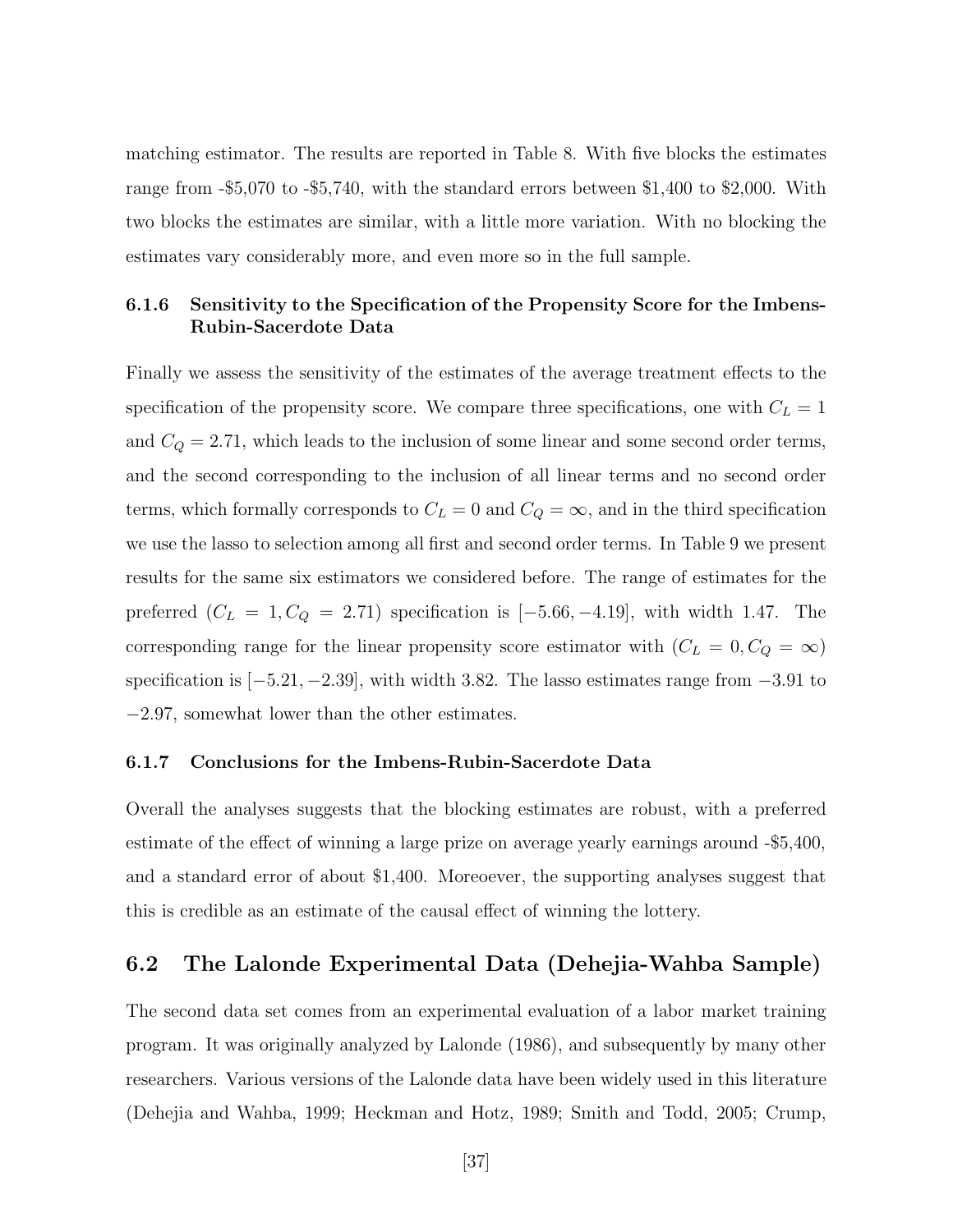Hotz, Imbens and Mitnik, 2008b). The data we use here were analyzed by Dehejia and Wahba (1999) and are available on Dehejia's website. The data set contains information on 185 men who were randomly selected to the training program, and 260 men assigned to the control group. We focus on estimating the average effect of the training.

#### 6.2.1 Summary Statistics for the Experimental Lalonde Data

Table 10 presents summary statistics for the experimental Lalonde data. Not surprisingly the normalized differences are modest. The largest is 0.30, for no degree. The t-statistic for this covariate is 3.1. If we had all the data from the randomized experiment this would be extremely unlikely, but given attrition it is not uncommon even in a randomized experiment to find some covariates whose distributions differ in the two treatment groups.

### 6.2.2 Estimating the Propensity Score for the Experimental Lalonde Data

Next we estimate the propensity score. If we had data from a completely randomized experiment with no attrition, the true propensity score would be constant. Even in that case the algorithm might select some variables for inclusion in the propensity score and so the estimated propensity score need not be constant. Here we include the four earnings variables, earnings in 1974 and 1975, and indicators for these earnings being equal to zero for inclusion into the propensity score. The algorithm selects three additional terms, nodegree, hispanic, and education, for inclusion in the linar part of the propensity score. In addition, the algorithm selects three second order terms, the interaction of nodegree and education, earn '74 and nodegree, and unempl '75 and education, for a total of eleven covariates. The results are in Table 11.

#### 6.2.3 Trimming the Experimental Lalonde Data

Based on the estimated propensity score we discard individuals with very low and very high values of the propensity score. The procedure described in Section 5.6.2 leads to a threshold of 0.1299 for low values (and 0.8701 for high values). This leads to dropping four control units with low values of the propensity score, and one treated unit with a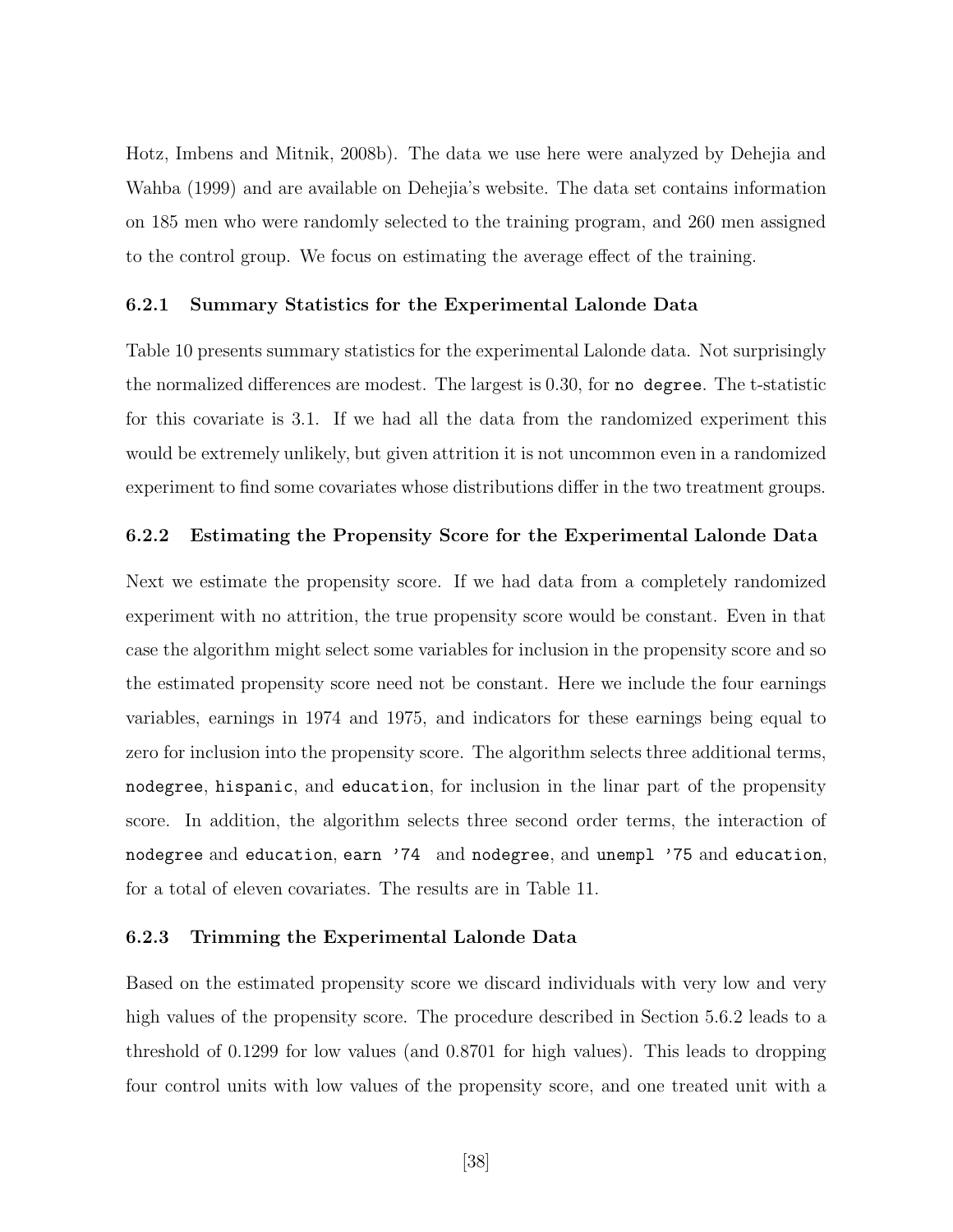low value of the propensity score (0.12) and two treated units with a high value of the propensity score. It should not come as a surprise that in this case the procedure does not lead to a large number of units being dropped. The randomization ensures that most units are comparable, and propensity score values are clustered around the average value 0.42, with a standard deviation of 0.13. The minimum and maximum values for the estimated propensity score are 0.03 and 0.91. Table 12 presents the subsample sizes.

We re-estimated the propensity score on the trimmed sample, but because the sample is so similar to the full sample the algorithm selects the exact same specification and the parameter estimates are very similar. For that reason they are not reported here.

#### 6.2.4 Assessing Unconfoundedness for the Experimental Lalonde Data

The next step is to assess the unconfoundedness assumption. I use two pseudo outcomes. The first is earn '75, earnings in 1975, and the second is the average of earnings in 1974 and 1975. In the first case I use the eight covariates (the ten original ones minus earnings in 1975 and the indicator for zero earnings in 1975), and in the second case I use six covariates (the original ten minus the four earnings related covariates). In both cases I do the full analysis, including trimming the sample and estimating the propensity score. Table 14 presents the results for these analyses. I look at the subclassification and matching estimators, using the all covariates to adjust for remaining bias. Over the four cases (the two estimators and the two pseudo outcomes) the estimated effect of the treatment on the pseudo outcome ranges from -\$80 to \$220. In none of the four cases can we reject the null hypothesis of no effect of the treatment on the pseudo outcome (all four t-statistics are less than or equal to 1 in absolute value). Thus, the data are supportive of the unconfoundedness assumption, not surprisingly given that the data came from a randomized experiment.

#### 6.2.5 Subclasses for the Experimental Lalonde Data

To gain further understanding in the workings of these methods I report details on the blocking procedure. The algorithm discussed in Section 5.3 and the Appendix leads for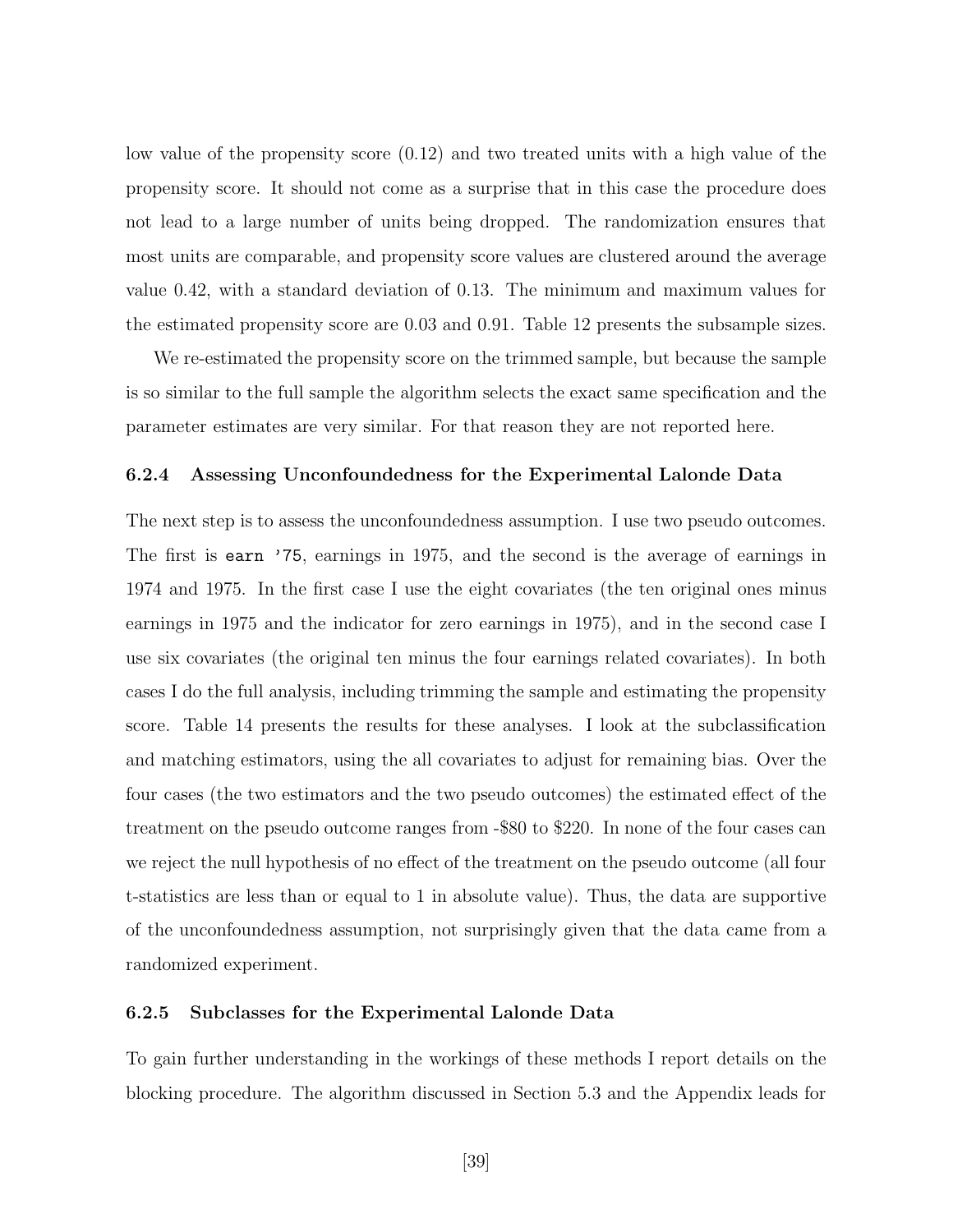the experimental Lalonde data to three blocks. Table 13 presents the block boundaries and the number of control and treated units in each block. In the trimmed sample the average estimated propensity for the treated individuals is 0.45 and for the control individuals 0.39, with a difference of 0.06. Within each of the three blocks, however, the difference in average propensity score values for treated and controls is 0.02 or less.

### 6.2.6 Estimating Average Treatment Effects for the Experimental Lalonde Data

Finally we turn to the outcome data, earnings in 1978. In Table 15 I present results for the blocking and matching estimators, using no covariates, the four earnings variables, or all ten covariates for adjusting beyond the blocking or matching. The results range from \$1,460 to \$2,300, in all cases significantly different from zero at the 5% level.

### 6.2.7 Conclusions for the Experimental Lalonde Data

For the experimental Lalonde data we find that the program had a positive effect on earnings, with point estimates somewhere between \$1,500 and \$2,300. The variation in the estimates is probably due to the small sample size and the thick-tailed earnings distribution. The data suggest that unconfoundedness is plausible.

## 6.3 The Lalonde Non-experimental Data (Dehejia-Wahba Sample)

The final data set is the non-experimental Lalonde data. Here we take the men who were assigned to the training program and compare them to a comparison group drawn from the Current Population Survey. This is a data set that has been widely used as a testing ground for estimators for treatment effects.

#### 6.3.1 Summary Statistics for the Non-experimental Lalonde Data

Table 16 presents summary statistics for the covariates for the non-experimental Lalonde data, including the normalized difference. Compared to the lottery data or the experimental Lalonde data we see substantially larger differences between the two groups, with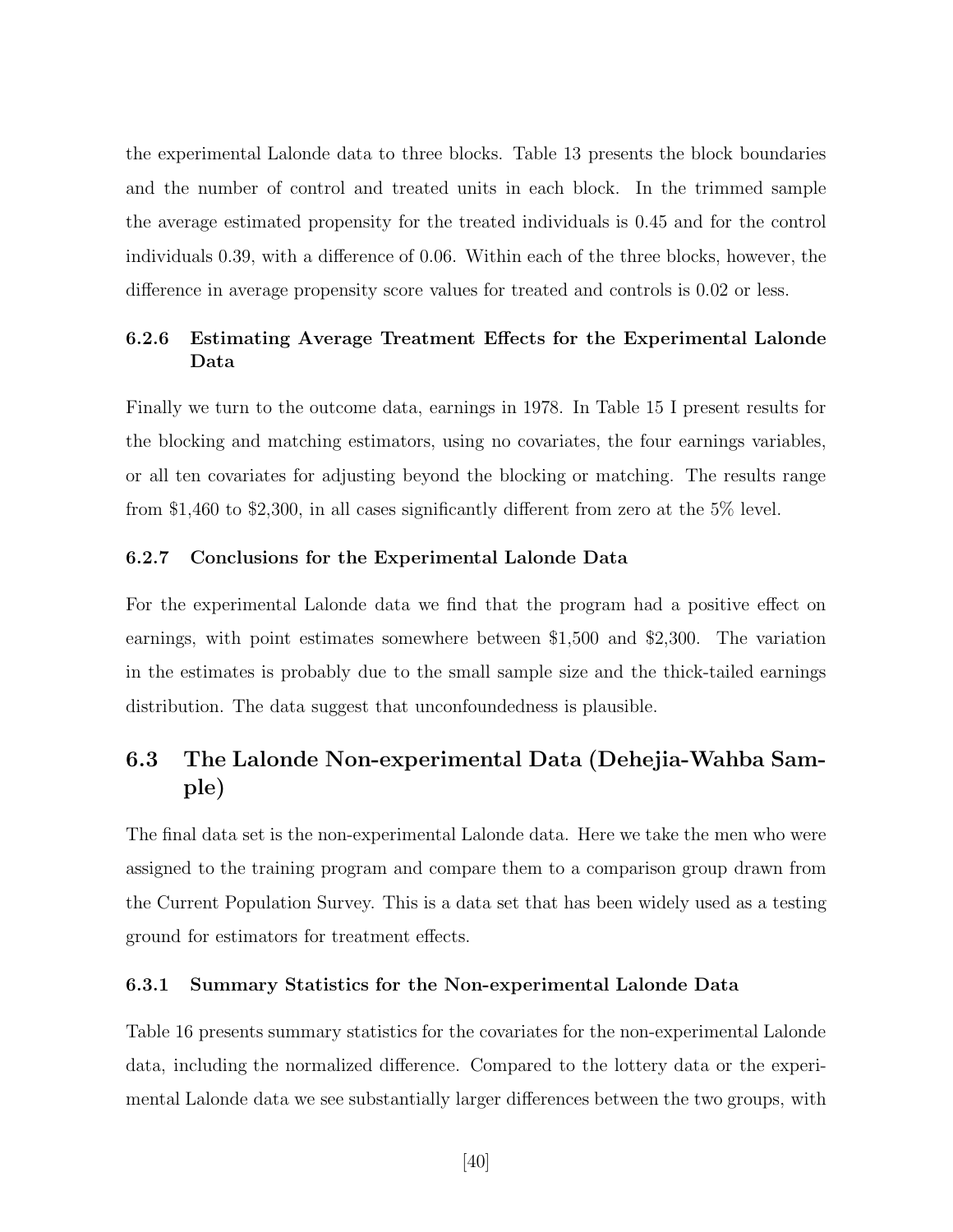normalized differences as large as 2 (for the indicator for being African-American), and many larger than 1 (including the *a priori* likely to be important earnings variables). These summary statistics suggest that, irrespective of whether one believes the unconfoundedness assumption is a plausible one, it will be a severe statistical challenge to adjust for these covariate differences. Simple least squares regression adjustments are likely to be sensitive to the exact implementation.

### 6.3.2 Estimating the Propensity Score for the Non-experimental Lalonde Data

The first step is to estimate the propensity score on the full sample. I selected the two prior earnings measures, and the two indicators for these measures being positive for automatic inclusion in the propensity score. The selection algorithm selected five additional linear terms, leaving only education as a covariate that was not selected. The algorithm then selected five second order terms, many of them involving the lagged earnings and employment measures. Table 17 presents the parameter estimates for this specification.

Clearly the second order terms are important here. The value of the log likelihood function at the maximum likelihood estimates is -408.8. If instead we use a simple linear specification with all ten covariates, the value of the log likelihood function is -474.5. The correlation between the log odds ratio (the logarithm of the ratio of the propensity score over one minus the propensity score) for the specification involving second order terms versus only linear terms is only 0.70. It appears unlikely that the linear specification of the propensity score will lead to an accurate approximation to the true conditional expectation.

### 6.3.3 Matching the Non-experimental Lalonde Data to Improve Balance

In this case we are interested in the average effect on the treated. Because we have a large number of potential controls we use the matching from Section 5.6.1 to obtain a more balanced sample. Specifically, I match the 185 treated individuals to the closest controls, without replacement. The match quality is not always high for this data set. Out of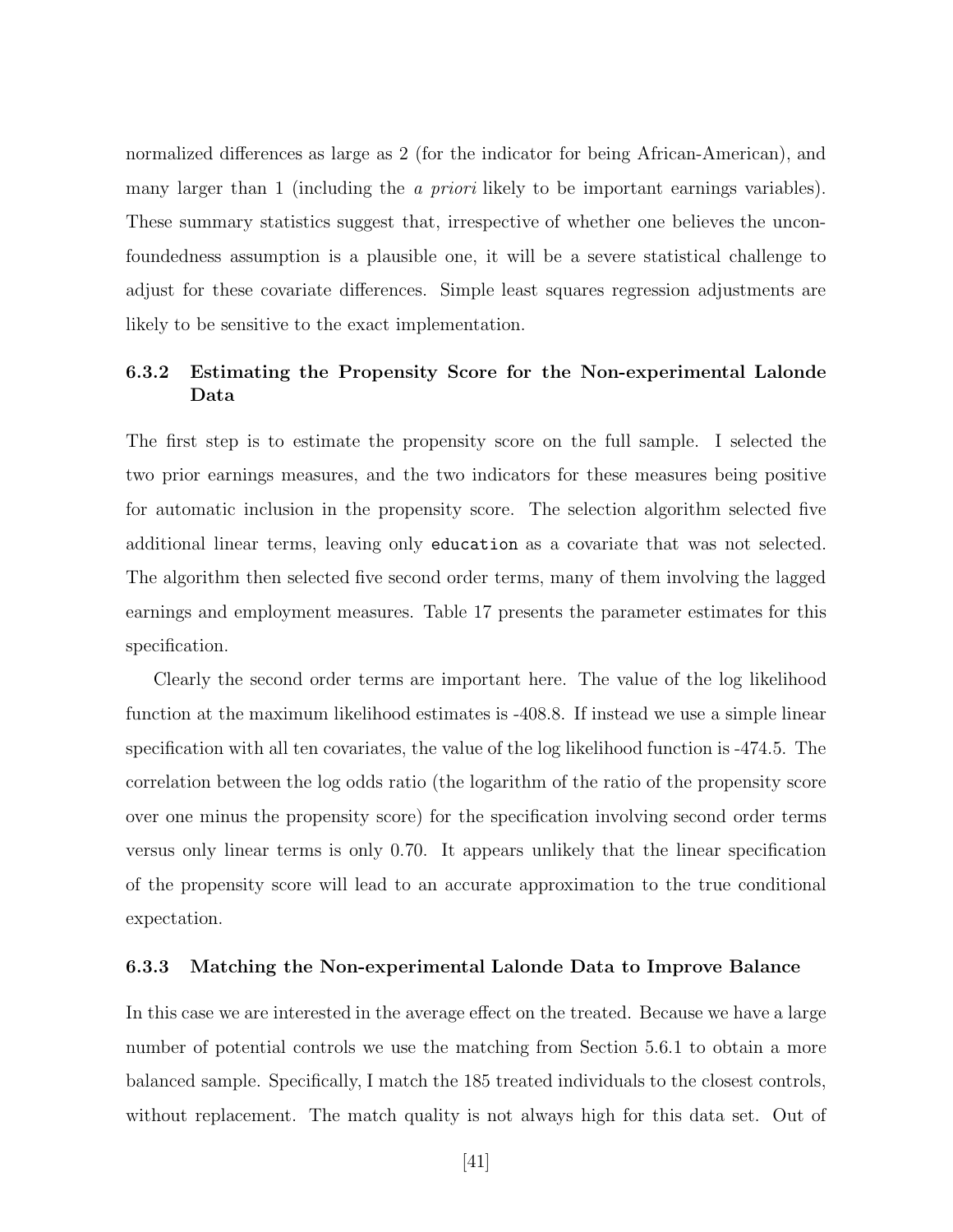the 185 matches, there are 30 matches with difference in log odds ratio larger than 1.00. These are treated units with a propensity score between 0.74 and 0.89, matched with control units with propensity scores between 0.49 and 0.69. Although these differences are substantial, it is plausible that the further adjustment procedures suggested in this paper are effective in removing them. In Table 18 we report the normalized differences for the original sample (the same as before in 16), the normalized differences in the matched sample, and the ratio of the two. Compared to the normalized differences prior to the matching, the normalized differences after propensity score matching are substantially smaller. Whereas before there were six (out of ten) normalized differences in excess of 1.00, now none of the normalized differences are larger than 0.28, with most smaller than 0.10. The remaining normalized differences are still substantial, and they highlight that the simple matching has not removed all covariate differences between treated and control units, as also evidenced by the poor match quality for some of the matches. Nevertheless, because the differences are so much smaller, it will now be more reasonable to expect various estimators to be able to remove most of the remaining differences.

We then re-estimate the propensity score on the matched sample. This time only two covariates are selected for inclusion in the linear propensity score beyond the four automatically selected. These two covariates are married and nodegree. In addition two second order terms are included. Table 19 presents the parameter estimates for this specification.

#### 6.3.4 Assessing Unconfoundedness for the Non-experimental Lalonde Data

The next step is to assess the plausibility of the unconfoundedness assumption by estimating treatment effects for two pseudo outcomes, Earn '75, and (Earn '74+Earn  $(75)/2$ . in Table 20 presents the results, using both the bias-adjusted matching estimator and the blocking estimator. All four estimates are substantively large and we can in all four cases soundly reject the null hypothesis that the effect of the treatment on the pseudo outcome is zero. The conclusion is that we cannot be confident here that unconfoundedness holds based on these analyses.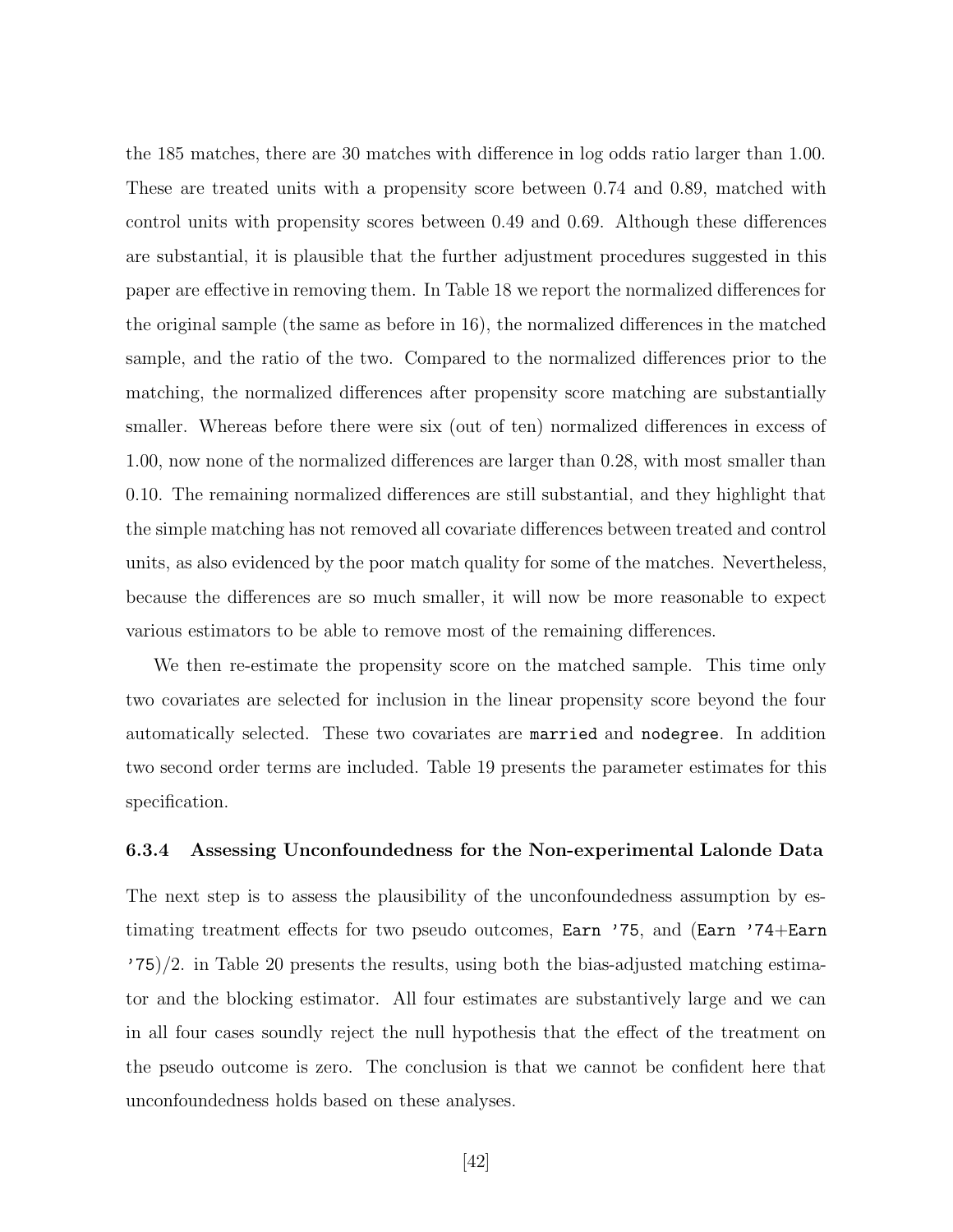It is interesting though to note that the estimated effect for the second pseudo outcome,  $(\text{Earn } '74+\text{Earn } '75)/2$ , where we only adjust for the six non-earnings related covariates, is much larger in absolute value than the estimated effect for the first pseudo outcome, Earn '75. In the latter case we adjust for differences in earnings in 1974 for treated and controls. This combination of results does suggest that with additional earnings measures unconfoundedness might be more plausible.

#### 6.3.5 Subclasses for the Non-experimental Lalonde Data

For comparison with the experimental Lalonde data it is useful to compare the subclasses constructed by the blocking method. Here the method leads to five blocks. Table 21 presents the block boundaries and the number of control and treated units in each block. In the matched sample, before the blocking, the average estimated propensity score for the 185 treated individuals is 0.53 and the average estimated propensity score for the 185 matched control individuals is 0.47, with a difference of 0.06. Within four of the five blocks the difference in average propensity score values for treated and controls is 0.01 or less, with only in the first block the difference in average values for the propensity score equal to 0.05.

### 6.3.6 Estimating Average Treatment Effects for the Non-experimental Lalonde Data

Finally, Table 22 presents the results for the actual outcome, earnings in 1978. I report estimates without regression adjustment, with regression adjustment for the four a priori selected covariates and with covariate adjustment for all ten covariates. I report these estimates for the full sample with 15,992 controls, for the matched sample without further blocking, for the matched sample with two blocks and finally, for the matched sample with the optimal number of blocks. The estimates are fairly robust once I use at least two blocks for the matched samples, or even in the single block case with regression adjustment for the full set of ten covariates. In addition, the estimates are fairly close to the estimates based on the experimental sample.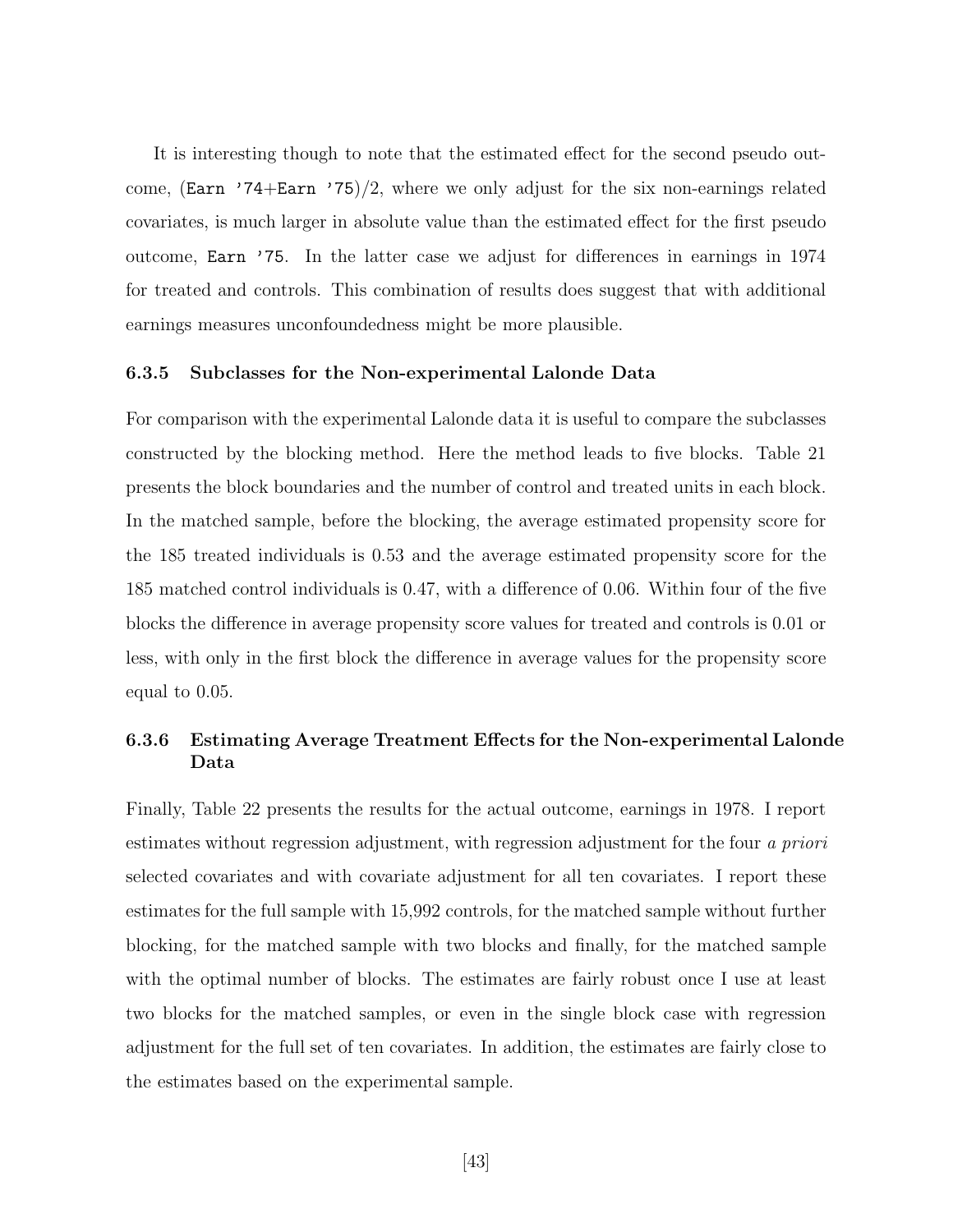#### 6.3.7 Conclusions for the Non-experimental Lalonde Data

The results for the non-experimental Lalonde data are interesting and quite different from those of the other data sets. The point estimates are fairly close to the estimates based on the experimental data, and the estimates are robust to changes in the specification. However, the estimates based on the pseudo outcomes suggest we would not have been able to ascertain that the unconfoundedness assumption was plausible based on the nonexperimental data alone. We would have needed additional lagged measures of earnings to get a better assessment of the unconfoundedness assumption.

## 7 Conclusion

In this paper I have outlined a strategy for estimating average treatment effects in settings with unconfoundedness. I have described a specific algorithm to estimate the propensity score in a flexible manner and to implement subclassification and matching methods based on Imbens and Rubin (2013). I stressed the importance of dropping units with extreme values of the propensity score to obtain a more balance sample. I also described a method for assessing the plausibility of the unconfoundedness assumption. These methods are illustrated on three data sets, and are seen to lead to robust estimates for average treatment effects in all three cases. In two of the examples, with the lottery data and the experimental Lalonde data, the data pass the test that suggests that unconfoundedness is plausible. In the third case, with the non-experimental Lalonde data, we cannot be confident that unconfoundedness holds based on the data. Thus we would be less sure about the findings absent the experimental estimates as a benchmark, which in a normal study the researcher does not have.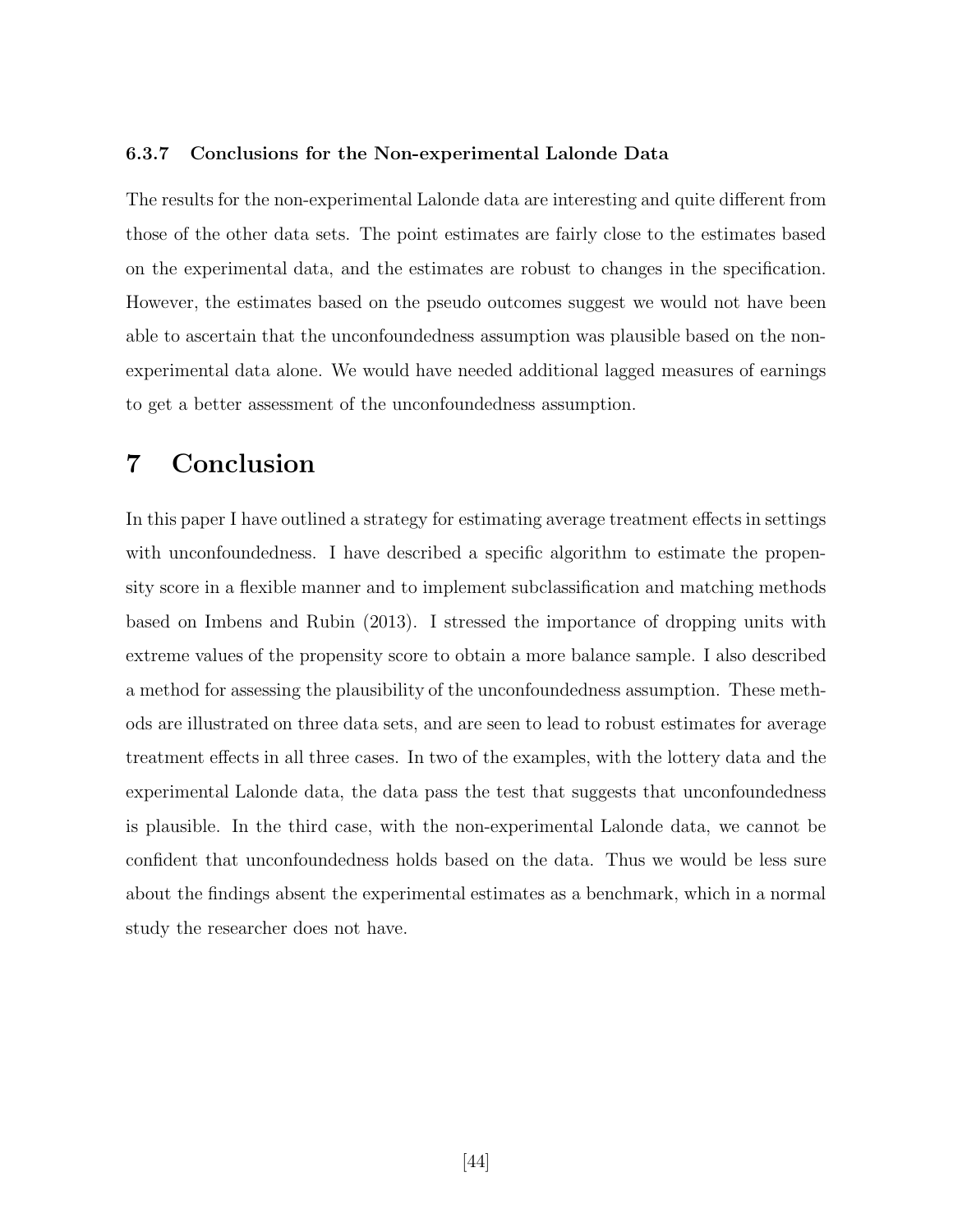### **APPENDIX**

#### A. Estimating the Propensity Score

Given the choices,  $X_B$ ,  $C_{lin}$ , and  $C_{qua}$ , the algorithm selects covariates for inclusion in the specification of the propensity score using the following eleven steps.

- 1. Estimate the logistic regression model, by maximum likelihood, with the basic covariates  $X_B.$
- 2. Estimate  $K + 1 K_B$  additional logistic regression models where each model includes a single additional element of X not included in  $X_B$ . In each case calculate the likelihood ratio test statistic for the null hypothesis that the coefficient on this additional variable is equal to zero against the alternative hypothesis that the coefficient on this additional covariate differs from zero.
- 3. If the largest of the  $K + 1 K_B$  likelihood ratio test statistics is smaller than  $C_{lin}$ , go to step 6. If the the largest of the likelihood ratio test statistics is larger than or equal to  $C_{\text{lin}}$ , select the corresponding covariate for inclusion in the vector  $h(\cdot)$ , and go to step 4.
- 4. At this stage  $K_B+K_L$  linear terms have been selected for inclusion in the propensity score. Estimate  $K + 1 - K_B - K_L$  logistic regressions, each with the already selected  $K_B + K_L$ covariates, plus one of the remaining covariates at a time. For each case calculate the likelihood ratio test statistic for the null hypothesis that the coefficient on this additional variable is equal to zero against the alternative hypothesis that it differs from zero.
- 5. If the largest largest of the likelihood ratio test statistics is smaller than  $C_{lin}$ , go to Step 6. If the the largest of the likelihood ratio test statistics is larger than or equal to  $C_{lin}$ , select the corresponding covariate for inclusion in the vector  $h(\cdot)$ , and return to Step 4.
- 6. At this stage  $K_B + K_L$  linear terms have been selected (including the intercept), and none of the remaining covariates would improve the log likelihood more than by  $C_{lin}/2$  (given that the likelihood ratio statistic is twice the difference in log likelihood values). Now I will select a subset of the second order terms. I only consider second order terms for covariates that have been selected for inclusion in the linear part of the specification. Excluding the intercept that leaves  $K_B + K_L - 1$  linear terms, and thus  $(K_B + K_L - 1) \times (K_B + K_L)/2$ potential second order terms. I follow essentially the same algorithm as for the linear case for deciding which of these second order terms to include, but with the threshold for the likelihood ratio test statistic equal to  $C_{\text{qua}}$  instead of  $C_{\text{lin}}$ .
- 7. Estimate  $(K_B + K_L 1) \times (K_B + K_L)/2$  logistic regression models, each including the  $K_B + K_L$  linear terms, and one second order term. Calculate the likelihood ratio test statistics for the null hypothesis that the coefficient on the second order term is equal to zero.
- 8. If the largest largest of the likelihood ratio test statistics is smaller than  $C_{\text{qua}}$ , go to Step 11. If the largest of the likelihood ratio test statistics is larger than or equal to  $C_{lin}$ , select the corresponding second order term for inclusion in the vector  $h(\cdot)$ .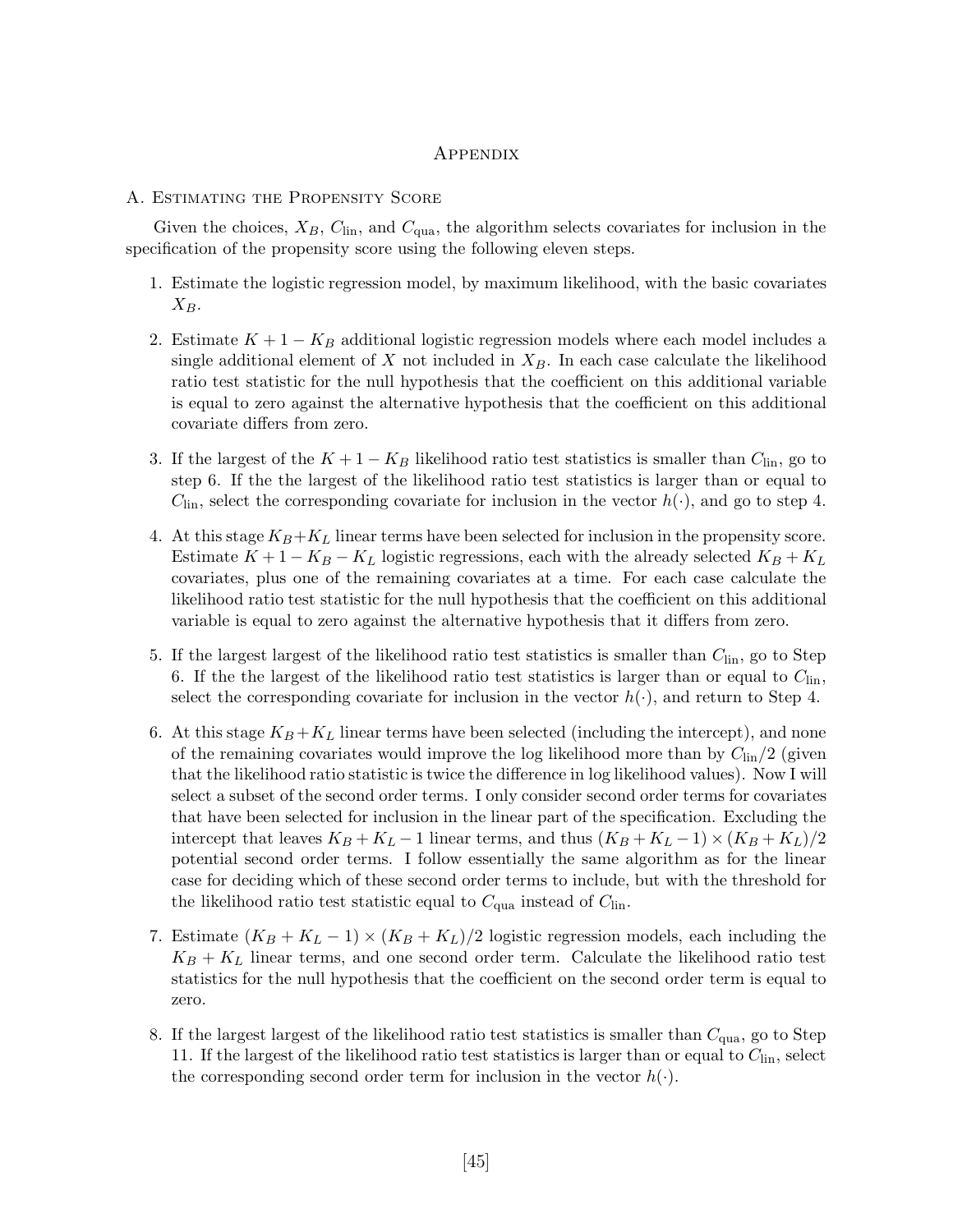- 9. At this point there are  $K_B + K_L$  linear terms selected, and  $K_Q$  second order terms. Estimate  $(K_B + K_L - 1) \times (K_B + K_L)/2 - K_Q$  logistic regression models, each including the  $K_B + K_L + K_Q$  terms already selected, and one of the remaining second order terms. Calculate the likelihood ratio test statistic for testing the null that the additional second order term has a zero coefficient.
- 10. If the largest largest of the likelihood ratio test statistics is smaller than  $C_{\text{qua}}$ , go to Step 11. If the largest of the likelihood ratio test statistics is larger than or equal to  $C_{\text{qua}}$ , select the corresponding second order term for inclusion in the vector  $h(\cdot)$ , and go to step 9.
- 11. The vector  $h(\cdot)$  now consists of the  $K_B$  terms selected a priori, the  $K_L$  linear terms, and the  $K_Q$  second order terms. Estimate the propensity score by maximum likelihood using this specification.

This algorithm will always converge to some specification for the propensity score. It need not select all covariates that are important, and it may select some that are not important, but it can generally provide a reasonable starting point for the specification of the propensity score. It is likely that it will lead to a substantial improvement over simply including all linear terms and no second order terms. Incidentally, this algorithm would lead to the linear specification if one fixed  $C_{lin} = 0$  (so that all linear terms would be included), and  $C_{qua} = \infty$  (so that no second order terms would be included).

#### B. Weights for Various Estimators

Here I briefly show what the weights are for some widely used estimators.

#### B.1 Difference Estimator

For the difference in average outcomes for treated and control units,  $\hat{\tau} = \overline{Y}_t^{\text{obs}} - \overline{Y}_c^{\text{obs}}$  we have

$$
\lambda_i=1.
$$

The weights for all units are equal to one.

#### B.2 Regression Estimator

Consider the least squares estimator in the regression with a scalar covariate  $X_i$ ,

$$
Y_i^{\text{obs}} = \alpha + \tau \cdot W_i + \beta \cdot X_i + \varepsilon_i.
$$

The weights are

$$
\lambda_i = \frac{S_X^2(N_c(N-1)/N^2) + (N_t/N)(N_c/N)(\overline{X}_t - \overline{X}_c)(X_i - \overline{X})}{(N_t(N-1)/N^2)S_X^2 - (N_t/N)(N_c/N)(\overline{X}_t - \overline{X}_c)^2},
$$

where  $S_X^2 = \sum_{i=1}^N (X_i - \overline{X})^2 / (N-1)$  is the sample variance of  $X_i$ . Here the weights are not necessarily all positive.

#### B.3 Subclassification Estimator

For the subclassification estimator let the number of units in subclass j be equal to  $N_j$ , and the number of control and treated units in this subclass be equal to  $N_{c,j}$  and  $N_{t,j}$  respectively,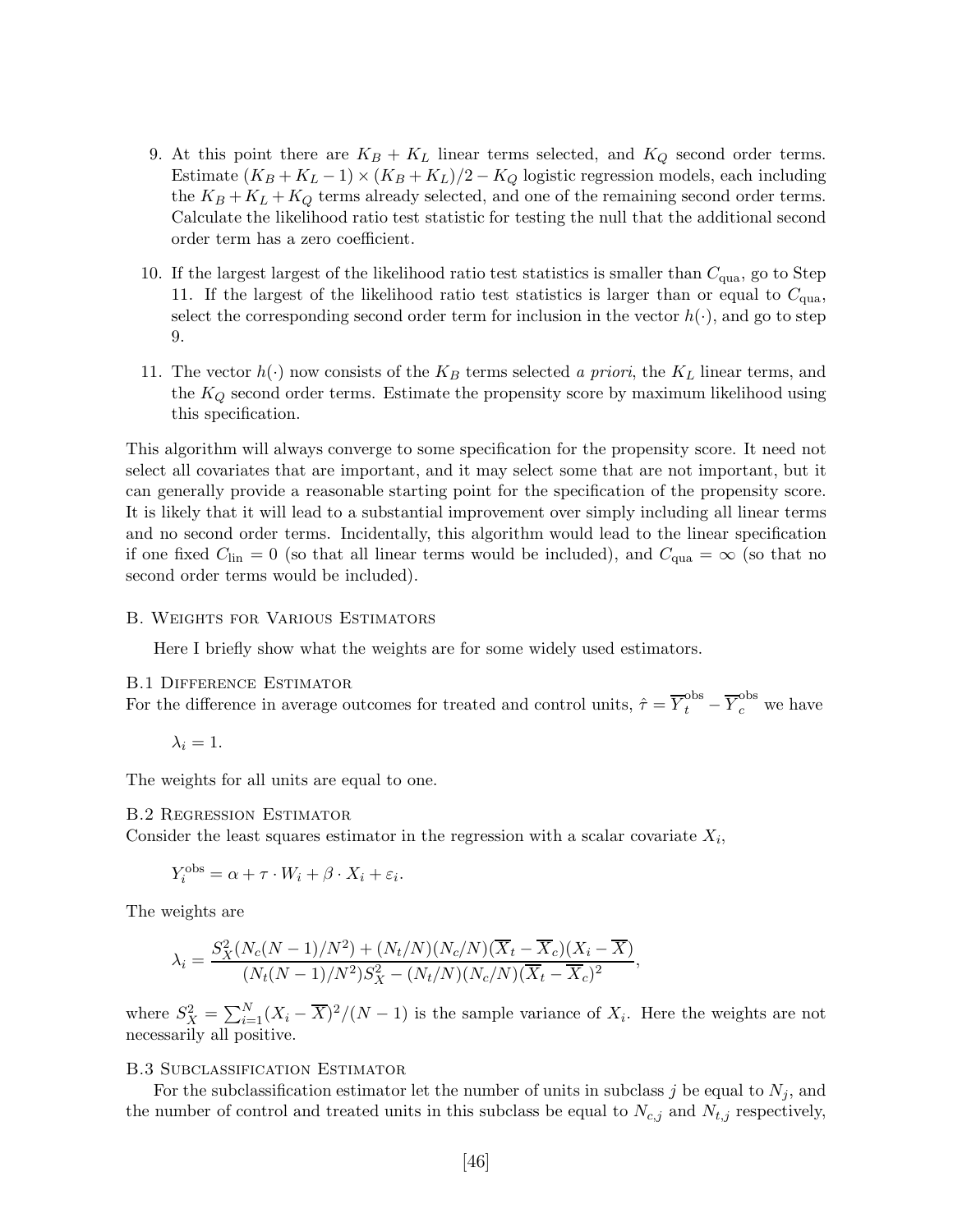and let  $B_i(j)$  be an indicator for unit i falling in subclass j. Then

$$
\lambda_i = \begin{cases}\n(N_c/N_{cj}) \cdot (N_j/N), & \text{if } W_i = 0, B_i(j) = 1, \\
(N_t/N_{tj}) \cdot (N_j/N), & \text{if } W_i = 1, B_i(j) = 1.\n\end{cases}
$$

**B.4 MATCHING ESTIMATOR** 

A matching estimator with 1 matches for each treated and control unit has the form,

$$
\hat{\tau}^{\text{match}} = \frac{1}{N} \sum_{i=1}^{N} (\hat{Y}_i(1) - \hat{Y}_i(0)),
$$

where

$$
\hat{Y}_i(w) = \begin{cases} Y_i^{\text{obs}} & \text{if } W_i = w, \\ Y_{j(i)}^{\text{obs}} & \text{if } W_i \neq w, \end{cases}
$$

ensuring that  $\hat{Y}_i(w)$  is a linear combination of  $Y_j^{\text{obs}}$  with positive weights.

#### B.5 Weighting Estimator

The weighting estimator (Hirano, Imbens, and Ridder, 2003), has the form

$$
\hat{\tau} = \sum_{i:W_i=1} \frac{Y_i}{e(X_i)} / \sum_{i:W_i=1} \frac{1}{e(X_i)} - \sum_{i:W_i=0} \frac{Y_i}{1 - e(X_i)} / \sum_{i:W_i=0} \frac{1}{1 - e(X_i)},
$$

so that

$$
\lambda_i = \begin{cases} \frac{N_c}{1 - e(X_i)} / \sum_{j: W_j = 0} \frac{1}{1 - e(X_j)}, & \text{if } W_i = 0, \\ \frac{N_t}{e(X_i)} / \sum_{j: W_j = 1} \frac{1}{e(X_j)}, & \text{if } W_i = 1. \end{cases}
$$

Here the weights are all positive.

#### **REFERENCES**

- ABADIE, A., S. ATHEY, G. IMBENS, AND J. WOOLDRIDGE, (2014), "Finite Population Standard Errors,"Unpublished Manuscript.
- Abadie, A., and G. Imbens, (2006), "Large Sample Properties of Matching Estimators for Average Treatment Effects,"Econometrica, 74(1), 235-267.
- Abadie, A., and G. Imbens, (2008), "On the Failure of the Bootstrap for Matching Estimators,"Econometrica.
- Abadie, A., D. Drukker, H. Herr, and G. Imbens, (2003), "Implementing Matching Estimators for Average Treatment Effects in STATA,"The Stata Journal, 4(3), 290-311.
- Angrist, J. D. and A. B. Krueger (2000), "Empirical Strategies in Labor Economics,"in A. Ashenfelter and D. Card eds. Handbook of Labor Economics, vol. 3. New York: Elsevier Science.
- ANGRIST, J., AND S. PISCHKE (2009), *Mostly Harmless Econometrics: An Empiricists' Com*panion, Princeton University Press, Princeton, NJ.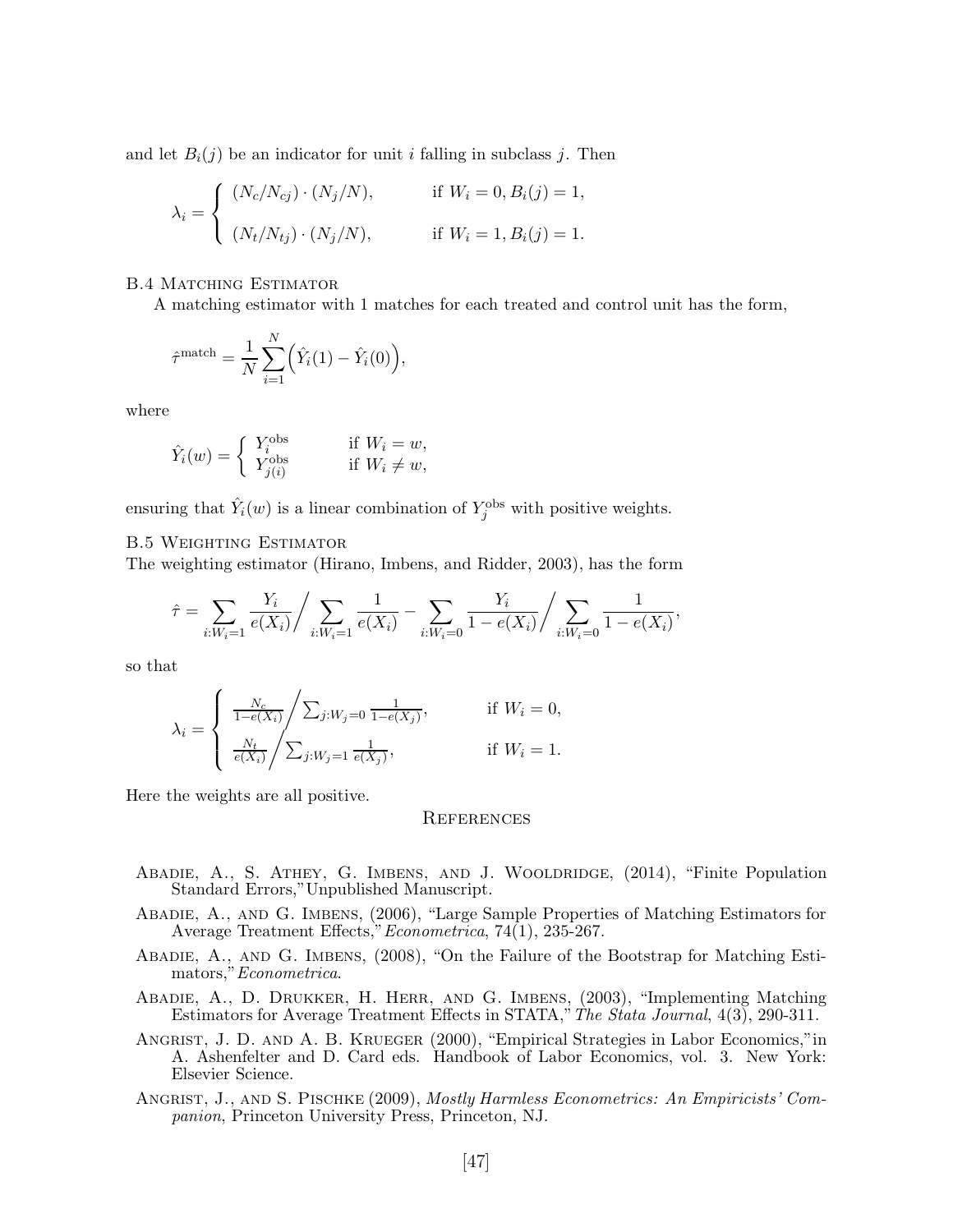- ASHENFELTER, O., AND D. CARD, (1985), "Using the Longitudinal Structure of Earnings to Estimate the Effect of Training Programs", Review of Economics and Statistics, 67, 648-660.
- Becker, S., and A. Ichino, (2002), "Estimation of Average Treatment Effects Based on Propensity Scores,"The Stata Journal, 2(4): 358-377.
- BELLONI, A., V. CHERNOZHUKOV, AND C. HANSEN (2012), "Inference on treatment effects after selection amongst high-dimensional controls,"CMAP working paper.
- Busso, M., J. DINARDO, , AND J. McCRARY. (2008), "Finite Sample Properties of Semiparametric Estimators of Average Treatment Effects,", Unpublished Manuscript, Department of Economics, University of Michigan.
- Caliendo, M., (2006), Microeconometric Evaluation of Labour Market Policies, Springer Verlag, Berlin.
- Caliendo, M., and S. Kopeinig, (2011), "Some practical guidance for the implementation of propensity score matching", Journal of Economic Surveys, Vol. 22(1): 31-72.
- CARD, D., AND D. SULLIVAN, (1988), "Measuring the Effect of Subsidized Training Programs on Movements In and Out of Employment", Econometrica, vol. 56, no. 3, 497-530.
- Chen, X., H. Hong, and . Tarozzi, (2008), "Semiparametric efficiency in GMM models with auxiliary data," Annals of Statistics.
- BELLONI, A., V. CHERNOZHUKOV, AND C. HANSEN,  $(2012)$ , "Inference on treatment effects after selection amongst high-dimensional controls,"Working Paper, MIT.
- Cochran, W., (1968) "The Effectiveness of Adjustment by Subclassification in Removing Bias in Observational Studies", Biometrics 24, 295-314.
- Crump, R., V. J. Hotz, V. J., G. Imbens, and O.Mitnik, (2008a), "Dealing with Limited Overlap in Estimation of Average Treatment Effects,"Biometrika.
- Crump, R., V. J. Hotz, V. J., G. Imbens, and O.Mitnik, (2008b), "Nonparametric Tests for Treatment Effect Heterogeneity," Review of Economics and Statistics.
- DAWID, P. (1979), "Conditional Independence in Statistical Theory," Journal of the Royal Statistical Society, Series B, Vol. 41(1), 1-31.
- DEHEJIA, R., AND S. WAHBA, (1999), "Causal Effects in Nonexperimental Studies: Reevaluating the Evaluation of Training Programs", Journal of the American Statistical Association, 94, 1053-1062.
- FISHER, R. A., (1925), The Design of Experiments, 1st ed, Oliver and Boyd, London.
- FRÖLICH, M. (2000), "Treatment Evaluation: Matching versus Local Polynomial Regression,"Discussion paper 2000-17, Department of Economics, University of St. Gallen.
- FRÖLICH, M. (2004), "Finite Sample Properties of Propensity-Score Matching and Weighting Estimators ,"Review of Economics and Statistics, Vol 86(1): 77-90.
- FRÖLICH, M. (2002), "A Note on the Role of the Propensity Score for Estimating Average Treatment Effects,"Econometric Reviews Vol 23(2): 167-174.
- FRÖLICH, M. (2004), "Finite-Sample Properties of Propensity-Score Matching and Weighting Estimators,"Review of Economics and Statistics, Vol. 86(1), 77-90.
- Guo, S., AND M. FRASER, (2010), *Propensity Score Analysis*, Sage, Los Angeles.
- Hahn, J., (1998), "On the Role of the Propensity Score in Efficient Semiparametric Estimation of Average Treatment Effects,"Econometrica 66 (2), 315-331.
- HAHN, J., AND G. RIDDER, (2013), "Asymptotic Variance of Semiparametric Estimators With Generated Regressors "Econometrica 81(1): 315-340.
- HAINMUELLER, J., (2012), "Entropy Balancing for Causal Effects: A Multivariate Reweighting Method to Produce Balanced Samples in Observational Studies"Political Analysis.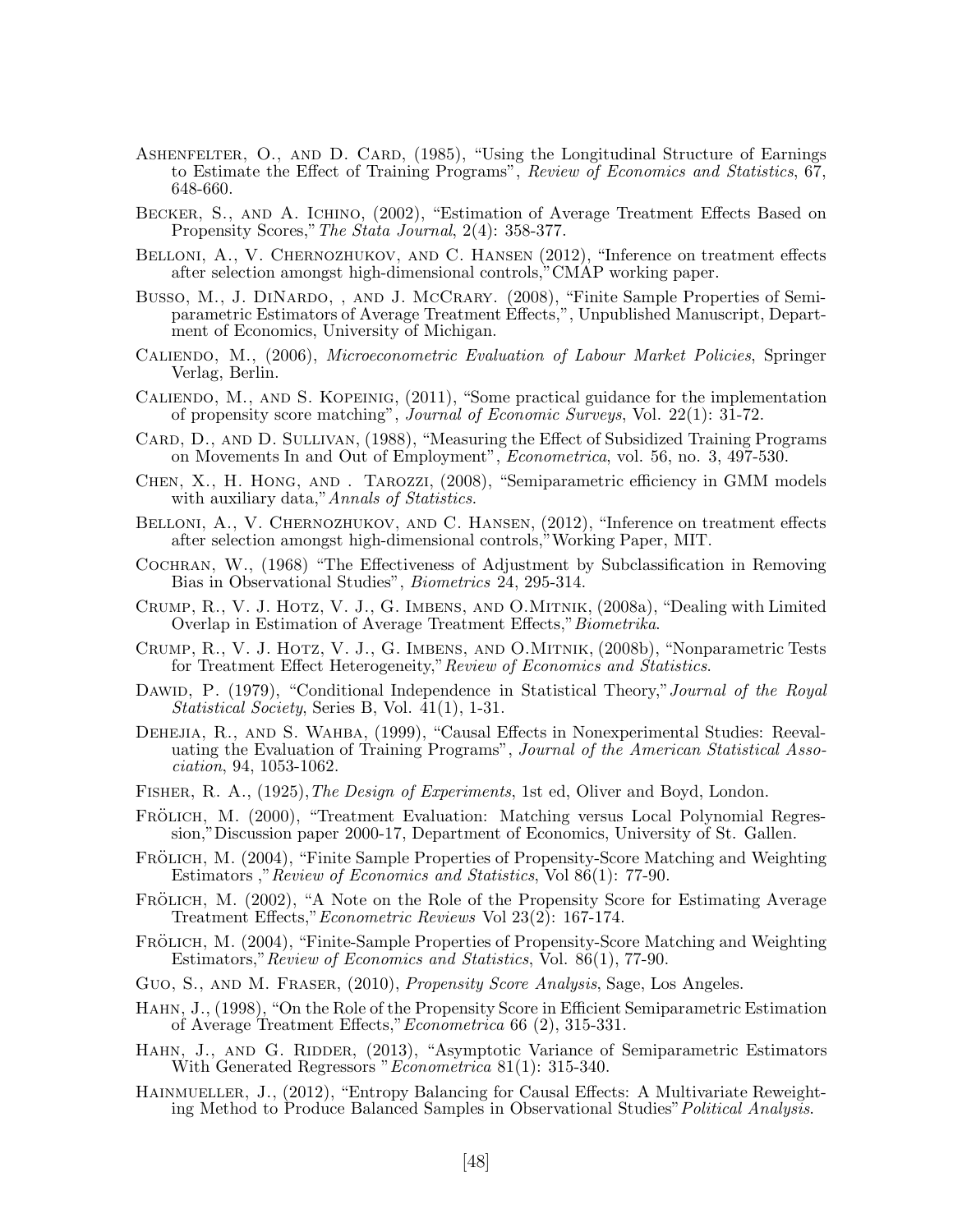- Hanson, and A. Sunderam, (2012), "The Variance of Non-Parametric Treatment Effect Estimators in the Presence of Clustering," The Review of Economics and Statistics, Vol. 94, No. 4, Pages 1197-1201.
- HECKMAN, J., AND J. HOTZ, (1989), "Alternative Methods for Evaluating the Impact of Training Programs", (with discussion), Journal of the American Statistical Association., Vol. 84, No. 804, 862-874.
- Heckman, J., and E. Vytlacil (2007), "Econometric Evaluation of Social Programs, Part I: Causal Models, Structural Models and Econometric Policy Evaluation,"in J. Heckman and E. Leamer eds. *Handbook of Econometrics*, vol. 6B, Chapter 70, 4779-4874. New York: Elsevier Science.
- HIRANO, K., G. IMBENS, AND G. RIDDER, (2003), "Efficient Estimation of Average Treatment Effects Using the Estimated Propensity Score," Econometrica, 71(4): 1161-1189. July
- Imbens, G., (2004), "Nonparametric Estimation of Average Treatment Effects Under Exogeneity: A Review,"Review of Economics and Statistics, 86(1): 1-29.
- IMBENS, G., AND D. RUBIN, (forthcoming), *Causal Inference*, Cambridge University Press.
- IMBENS, G., D. RUBIN, AND B. SACERDOTE, (2000), "Estimating the Effect of Unearned Income,"American Economic Review.
- IMBENS, G, AND J. WOOLDRIDGE,  $(2009)$ , ""Journal of Economic Literature, ():
- LALONDE, R.J., (1986), "Evaluating the Econometric Evaluations of Training Programs with Experimental Data,"American Economic Review, 76, 604-620.
- Lee, M.-J., (2005), Micro-Econometrics for Policy, Program, and Treatment Effects Oxford University Press, Oxford.
- MILLIMET, D., AND R. TCHERNIS, (2009), "On the Specification of Propensity Scores, With Applications to the Analysis of Trade Policies," Journal of Business and Economic Statistics, 397-415.
- Morgan, S. and C. Winship, (2007), Counterfactuals and Causal Inference, Cambridge University Press, Cambridge.
- MURNANE, R., AND J. WILLETT, (2010), *Methods Matter*, Oxford University Press, Oxford.
- Neyman, J., (1923), "On the Application of Probability Theory to Agricultural Experiments. Essay on Principles. Section 9,"translated in Statistical Science, (with discussion), Vol 5, No 4, 465–480, 1990.
- Quade, D., (1982), "Nonparametric Analysis of Covariance by Matching", Biometrics, 38, 597-611.
- ROSENBAUM, P., (1989), "Optimal Matching in Observational Studies", *Journal of the Amer*ican Statistical Association, 84, 1024-1032.
- Rosenbaum, P., (1995), Observational Studies, Springer Verlag, New York.
- Rosenbaum, P., (2010), Design of Observational Studies, Springer Verlag, New York.
- Rosenbaum, P., and D. Rubin, (1983), "The Central Role of the Propensity Score in Observational Studies for Causal Effects", Biometrika, 70, 41-55.
- ROSENBAUM, P., AND D. RUBIN, (1984), "Reducing the Bias in Observational Studies Using Subclassification on the Propensity Score", Journal of the American Statistical Association, 79, 516-524.
- Rubin, D., (1973a), "Matching to Remove Bias in Observational Studies", Biometrics, 29, 159-183.
- Rubin, D., (1973b), "The Use of Matched Sampling and Regression Adjustments to Remove Bias in Observational Studies", Biometrics, 29, 185-203.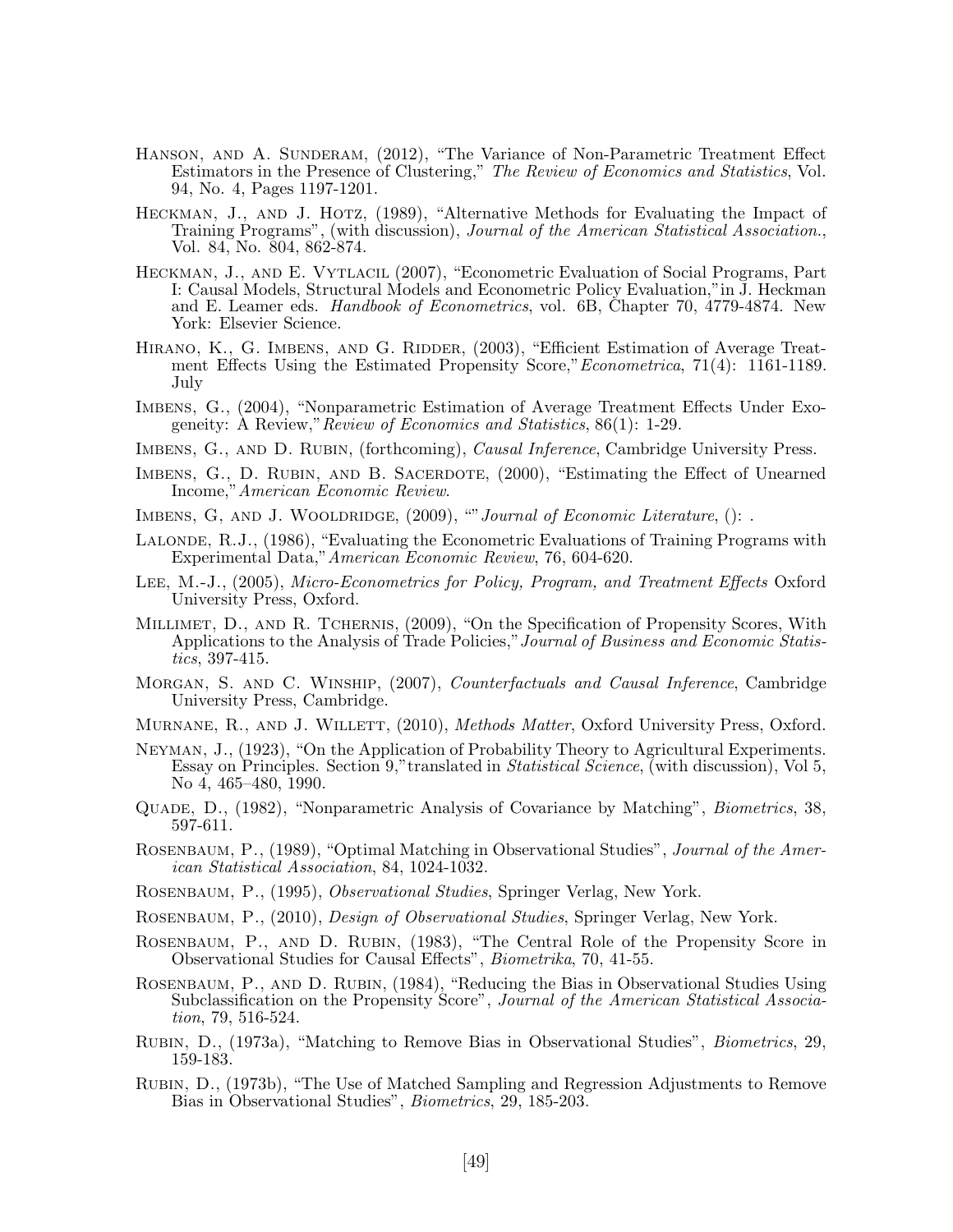- Rubin, D. (1974), "Estimating Causal Effects of Treatments in Randomized and Non-randomized Studies,"Journal of Educational Psychology, 66, 688-701.
- Rubin, D., (1979), "Using Multivariate Matched Sampling and Regression Adjustment to Control Bias in Observational Studies,"Journal of the American Statistical Association, 74, 318-328.
- RUBIN, D. B., (1990), "Formal Modes of Statistical Inference for Causal Effects," Journal of Statistical Planning and Inference, 25, 279-292.
- Rubin, D., and N. Thomas, (1992a), "Affinely Invariant Matching Methods with Ellipsoidal Distributions,"Annals of Statistics 20 (2) 1079-1093.
- Rubin, D., and N. Thomas, (1992b), "Characterizing the effect of matching using linear propensity score methods with normal distributions," Biometrika 79 797-809.
- SEKHON, J.,  $(2009)$ , "Opiates for the Matches: Matching Methods for Causal Inference" Annual Review of Political Science.
- Tibshirani, R., (1996), "Regression Shrinkage and Selection via the Lasso,"Journal of the Royal Statistical Society, Vol. 58(1): 267-288.
- WOOLDRIDGE, J., (2002), *Econometric Analysis of Cross Section and Panel Data*, MIT Press, Cambridge, MA.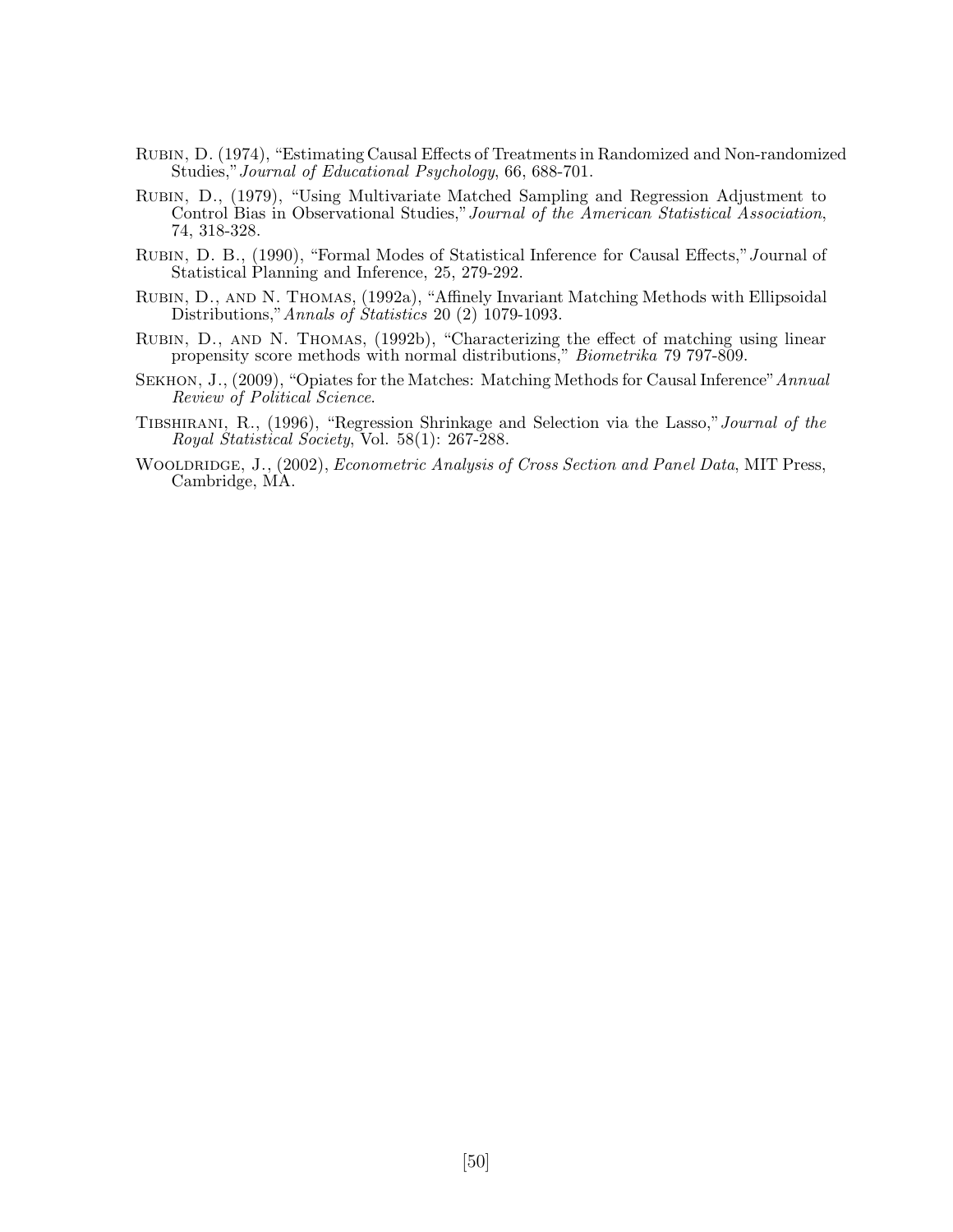|                  |      | Losers $(N=259)$ |      | Winners $(N=237)$ |           |         |
|------------------|------|------------------|------|-------------------|-----------|---------|
| Covariate        | mean | (s.d.)           | mean | (s.d.)            | $t$ -stat | nor-dif |
|                  |      |                  |      |                   |           |         |
| Year Won         | 6.38 | 1.04             | 6.06 | 1.29              | $-3.0$    | $-0.27$ |
| Tickets<br>#     | 2.19 | 1.77             | 4.57 | 3.28              | 9.9       | 0.90    |
| Age              | 53.2 | 12.9             | 47.0 | 13.8              | $-5.2$    | $-0.47$ |
| Male             | 0.67 | 0.47             | 0.58 | 0.49              | $-2.1$    | $-0.19$ |
| Education        | 14.4 | 2.0              | 13.0 | 2.2               | $-7.8$    | $-0.70$ |
| Working Then     | 0.77 | 0.42             | 0.80 | 0.40              | 0.9       | 0.08    |
| Earn $Y - 6$     | 15.6 | 14.5             | 12.0 | 11.8              | $-3.1$    | $-0.27$ |
| Earn $Y - 5$     | 16.0 | 15.0             | 12.1 | 12.0              | $-3.2$    | $-0.28$ |
| $FarnY -4$       | 16.2 | 15.4             | 12.0 | 12.1              | $-3.4$    | $-0.30$ |
| Earn $Y - 3$     | 16.6 | 16.3             | 12.8 | 12.7              | $-2.9$    | $-0.26$ |
| Earn $Y - 2$     | 17.6 | 16.9             | 13.5 | 13.0              | $-3.1$    | $-0.27$ |
| Earn $Y - 1$     | 18.0 | 17.2             | 14.5 | 13.6              | $-2.5$    | $-0.23$ |
| Pos Earn Y-6     | 0.69 | 0.46             | 0.70 | 0.46              | 0.3       | 0.03    |
| Pos Earn $Y - 5$ | 0.68 | 0.47             | 0.74 | 0.44              | 1.6       | 0.14    |
| Pos Earn $Y -4$  | 0.69 | 0.46             | 0.73 | 0.44              | 1.1       | 0.10    |
| Pos Earn $Y - 3$ | 0.68 | 0.47             | 0.73 | 0.44              | 1.4       | 0.13    |
| Pos Earn $Y - 2$ | 0.68 | 0.47             | 0.74 | 0.44              | 1.6       | 0.15    |
| Pos Earn Y-1     | 0.69 | 0.46             | 0.74 | 0.44              | 1.2       | 0.10    |

Table 1: SUMMARY STATISTICS LOTTERY DATA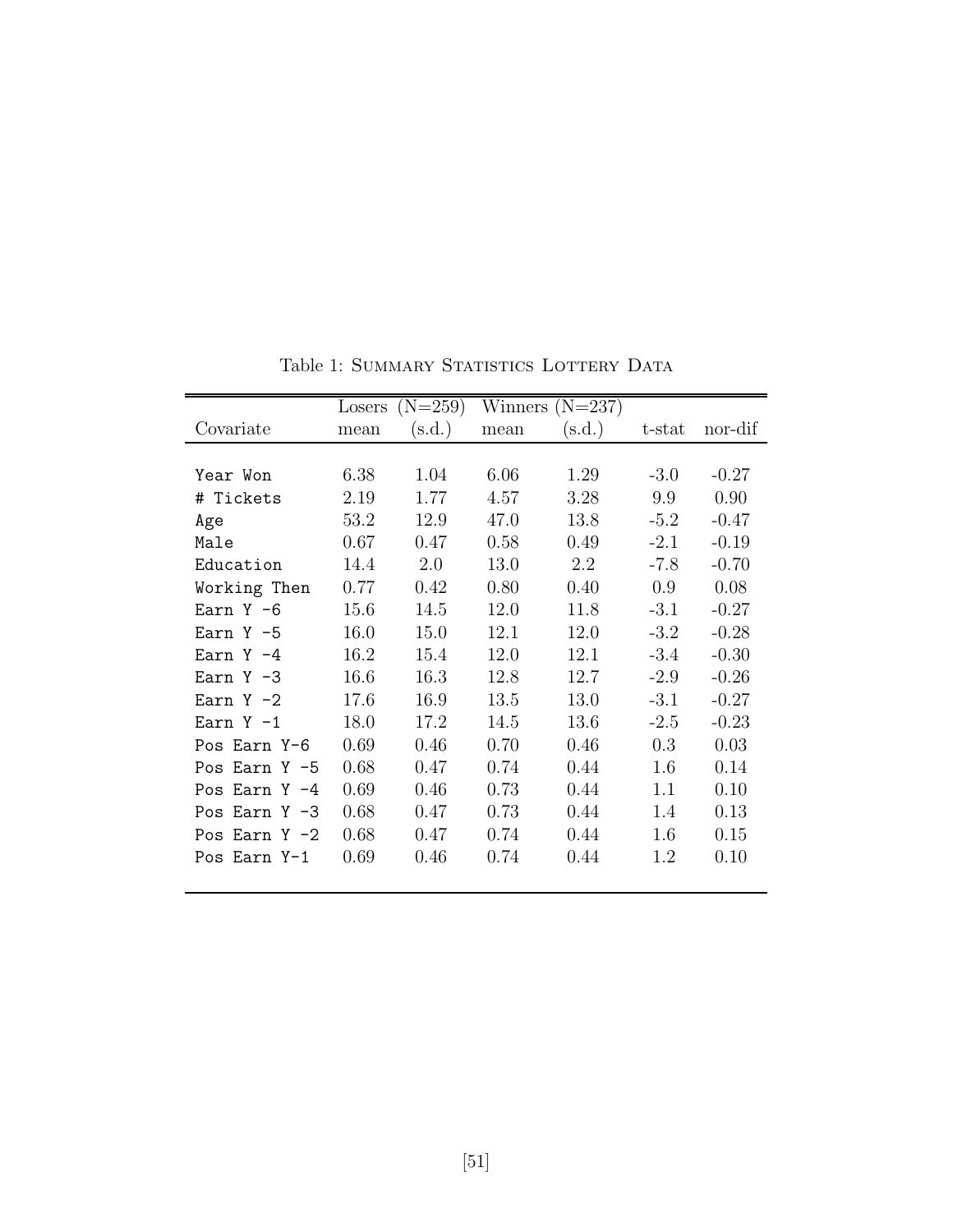| Variable                            | est     | s.e.  |
|-------------------------------------|---------|-------|
|                                     |         |       |
| intercept                           | 30.24   | 0.13  |
| preselected linear terms            |         |       |
| Tickets Bought                      | 0.56    | 0.38  |
| Education                           | 0.87    | 0.62  |
| Working Then                        | 1.71    | 0.55  |
| Earnings Year -1                    | $-0.37$ | 0.09  |
|                                     |         |       |
| additional linear terms             |         |       |
| Age                                 | $-0.27$ | 0.08  |
| Year Won                            | $-6.93$ | 1.41  |
| Pos Earnings Year -5                | 0.83    | 0.36  |
| Male                                | $-4.01$ | 1.71  |
|                                     |         |       |
| second order terms                  |         |       |
| Year Won× Year Won                  | 0.50    | 0.11  |
| Earnings Year $-1 \times$ Male      | 0.06    | 0.02  |
| Tickets Bought × Tickets Bought     | $-0.05$ | 0.02  |
| Tickets Bought× Working Then        | $-0.33$ | 0.13  |
| Education × Education               | $-0.07$ | 0.02  |
| Education $\times$ Earnings Year -1 | 0.01    | 0.00  |
| Tickets Bought × Education          | 0.05    | 0.02  |
| Earnings Year $-1\times$ Age        | 0.002   | 0.001 |
| $Age \times Age$                    | 0.002   | 0.001 |
| Year Won×Male                       | 0.44    | 0.25  |
|                                     |         |       |

Table 2: ESTIMATED PARAMETERS OF PROPENSITY SCORE FOR THE LOTTERY DATA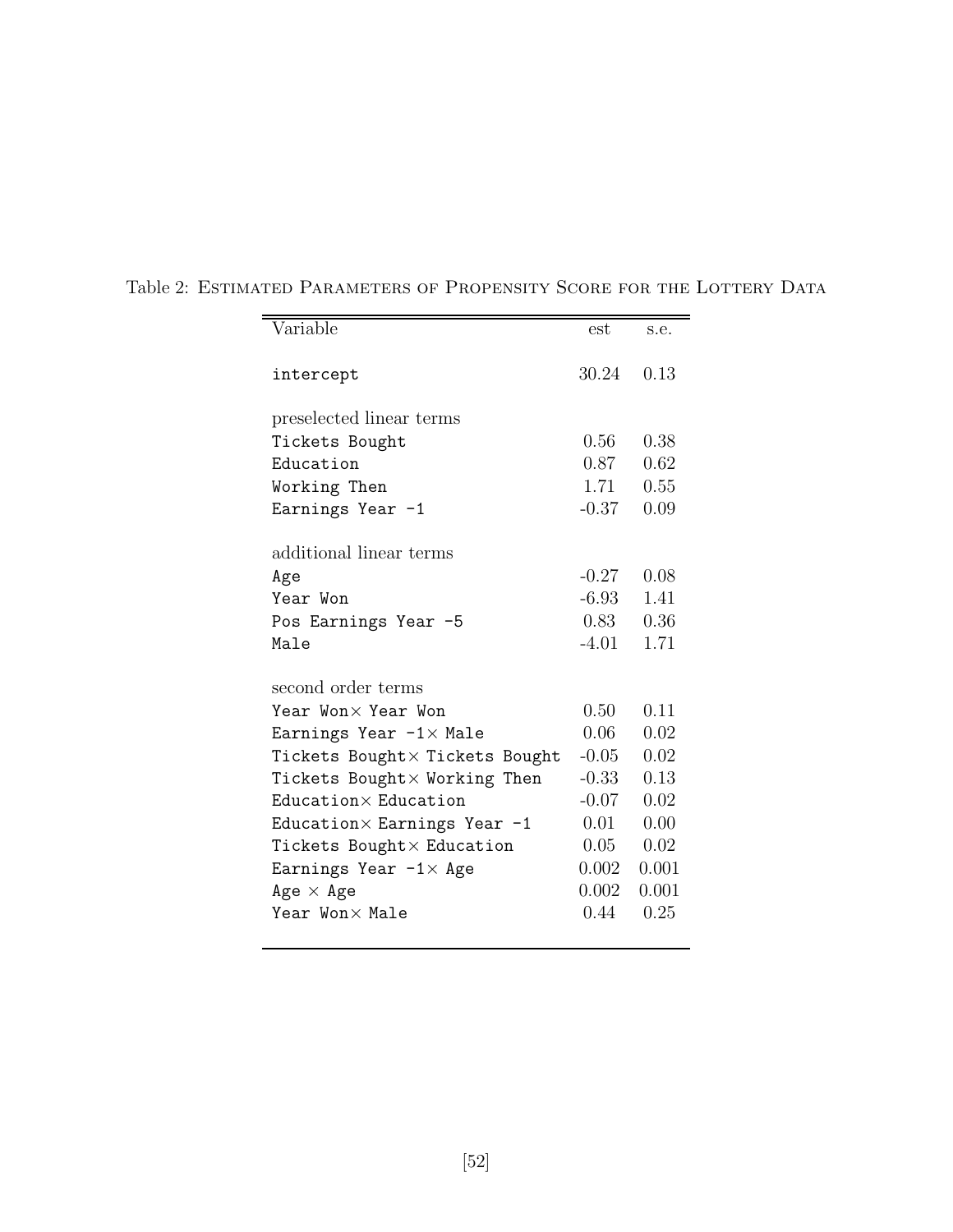|                                                    | Baseline |          | No Pre-selected $C_{lin} = 0, C_{qua} = \infty$ | lasso    |
|----------------------------------------------------|----------|----------|-------------------------------------------------|----------|
| Degrees Of Freedom                                 | 18       | 18       | 18                                              | 12       |
| Log Likelihood Function                            | $-201.5$ | $-201.5$ | $-231.7$                                        | $-229.1$ |
| Correlations of Log Odds Ratios<br><b>Baseline</b> | 1.00     | 1.00     | 0.86                                            | 0.86     |
| No Pre-selected                                    | 1.00     | 1.00     | 0.86                                            | 0.86     |
| $C_{\text{lin}} = 0, C_{\text{qua}} = \infty$      | 0.86     | 0.86     | 1.00                                            | 0.98     |
| lasso                                              | 0.86     | 0.86     | 0.98                                            | 1.99     |

### Table 3: Alternative Specifications of the Propensity Score

Table 4: Sample Sizes for Subsamples with the Propensity Score between α AND  $1 - \alpha$  ( $\alpha = 0.0891$ ) by Treatment Status.

|         | low | middle<br>$e(x) < \alpha \quad \alpha \leq e(X) \leq 1 - \alpha \quad 1 - \alpha < e(X)$ | high | AЩ  |
|---------|-----|------------------------------------------------------------------------------------------|------|-----|
| Losers  | 82  | 172                                                                                      | 5    | 259 |
| Winners |     | 151                                                                                      | 82   | 237 |
| All     | 86  | 323                                                                                      | 87   | 496 |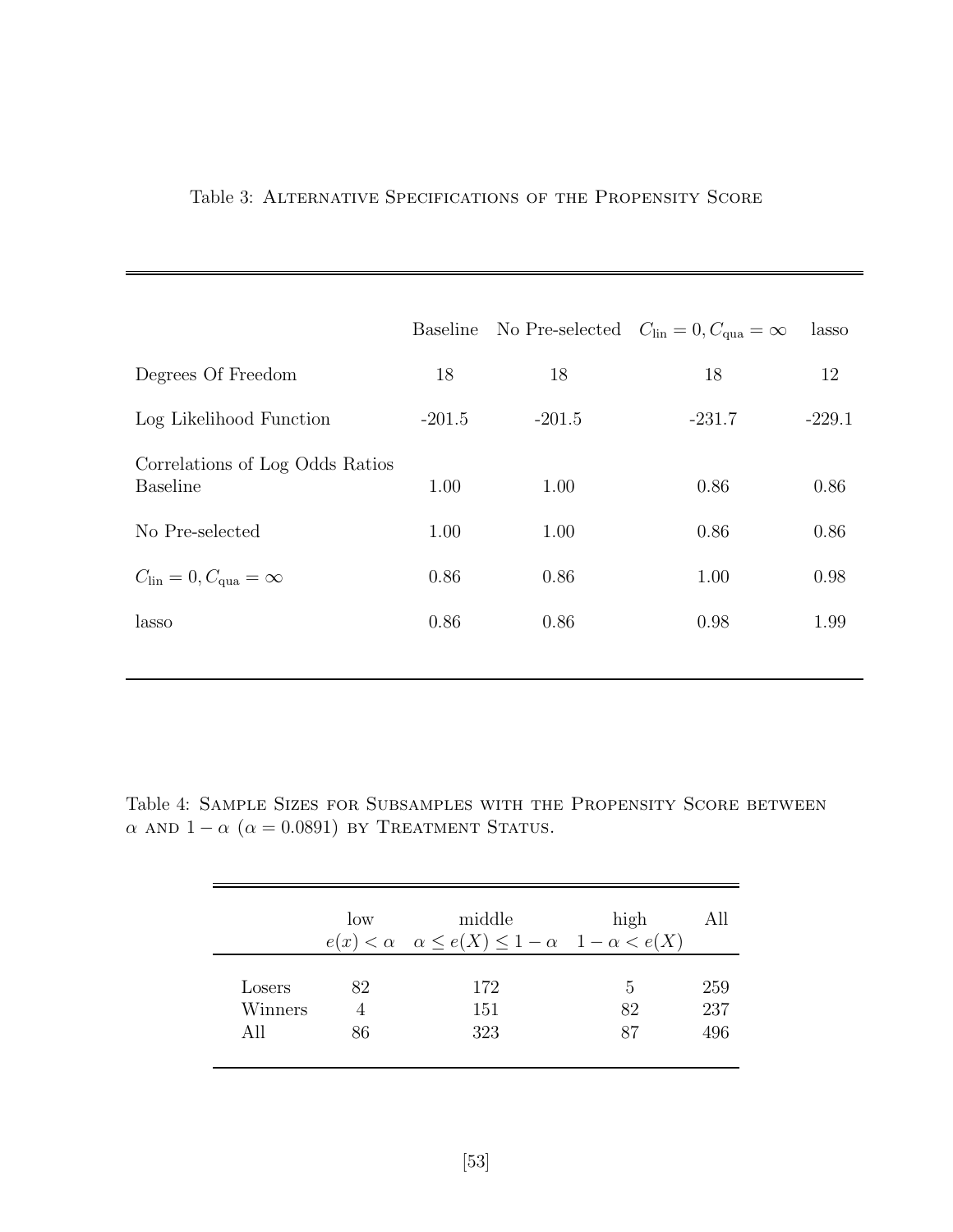|                  |      | Losers $(N=172)$ |      | Winners $(N=151)$ |        |         |
|------------------|------|------------------|------|-------------------|--------|---------|
| Covariate        | mean | (s.d.)           | mean | (s.d.)            | t-stat | nor-dif |
|                  |      |                  |      |                   |        |         |
| Year Won         | 6.40 | 1.12             | 6.32 | 1.18              | $-0.6$ | $-0.06$ |
| # Tickets        | 2.40 | 1.88             | 3.67 | 2.95              | 4.6    | 0.51    |
| Age              | 51.5 | 13.4             | 50.4 | 13.1              | $-0.7$ | $-0.08$ |
| Male             | 0.65 | 0.48             | 0.60 | 0.49              | $-1.0$ | $-0.11$ |
| Education        | 14.0 | 1.9              | 13.0 | 2.2               | $-4.2$ | $-0.47$ |
| Work Then        | 0.79 | 0.41             | 0.80 | 0.40              | 0.2    | 0.03    |
| Earn Year -6     | 15.5 | 14.0             | 13.0 | 12.4              | $-1.7$ | $-0.19$ |
| Earn Year -5     | 16.0 | 14.4             | 13.3 | 12.7              | $-1.8$ | $-0.20$ |
| Earn Year $-4$   | 16.4 | 14.9             | 13.4 | 12.7              | $-2.0$ | $-0.22$ |
| Earn Year -3     | 16.8 | 15.6             | 14.3 | 13.3              | $-1.6$ | $-0.18$ |
| Earn Year $-2$   | 17.8 | 16.4             | 14.7 | 13.8              | $-1.8$ | $-0.20$ |
| Earn Year -1     | 18.4 | 16.6             | 15.4 | 14.4              | $-1.7$ | $-0.19$ |
| Pos Earn Year -6 | 0.71 | 0.46             | 0.71 | 0.46              | $-0.0$ | $-0.00$ |
| Pos Earn Year -5 | 0.70 | 0.46             | 0.74 | 0.44              | 0.9    | 0.10    |
| Pos Earn Year -4 | 0.71 | 0.46             | 0.74 | 0.44              | 0.5    | 0.06    |
| Pos Earn Year -3 | 0.70 | 0.46             | 0.72 | 0.45              | 0.2    | 0.03    |
| Pos Earn Year -2 | 0.70 | 0.46             | 0.72 | 0.45              | 0.5    | 0.05    |
| Pos Earn Year -1 | 0.72 | 0.45             | 0.71 | 0.46              | $-0.1$ | $-0.01$ |

Table 5: SUMMARY STATISTICS TRIMMED LOTTERY DATA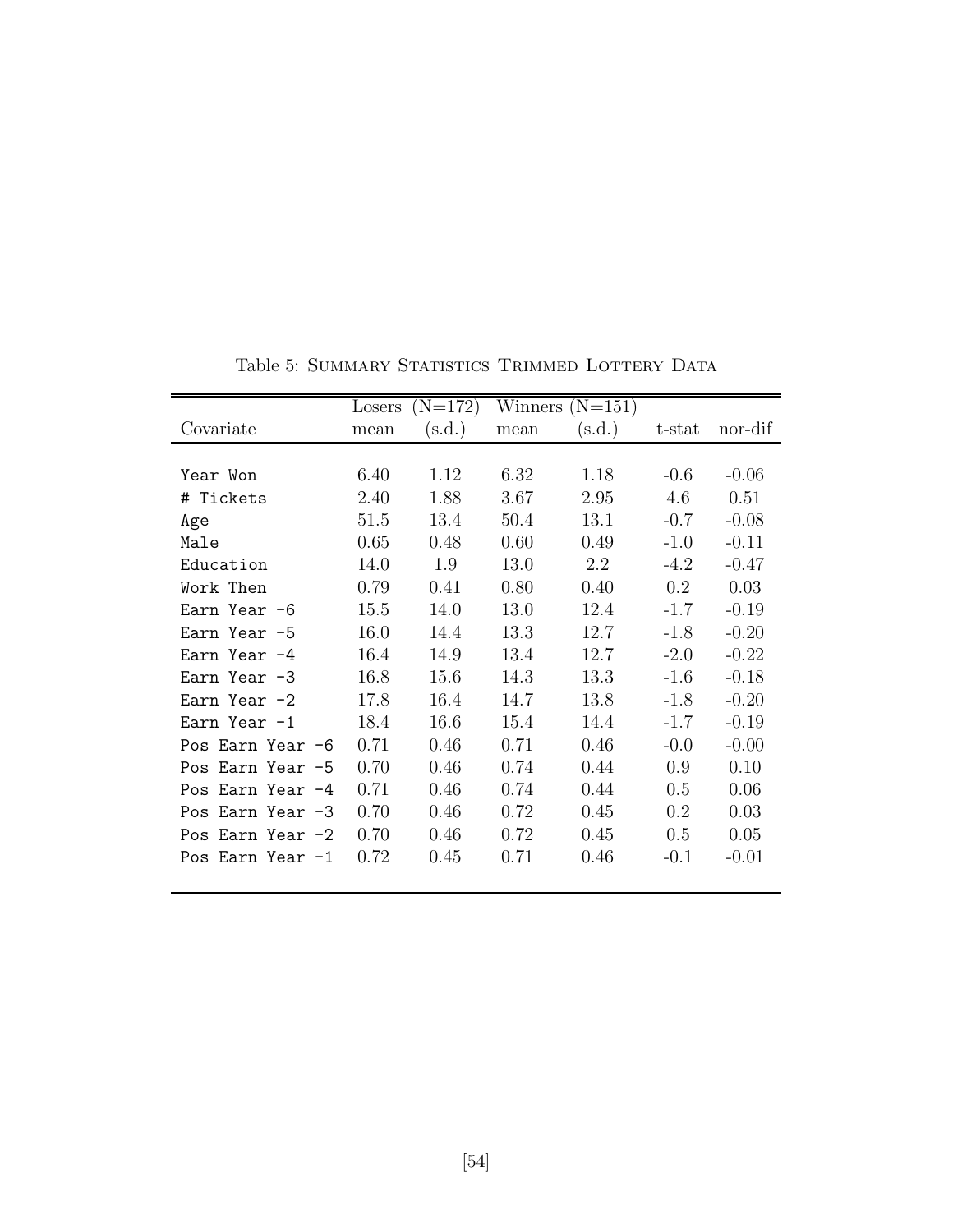Table 6: Estimated Parameters of Propensity Score for the Trimmed Lottery Data

| Variable                               | est          | s.e. |
|----------------------------------------|--------------|------|
| intercept                              | 21.77        | 0.13 |
| pre-selected linear terms              |              |      |
| Tickets Bought                         | $-0.08$      | 0.46 |
| Years of Schooling                     | $-0.45$      | 0.08 |
| Working Then                           | 3.32         | 1.95 |
| Earnings Year -1                       | $-0.02$      | 0.01 |
| additional linear terms                |              |      |
| Age                                    | $-0.05$      | 0.01 |
| Pos Earnings Year -5                   | 1.27         | 0.42 |
| Year Won                               | $-4.84$ 1.53 |      |
| Earnings Year -5                       | $-0.04$      | 0.02 |
| second order terms                     |              |      |
| Year Won $\times$ Year Won             | 0.37         | 0.12 |
| Tickets Bought $\times$ Year Won       | 0.14         | 0.06 |
| Tickets Bought $\times$ Tickets Bought | $-0.04$      | 0.02 |
| Working Then $\times$ Year Won         | -0.49        | 0.30 |

Table 7: ASSESSING UNCONFOUNDEDNESS FOR THE LOTTERY DATA: ESTIMATES OF Average Treatment Effects for Pseudo Outcomes

| Pseudo Outcome                   | Blocking |                                          | Matching |  |
|----------------------------------|----------|------------------------------------------|----------|--|
|                                  |          | $est$ (s.e.) est (s.e.)                  |          |  |
| $Y_{-1}$                         |          | $\overline{-0.53}$ (0.78) $-0.10$ (0.95) |          |  |
| $\frac{Y_{-1}+Y_{-2}}{2}$        |          | $-1.16$ $(0.83)$ $-0.88$ $(0.94)$        |          |  |
| $\frac{Y_{-1}+Y_{-2}+Y_{-3}}{3}$ |          | $-0.39$ $(0.95)$ $-0.81$ $(0.98)$        |          |  |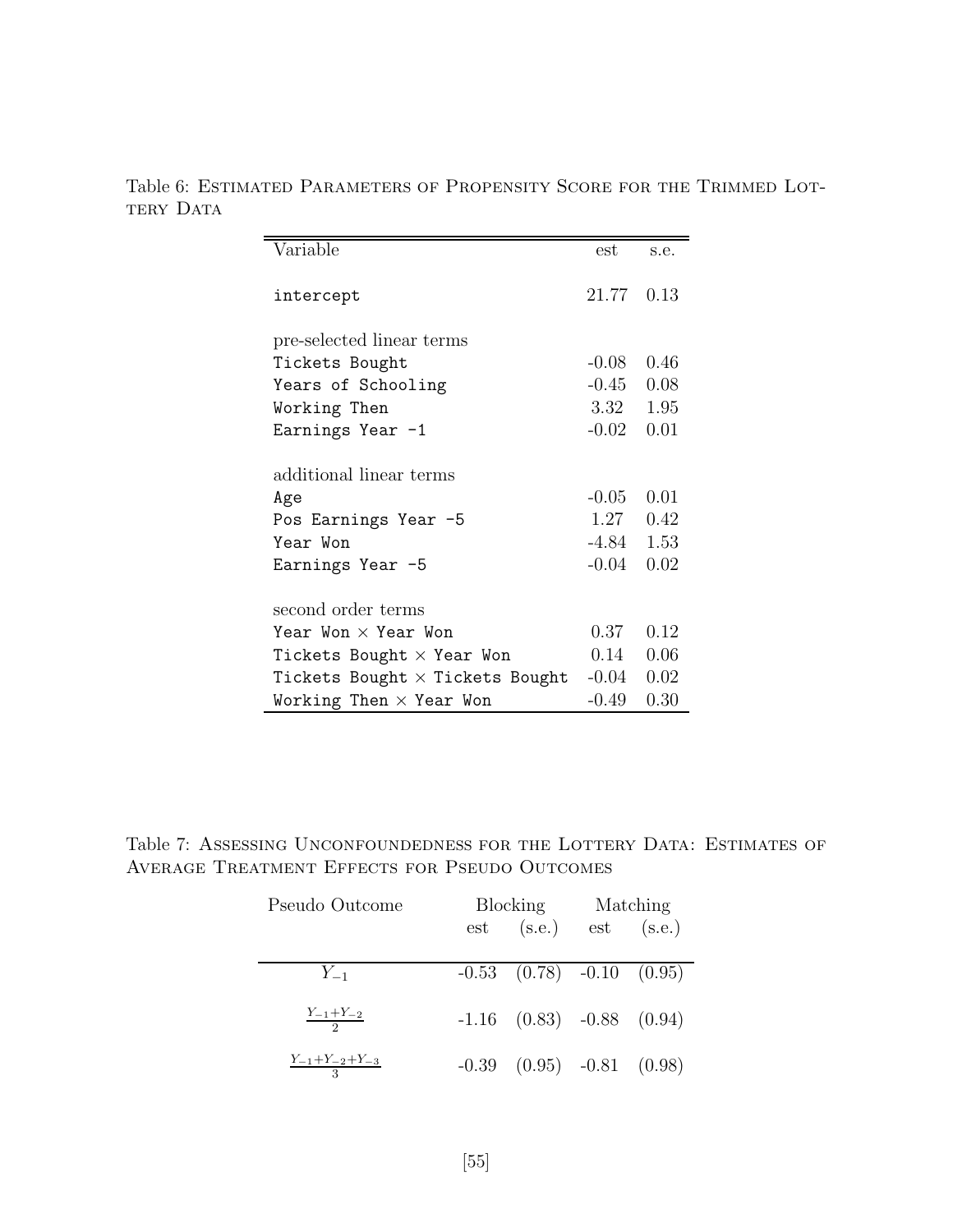|                | <b>Full Sample</b> |         |         | <b>Trimmed</b> |          |         |
|----------------|--------------------|---------|---------|----------------|----------|---------|
| Cov            | 1 Block Match      |         | 1 Block | 2 Blocks       | 5 Blocks | Match   |
| N <sub>0</sub> | $-6.16$            | $-4.03$ | $-6.64$ | $-6.05$        | $-5.66$  | $-4.53$ |
|                | (1.34)             | (1.32)  | (1.66)  | (1.87)         | (1.99)   | (1.36)  |
| Few            | $-2.85$            | $-4.29$ | $-3.99$ | $-5.57$        | $-5.07$  | $-4.19$ |
|                | (0.99)             | (1.31)  | (1.16)  | (1.30)         | (1.46)   | (1.36)  |
| All            | $-5.08$            | $-5.77$ | $-5.34$ | $-6.35$        | $-5.74$  | $-5.00$ |
|                | (0.93)             | (1.31)  | (1.10)  | (1.29)         | (1.40)   | (1.36)  |

Table 8: LOTTERY DATA: ESTIMATES OF AVERAGE TREATMENT EFFECTS

Table 9: LOTTERY DATA: SENSITIVITY OF ESTIMATES OF AVERAGE TREATMENT Effcts to Propensity Score Specification

|                |                | Preferred Specification |                | Linear Specification    |                |         |
|----------------|----------------|-------------------------|----------------|-------------------------|----------------|---------|
|                |                | $C_L = 1, C_Q = 2.71$   |                | $C_L = 0, C_Q = \infty$ | lasso          |         |
| Cov            | <b>Blocked</b> | Match                   | <b>Blocked</b> | Match                   | <b>Blocked</b> | Match   |
|                |                |                         |                |                         |                |         |
| N <sub>0</sub> | $-5.66$        | $-4.53$                 | $-4.61$        | $-3.62$                 | $-3.34$        | $-3.50$ |
|                | (1.99)         | (1.36)                  | (2.08)         | (1.56)                  | 1.95           | 1.24    |
|                |                |                         |                |                         |                |         |
| Few            | $-5.07$        | $-4.19$                 | $-4.52$        | $-2.39$                 | $-3.91$        | $-2.97$ |
|                | (1.46)         | (1.36)                  | (1.46)         | (1.56)                  | 1.35           | 1.24    |
|                |                |                         |                |                         |                |         |
| All            | $-5.74$        | $-5.00$                 | $-5.21$        | $-3.71$                 | $-3.64$        | $-3.78$ |
|                | (1.40)         | (1.36)                  | 1.60           | 1.56                    | 1.31           | 1.24    |
|                |                |                         |                |                         |                |         |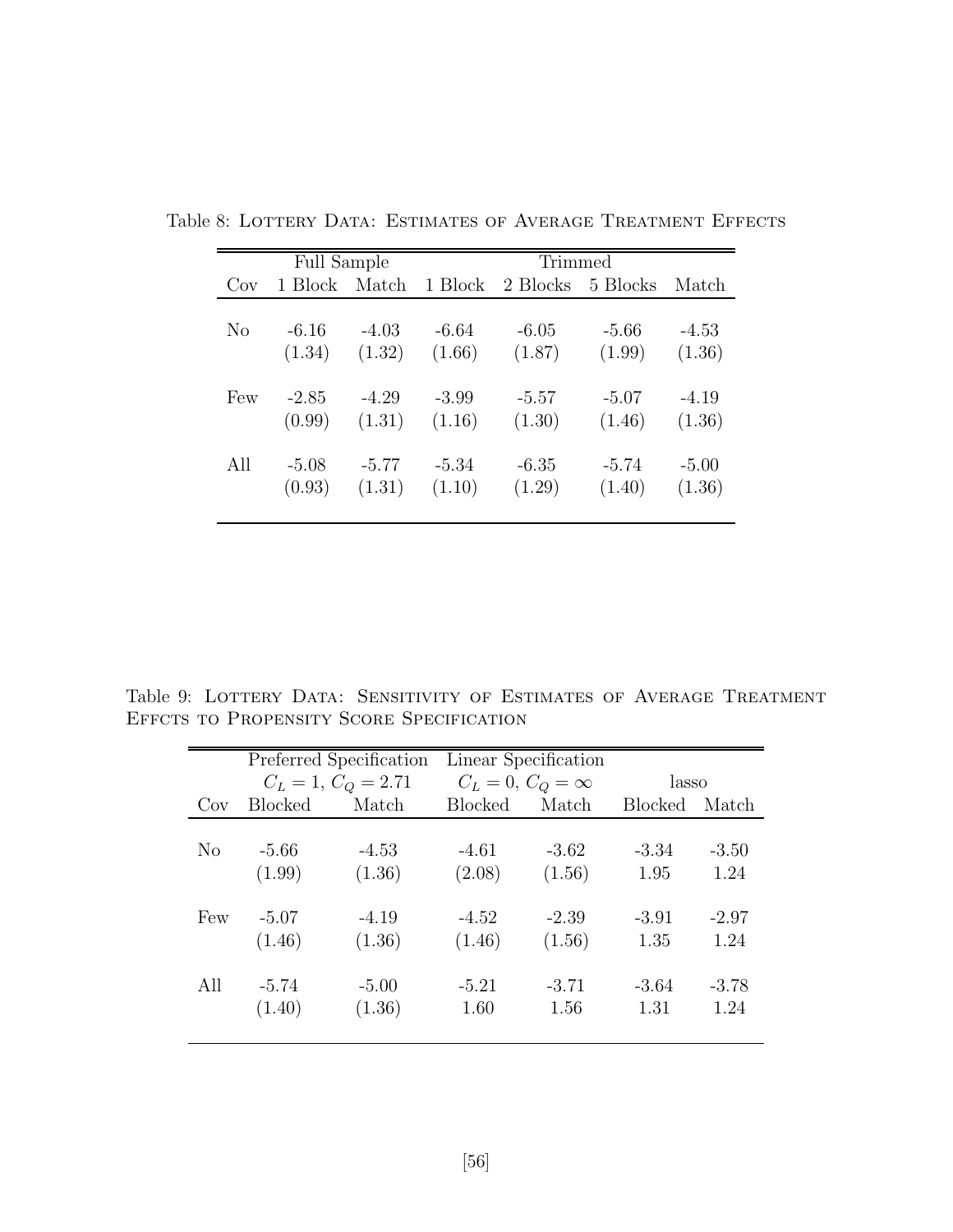|              | experimental controls |             |       | trainees    |        |         |
|--------------|-----------------------|-------------|-------|-------------|--------|---------|
|              |                       | $(N_c=260)$ |       | $(N_t=185)$ |        |         |
| Covariate    | mean                  | (s.d.)      | mean  | (s.d.)      | t-stat | nor-dif |
|              |                       |             |       |             |        |         |
| <b>Black</b> | 0.83                  | 0.38        | 0.84  | 0.36        | 0.5    | 0.04    |
| Hisp         | 0.11                  | 0.31        | 0.06  | 0.24        | $-1.9$ | $-0.17$ |
| Age          | 25.05                 | 7.06        | 25.82 | 7.16        | 1.1    | 0.11    |
| Married      | 0.15                  | 0.36        | 0.19  | 0.39        | 1.0    | 0.09    |
| Nodegree     | 0.83                  | 0.37        | 0.71  | 0.46        | $-3.1$ | $-0.30$ |
| Education    | 10.09                 | 1.61        | 10.35 | 1.97        | 1.4    | 0.14    |
| E'74         | 2.11                  | 5.69        | 2.10  | 4.89        | $-0.0$ | $-0.00$ |
| U'74         | 0.75                  | 0.43        | 0.71  | 0.46        | $-1.0$ | $-0.09$ |
| E'75         | 1.27                  | 3.10        | 1.53  | 3.22        | 0.9    | 0.08    |
| U'75         | 0.68                  | 0.47        | 0.60  | 0.49        | $-1.8$ | $-0.18$ |
|              |                       |             |       |             |        |         |

Table 10: SUMMARY STATISTICS FOR EXPERIMENTAL LALONDE DATA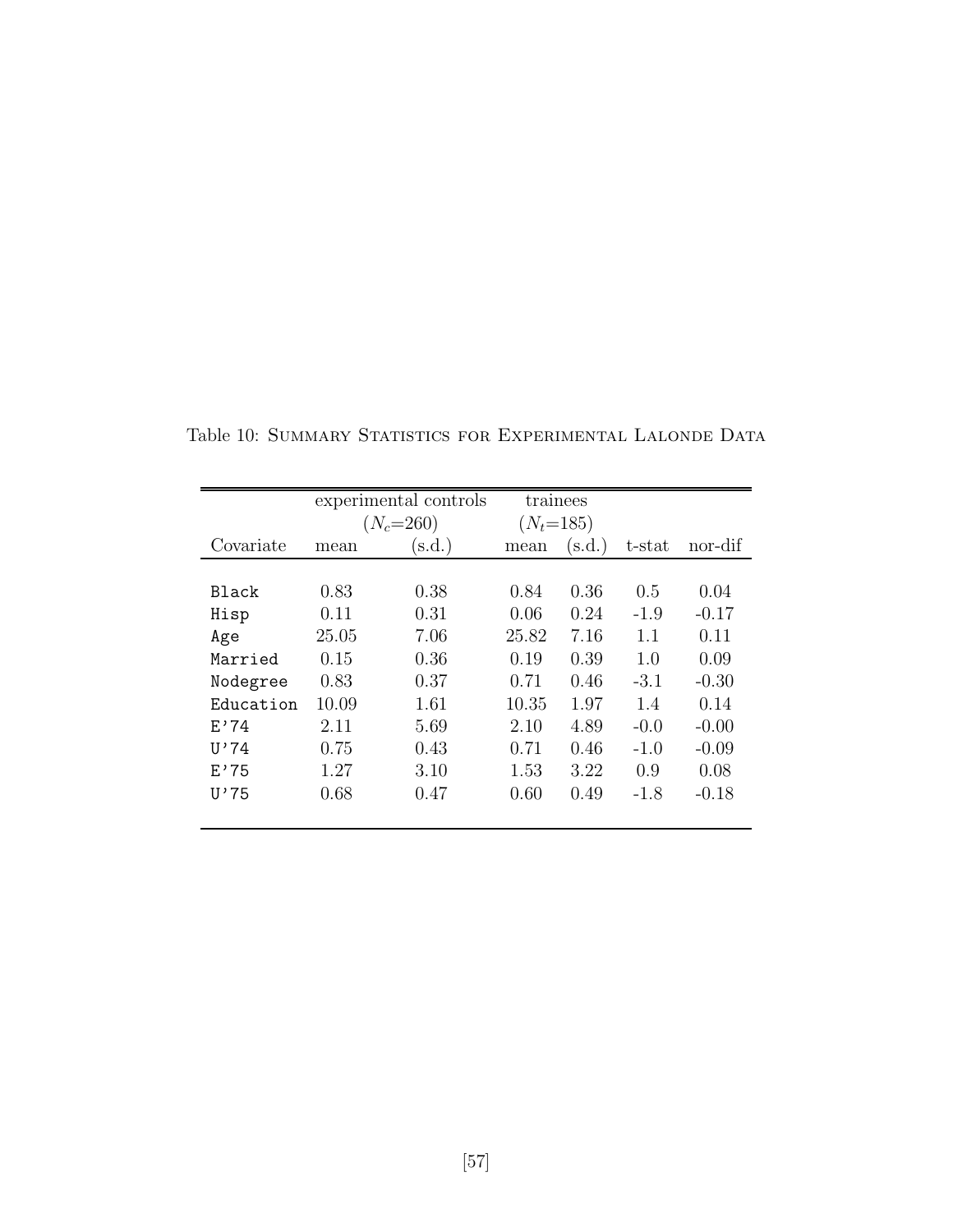Table 11: Estimated Parameters of Propensity Score for the Lalonde Experimental Data

| Variable                     | est      | s.e. |
|------------------------------|----------|------|
| intercept                    | $-3.48$  | 0.10 |
| pre-selected linear terms    |          |      |
| earn '74                     | 0.03     | 0.05 |
| unempl '74                   | $-0.24$  | 0.39 |
| earn '75                     | 0.06     | 0.05 |
| unempl '75                   | $-3.48$  | 1.65 |
| additional linear terms      |          |      |
| nodegree                     | 7.33     | 4.25 |
| hispanic                     | $-0.65$  | 0.39 |
| education                    | 0.29     | 0.37 |
| second order terms           |          |      |
| nodegree $\times$ education  | $-0.67$  | 0.35 |
| earn '74 $\times$ nodegree   | $-0.13$  | 0.06 |
| unempl $'75 \times$ eduction | $0.30\,$ | 0.16 |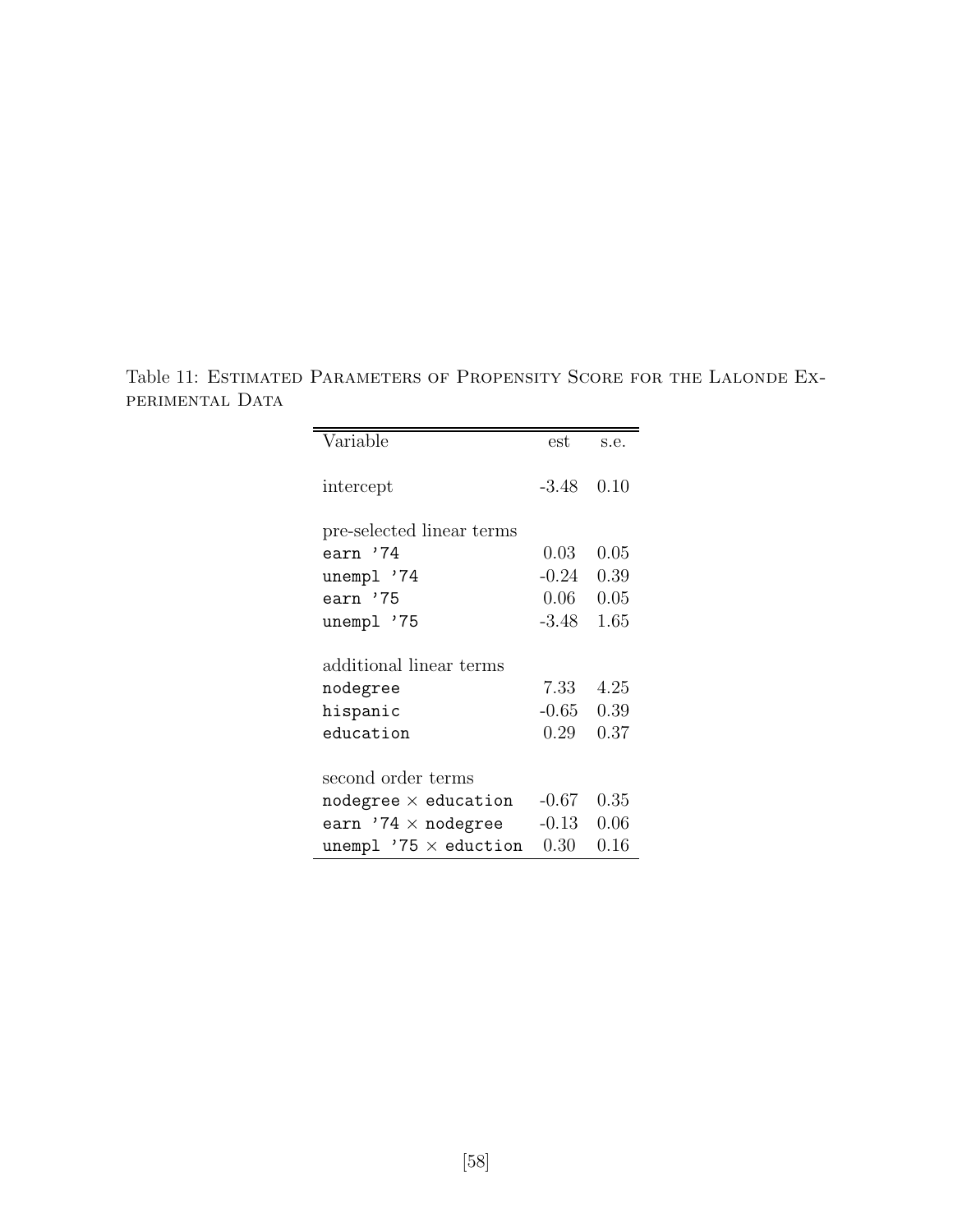|                            | low | middle<br>$e(x) < \alpha \quad \alpha \leq e(X) \leq 1 - \alpha \quad 1 - \alpha < e(X)$ | high   | All               |
|----------------------------|-----|------------------------------------------------------------------------------------------|--------|-------------------|
| Controls<br>Treated<br>All | .5  | 256<br>182<br>438                                                                        | 2<br>2 | 260<br>185<br>445 |

Table 12: Sample Sizes for Subsamples with the Propensity Score between  $\alpha$  and  $1 - \alpha$  ( $\alpha = 0.1299$ ) by Treatment Status.

| Subclass | Min                  | Pscore<br>Max        | $\#$ Controls   | $#$ Treated    | ave pscore<br>controls treated |                      | average difference<br>in pscore | t-stat                |
|----------|----------------------|----------------------|-----------------|----------------|--------------------------------|----------------------|---------------------------------|-----------------------|
| 2<br>3   | 0.07<br>0.38<br>0.49 | 0.38<br>0.49<br>0.85 | 152<br>52<br>52 | 67<br>42<br>73 | 0.32<br>0.42<br>0.56           | 0.33<br>0.42<br>0.58 | 0.01<br>0.01<br>0.02            | 0.8<br>$1.0\,$<br>1.4 |

Table 14: ASSESSING UNCONFOUNDEDNESS FOR THE LOTTERY DATA: ESTIMATES OF Average Treatment Effects for Pseudo Outcomes

| Pseudo Outcome                                         | Blocking |                                 | Matching |  |
|--------------------------------------------------------|----------|---------------------------------|----------|--|
|                                                        |          | $est$ $(s.e.)$ $est$ $(s.e.)$   |          |  |
|                                                        |          |                                 |          |  |
| earn '75                                               |          | $0.22$ $(0.22)$ $0.03$ $(0.27)$ |          |  |
|                                                        |          |                                 |          |  |
| $(earn \t '74+earn \t '75)/2$ 0.03 (0.36) -0.08 (0.41) |          |                                 |          |  |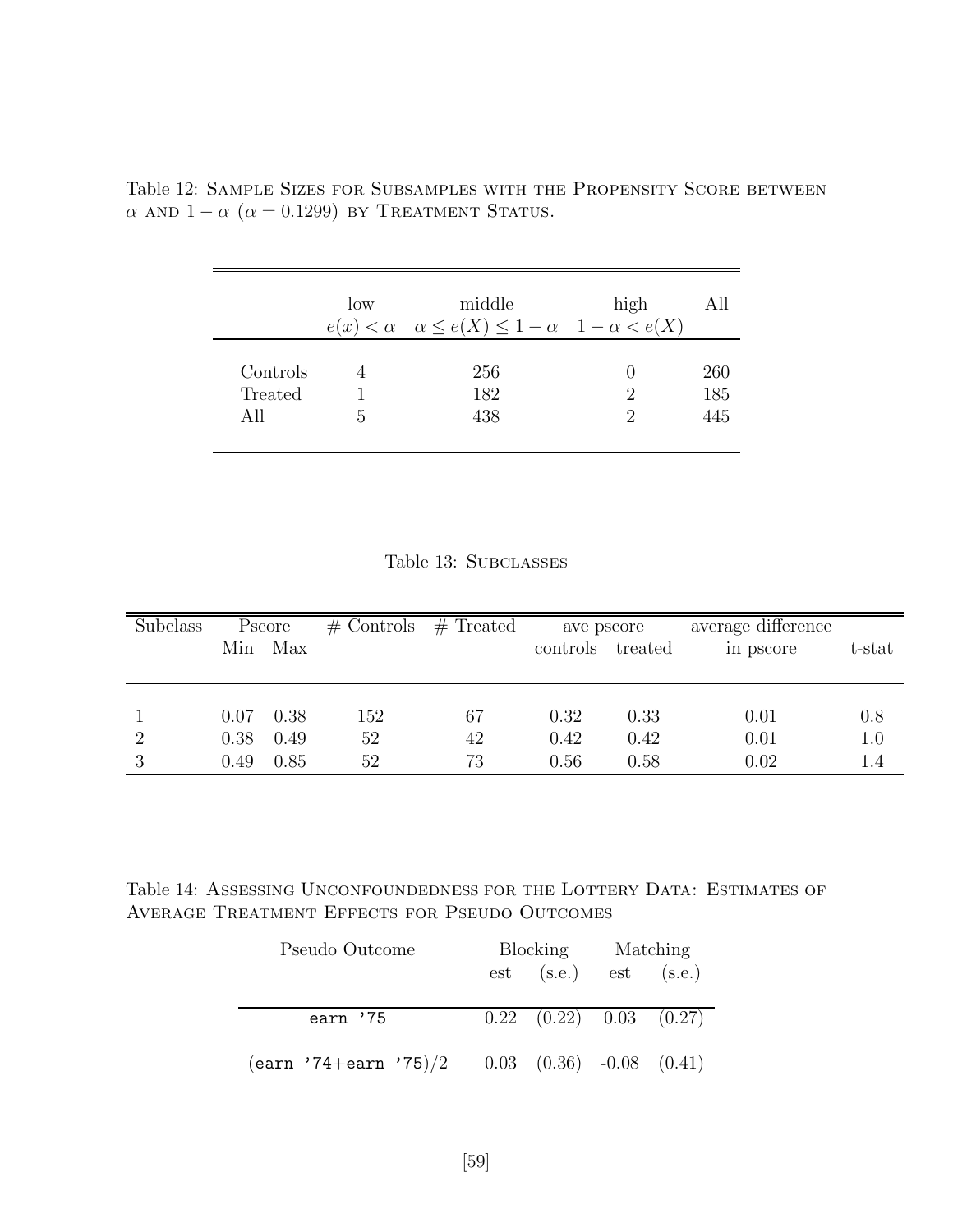|     | <b>Full Sample</b> |        |         | Trimmed Sample |          |        |  |  |
|-----|--------------------|--------|---------|----------------|----------|--------|--|--|
| Cov | 1 Block            | Match  | 1 Block | 2 Blocks       | 3 Blocks | Match  |  |  |
|     |                    |        |         |                |          |        |  |  |
| No  | 1.79               | 2.21   | 1.69    | 1.49           | 1.48     | 2.30   |  |  |
|     | (0.67)             | (0.82) | (0.66)  | (0.68)         | (0.68)   | (0.81) |  |  |
|     |                    |        |         |                |          |        |  |  |
| Few | 1.74               | 2.15   | 1.60    | 1.54           | 1.52     | 2.26   |  |  |
|     | (0.67)             | (0.82) | (0.66)  | (0.66)         | (0.68)   | (0.81) |  |  |
|     |                    |        |         |                |          |        |  |  |
| All | 1.67               | 2.11   | 1.56    | 1.56           | 1.46     | 2.26   |  |  |
|     | (0.64)             | (0.82) | (0.65)  | (0.64)         | (0.65)   | (0.81) |  |  |
|     |                    |        |         |                |          |        |  |  |

Table 15: Experimental Lalonde Data: Estimates of Average Treatment **EFFECTS** 

Table 16: SUMMARY STATISTICS FOR NON-EXPERIMENTAL LALONDE DATA

|              |       | CPS controls $(N_c=15,992)$ |       | trainees $(N_t=185)$ |         |         |
|--------------|-------|-----------------------------|-------|----------------------|---------|---------|
| Covariate    | mean  | $(\mathrm{s.d.})$           | mean  | $(\mathrm{s.d.})$    | t-stat  | nor-dif |
|              |       |                             |       |                      |         |         |
| <b>Black</b> | 0.07  | 0.26                        | 0.84  | 0.36                 | 28.6    | 2.43    |
| Hisp         | 0.07  | 0.26                        | 0.06  | 0.24                 | $-0.7$  | $-0.05$ |
| Age          | 33.23 | 11.05                       | 25.82 | 7.16                 | $-13.9$ | $-0.80$ |
| Married      | 0.71  | 0.45                        | 0.19  | 0.39                 | $-18.0$ | $-1.23$ |
| Nodegree     | 0.30  | 0.46                        | 0.71  | 0.46                 | 12.2    | 0.90    |
| Education    | 12.03 | 2.87                        | 10.35 | 2.01                 | $-11.2$ | $-0.68$ |
| E'74         | 14.02 | 9.57                        | 2.10  | 4.89                 | $-32.5$ | $-1.57$ |
| U'74         | 0.12  | 0.32                        | 0.71  | 0.46                 | 17.5    | 1.49    |
| E'75         | 13.65 | 9.27                        | 1.53  | 3.22                 | $-48.9$ | $-1.75$ |
| U'75         | 0.11  | 0.31                        | 0.60  | 0.49                 | 13.6    | 1.19    |
|              |       |                             |       |                      |         |         |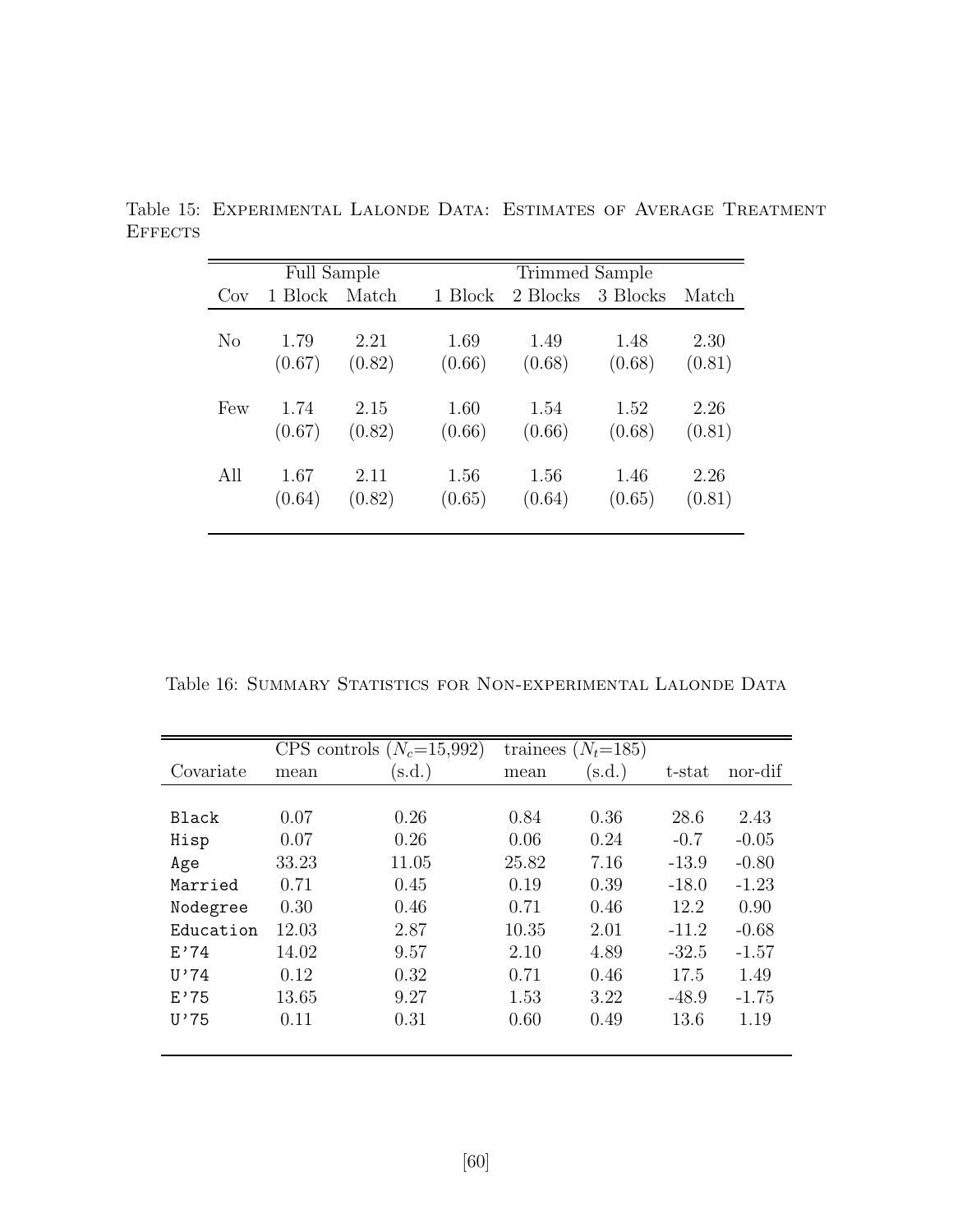| Variable                         | est      | s.e.    |
|----------------------------------|----------|---------|
|                                  |          |         |
| intercept                        | $-16.20$ | (0.69)  |
| pre-selected linear terms        |          |         |
| earn '74                         | 0.41     | (0.11)  |
| unempl '74                       | $0.42\,$ | (0.41)  |
| earn '75                         | $-0.33$  | (0.06)  |
| unempl '75                       | $-2.44$  | (0.77)  |
|                                  |          |         |
| additional linear terms          |          |         |
| iblack                           | 4.00     | (0.26)  |
| married                          | $-1.84$  | (0.30)  |
| nodegree                         | 1.60     | (0.22)  |
| hispanic                         | 1.61     | (0.41)  |
| age                              | 0.73     | (0.09)  |
|                                  |          |         |
| second order terms               |          |         |
| age $\times$ age                 | $-0.007$ | (0.002) |
| unempl $'74 \times$ unempl $'75$ | 3.41     | (0.85)  |
| earn '74 $\times$ age            | $-0.013$ | (0.004) |
| earn $'75 \times$ married        | 0.15     | (0.06)  |
| unempl $'74 \times$ earn $'75$   | $0.22\,$ | (0.09)  |

Table 17: Estimated Parameters of Propensity Score for the Lalonde Nonexperimental (CPS) Data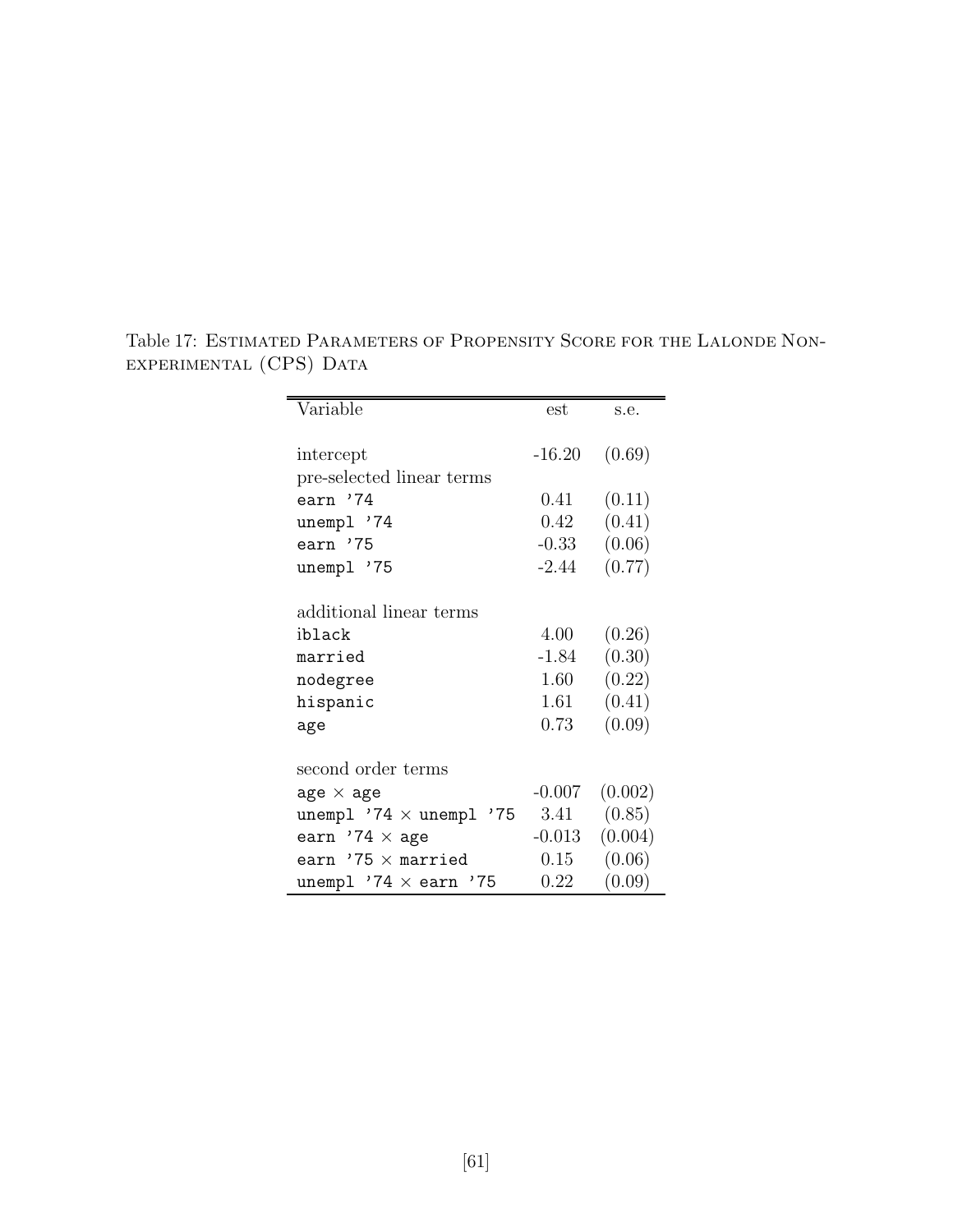|           | <b>Full Sample</b><br>nor-dif | Matched Sample<br>nor-dif | ratio of<br>nor-dif |
|-----------|-------------------------------|---------------------------|---------------------|
|           |                               |                           |                     |
| Black     | 2.43                          | 0.00                      | 0.00                |
| Hispanic  | $-0.05$                       | 0.00                      | $-0.00$             |
| Age       | $-0.80$                       | $-0.15$                   | 0.19                |
| Married   | $-1.23$                       | $-0.28$                   | 0.22                |
| Nodegree  | 0.90                          | 0.25                      | 0.28                |
| Education | $-0.68$                       | $-0.18$                   | 0.26                |
| F.74      | $-1.57$                       | $-0.03$                   | 0.02                |
| U'74      | 1.49                          | 0.02                      | 0.02                |
| E'75      | $-1.75$                       | $-0.07$                   | 0.04                |
| U'75      | 1.19                          | 0.02                      | 0.02                |

Table 18: Normalized Differences Before and After Matching for Nonexperimental Lalonde Data

Table 19: Estimated Parameters of Propensity Score for the Matched LALONDE NONEXPERIMENTAL (CPS) DATA

| Variable                    | est            | s.e. |
|-----------------------------|----------------|------|
|                             |                |      |
| intercept                   | $-0.15$        | 0.11 |
| pre-selected linear terms   |                |      |
| earn '74                    | 0.03           | 0.04 |
| unempl '74                  | $-0.00$        | 0.42 |
| earn '75                    | $-0.06$        | 0.05 |
| unempl '75                  | 0.26           | 0.36 |
|                             |                |      |
| additional linear terms     |                |      |
| married                     | $-0.52$ $0.55$ |      |
| nodegree                    | 0.26 -         | 0.26 |
|                             |                |      |
| second order terms          |                |      |
| unempl $'75 \times$ married | $-1.24$        | 0.55 |
| married $\times$ nodegree   | 1.10           | 0.55 |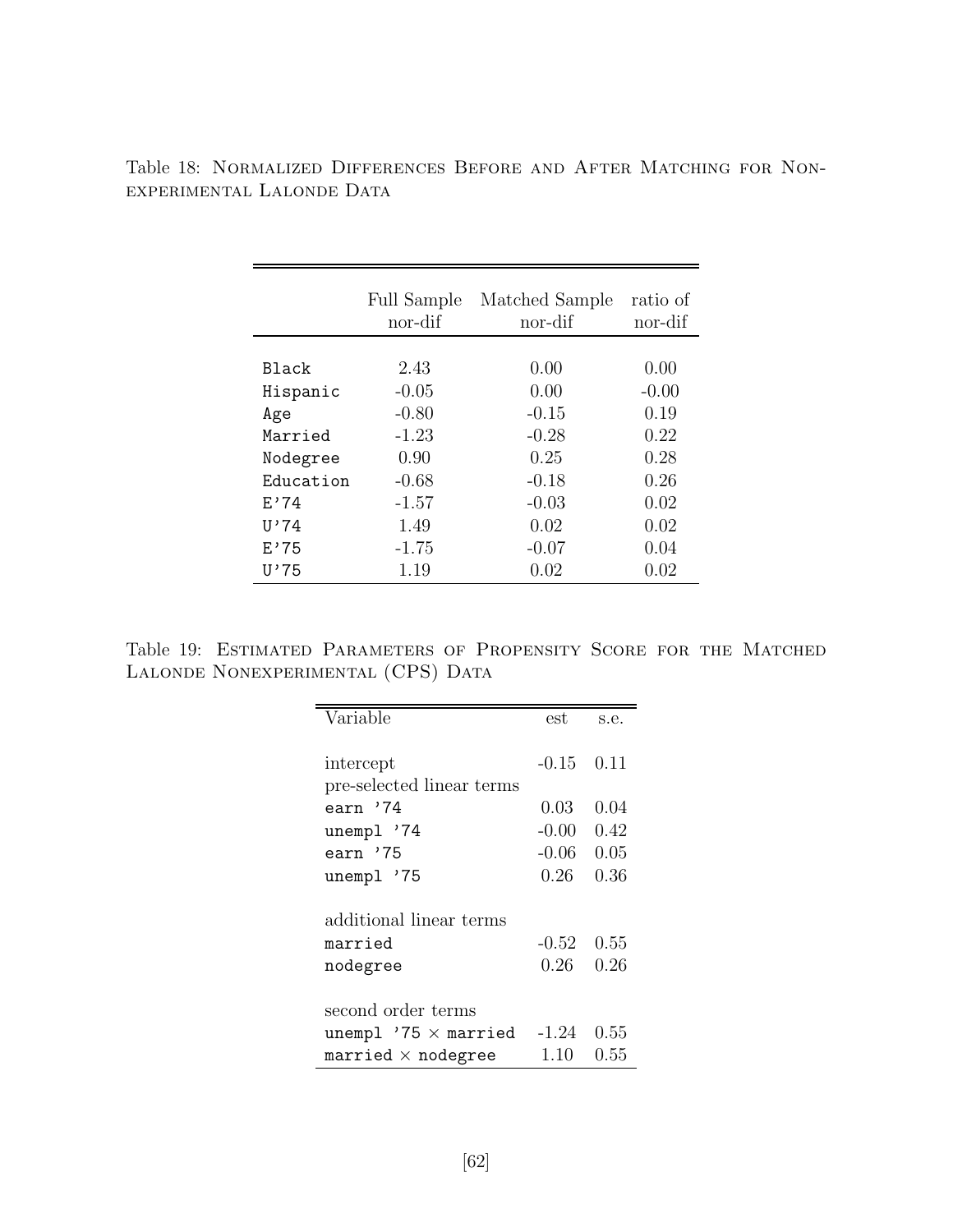Table 20: Assessing Unconfoundedness for the Non-experimental Lalonde DATA: ESTIMATES OF AVERAGE TREATMENT EFFECTS FOR PSEUDO OUTCOMES

| Pseudo Outcome                | Blocking                          | Matching |  |
|-------------------------------|-----------------------------------|----------|--|
|                               | $est$ (s.e.) est (s.e.)           |          |  |
|                               |                                   |          |  |
| earn '75                      | $-1.22$ $(0.25)$ $-1.24$ $(0.30)$ |          |  |
|                               |                                   |          |  |
| $(earn \t '74+earn \t '75)/2$ | $-6.13$ $(0.49)$ $-6.37$ $(0.67)$ |          |  |

Table 21: SUBCLASSES

| Subclass       |      | Pscore | $#$ Controls | $#$ Treated | average pscore   |      | difference in  |        |
|----------------|------|--------|--------------|-------------|------------------|------|----------------|--------|
|                | Min  | Max    |              |             | controls treated |      | average pscore | t-stat |
|                |      |        |              |             |                  |      |                |        |
|                |      |        |              |             |                  |      |                |        |
|                | 0.00 | 0.37   | 31           |             | 0.20             | 0.25 | 0.05           | 1.75   |
| $\overline{2}$ | 0.37 | 0.43   | 5            |             | 0.39             | 0.40 | 0.00           | 0.39   |
| 3              | 0.43 | 0.46   | 26           | 22          | 0.44             | 0.44 | 0.00           | 0.18   |
| $\overline{4}$ | 0.46 | 0.53   | 36           | 36          | 0.50             | 0.50 | 0.00           | 0.51   |
| 5              | 0.53 | 1.00   | 87           | 113         | 0.57             | 0.58 | 0.01           | 1.14   |
|                |      |        |              |             |                  |      |                |        |

Table 22: Non-experimental Lalonde Data: Estimates of Average Treatment Effects

|                | <b>Full Sample</b><br>Trimmed Sample |        |         |          |          |        |
|----------------|--------------------------------------|--------|---------|----------|----------|--------|
| Cov            | 1 Block                              | Match  | 1 Block | 2 Blocks | 4 Blocks | Match  |
|                |                                      |        |         |          |          |        |
| N <sub>o</sub> | $-8.50$                              | 1.72   | 1.72    | 1.81     | 1.79     | 1.98   |
|                | (0.58)                               | (0.90) | (0.74)  | (0.75)   | (0.76)   | (0.85) |
|                |                                      |        |         |          |          |        |
| Few            | 0.69                                 | 1.73   | 1.81    | 1.80     | 2.10     | 1.98   |
|                | (0.59)                               | (0.90) | (0.73)  | (0.73)   | (0.75)   | (0.85) |
|                |                                      |        |         |          |          |        |
| All            | 1.07                                 | 1.81   | 1.97    | 1.90     | 1.93     | 2.06   |
|                | (0.55)                               | (0.90) | (0.66)  | (0.67)   | (0.70)   | (0.85) |
|                |                                      |        |         |          |          |        |